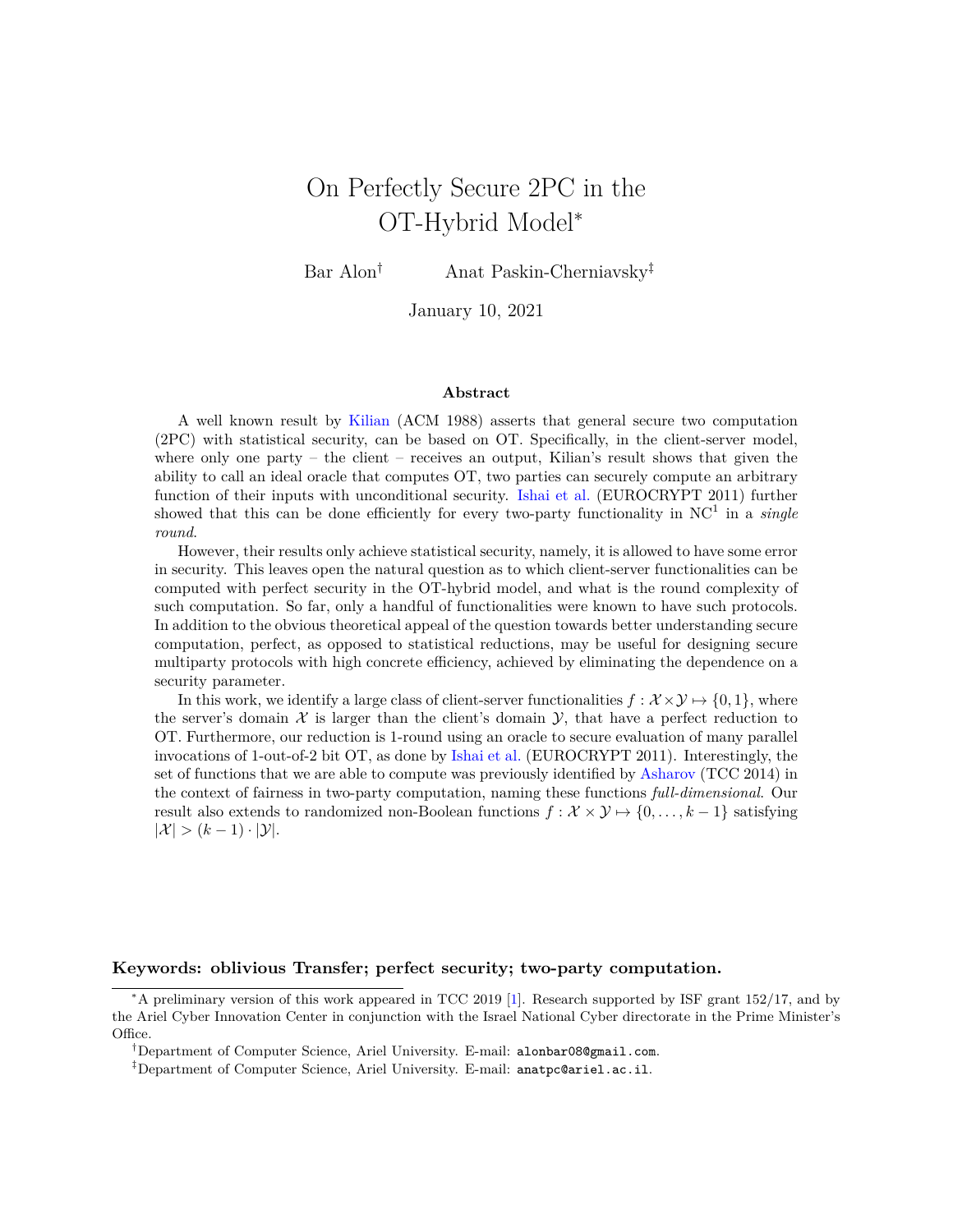# **Contents**

| $\mathbf{1}$   | Introduction                                                | 1              |
|----------------|-------------------------------------------------------------|----------------|
|                | 1.1                                                         | $\overline{2}$ |
|                | 1.2                                                         | 3              |
|                | 1.3                                                         | 6              |
|                | 1.4                                                         | 6              |
| $\mathbf 2$    | <b>Preliminaries</b>                                        | 6              |
|                | 2.1                                                         | 6              |
|                | 2.2                                                         | 7              |
|                | 2.3                                                         | 8              |
|                | 2.4                                                         | 8              |
| $\bf{3}$       | A Class of Perfectly Computable Client-Server Functions     | 11             |
|                | 3.1                                                         | <sup>11</sup>  |
|                | 3.2                                                         | -13            |
| $\overline{4}$ | Reducing Perfect Server Security to Strong Server Security  | 15             |
| $5^{\circ}$    | A Statistically Secure Protocol With Strong Server Security | 18             |
|                | 5.1                                                         | 18             |
|                | 5.2                                                         | <b>20</b>      |
|                | 5.3                                                         | 22             |
|                | 5.4                                                         | 26             |
| 6              | <b>Tightness of the Analysis</b>                            | 28             |
| $\mathbf{7}$   | A Note on Efficiency                                        | 29             |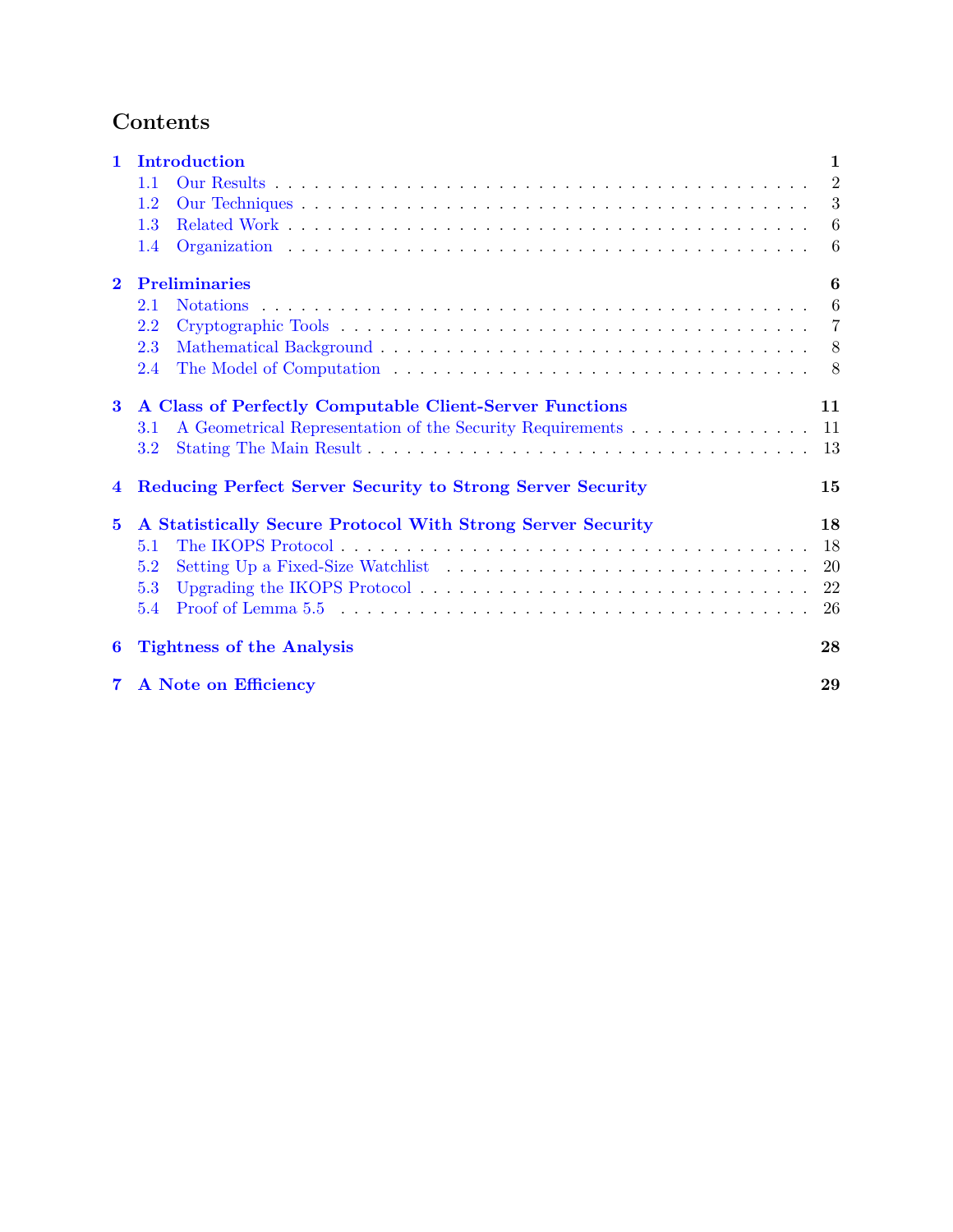## <span id="page-2-0"></span>**1 Introduction**

In the setting of secure two-party computation (2PC), the goal is to allow two mutually distrustful parties to compute some function of their private inputs. The computation should preserve some security properties, even in the face of adversarial behavior by one of the parties. The two most common types of adversaries are *malicious* adversaries (which may instruct the corrupted party to deviate from the prescribed protocol in an arbitrary way), and *semi-honest* adversaries (which must follow the instructions of the protocol, but may try to infer additional information based on the view of the corrupted party).

Oblivious transfer (OT) is a two-party functionality, fundamental to 2PC and the more general secure multiparty computation (MPC). It was first introduced by Rabin [\[29\]](#page-33-0) and Even et al. [\[14\]](#page-32-2). In the setting of  $\binom{2}{1}$ <sup>2</sup><sub>1</sub>)-bit-OT, there is a receiver holding a bit  $b \in \{0, 1\}$ , and a sender holding two bit-messages  $a_0, a_1 \in \{0, 1\}$ . At the end of the interaction, the receiver learns  $a_b$  and nothing else, and the sender learns nothing. It turns out that OT can be used in the construction of protocols, both in 2PC and MPC with various security guarantees  $[23, 34, 15, 7]$  $[23, 34, 15, 7]$  $[23, 34, 15, 7]$  $[23, 34, 15, 7]$  $[23, 34, 15, 7]$  $[23, 34, 15, 7]$  $[23, 34, 15, 7]$ . Moreover, giving to the parties access to an ideal process that computes OT securely, is potentially useful.

Constructing protocols in this model, called the OT-hybrid model, could be used for optimizing the complexity of real world, computationally secure protocols for several reasons. First, using the OT-precomputation paradigm of Beaver [\[5\]](#page-31-3), the heavy computation of OT can many times be pushed back to an off-line phase. This off-line phase is performed before the actual inputs for the computation (and possibly even the function to be computed) are known. Later, as the actual computation takes place, the precomputed OTs are very cheaply converted into actual OT interactions. Furthermore, the OT-extension paradigm of [\[6\]](#page-31-4) offers a way to efficiently implement many OTs using a relatively small number of base OTs. This can be done using only symmetric-key primitives (e.g., one-way functions, pseudorandom generators). Furthermore, it can also be used to implement  $\binom{2}{1}$ 1 -*s*-string-OT (i.e., the receiver chooses one out of two string of length *s*) using a sub-linear (in the security parameter) number of calls to  $\binom{2}{1}$  $_{1}^{2}$ )-bit-OT and some additional sublinear work, assuming a strong variant of PRG [\[18\]](#page-32-4). Additionally, there is a variety of computational assumptions that are sufficient to realize OT [\[28\]](#page-33-2), or even with unconditional security under physical assumptions [\[11,](#page-32-5) [27,](#page-33-3) [12,](#page-32-6) [33,](#page-33-4) [22\]](#page-32-7).

An interesting family of two-party functionalities are the client-server functionalities, where only one party – the client – receives an output. In addition to the  $\overline{OT}$  functionality mentioned earlier, client-server functionalities include many other examples. Securely computing some of theses functionalities could be useful for many interesting applications, both in theory and in practice.

For client-server, a well known result due to Kilian [\[23\]](#page-32-0), asserts that OT is complete. That is, any two-party client-server functionality can be computed with unconditional security in the OThybrid model. Ishai, Prabhakaran, and Sahai [\[19\]](#page-32-8) further showed that the protocol can be made efficient. Later, it was shown by Ishai et al. [\[20\]](#page-32-1), that in the OT-hybrid model, every client-server functionality can be computed using a *single round*. Furthermore, the protocol's computational and communication complexity are efficient for functions in  $NC<sup>1</sup>$ . However, all of the results achieve only *statistical security*, namely, it is allowed to have some error in security.

For the case of *perfect security* in this setting much less is known. Given access to (many parallel) ideal computations for  $\binom{2}{1}$  $_{1}^{2}$ )-bit-OT, Brassard et al. [\[9\]](#page-31-5) showed how to compute the functionality  $\binom{n}{1}$ -s-string-OT, and Wolf and Wullschleger [\[31\]](#page-33-5) showed how to compute  $\binom{2}{1}$  $_{1}^{2}$ )-bit-TO, which is the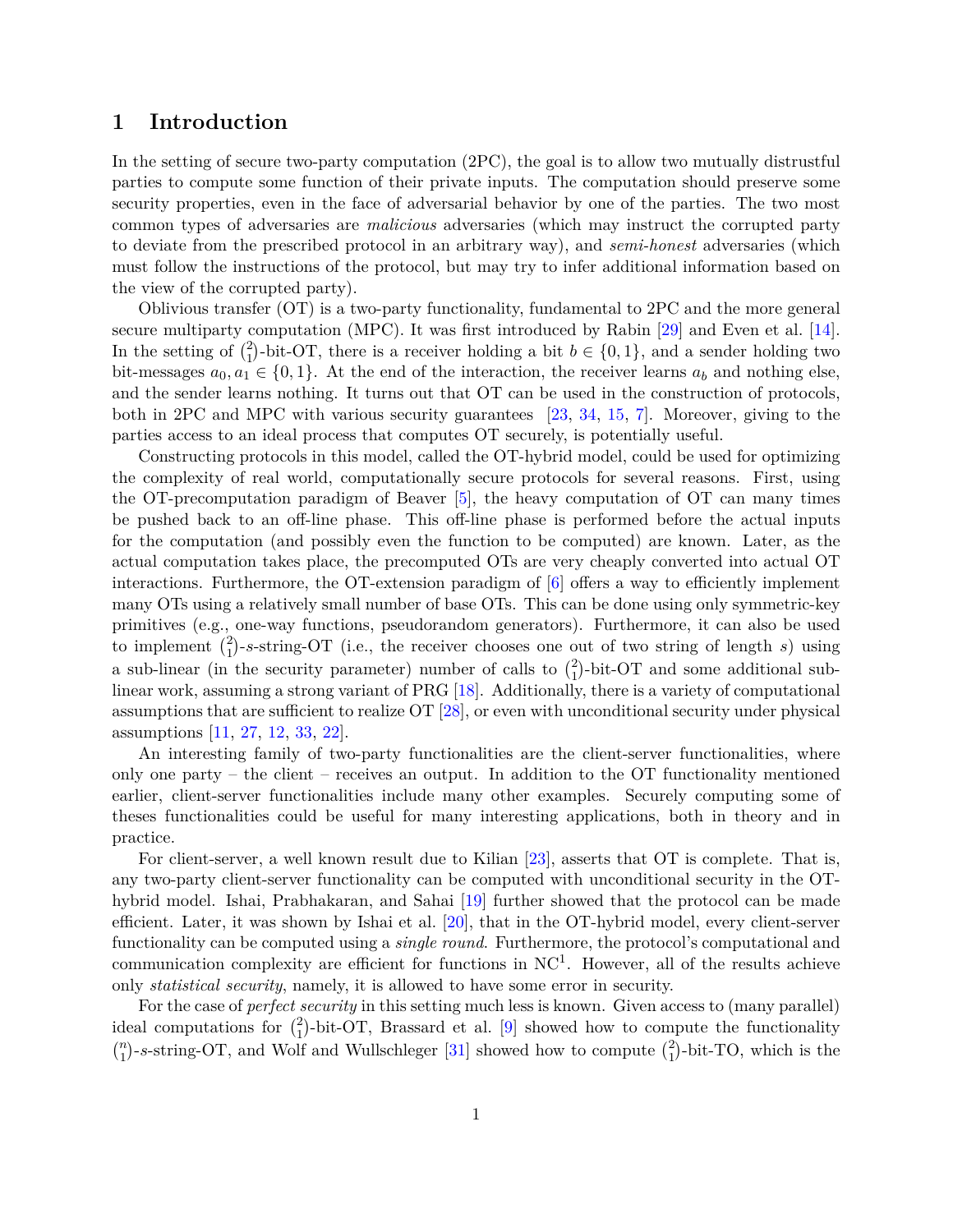same as  $\binom{2}{1}$  $_{1}^{2}$ )-bit-OT where the roles of the parties are reversed. Furthermore, the former protocol has a single round, in which the parties invoke the OT, and with no additional bits to be sent over the channel between the parties. The latter protocol requires an additional bit to be sent by the server.

Observe that the result of [\[9\]](#page-31-5) implies that any client-server functionality *f* can be computed with perfect security against *semi-honest* corruptions. Indeed, let *n* be the number of inputs in the client's domain, and let *s* be the number of bits required to represent an output of *f*. The server will send to the  $\binom{n}{1}$ -s-string-OT functionality all of the possible outputs with respect to its input, and the client will send its input. The client then outputs whatever it received from the OT. Clearly, the protocol is secure against semi-honest adversaries, however, in the malicious case, this is not true, in general. This is due to the fact that the server has complete control over the output of the client. For instance, for the "greater-than" function, the server can force the output of the client to be 1 if and only if *y* is even. Therefore, we are only interested in security against malicious adversaries.

Ishai et al. [\[21\]](#page-32-9) studied perfectly secure multiparty computation in the correlated randomness model. They showed that any multiparty client-server functionality can be computed with perfect security, when the parties have access to a correlated randomness whose correlation depends on the function to be computed by the parties.

There are also various client-server functionalities that can be computed trivially (even in the plain model). For example, the XOR functionality can be computed by having the server sending its input to the client. These simple examples suggest that fairness is not a necessary condition for being able to compute a function perfectly in the client-server model.

Thus, the state of affairs is that most two-party client-server functionalities remain unclassified as to perfect security in the OT-hybrid model. In this work we address the following natural questions.

Which client-server functionalities can be computed with *perfect security* against malicious adversaries in the OT-hybrid model? What is the round complexity of such protocols?

The questions have an obvious theoretical appeal to it, and understanding it could help us gain a better understanding of general secure computation. In addition, perfect security may be useful for designing multiparty protocols with high concrete efficiency, achieved by eliminating the dependency on a security parameter.

We stress that, under the assumption that  $NP \not\subseteq BPP$ , it is impossible to achieve completeness theorems in our setting, similar to the completeness theorems of Kilian [\[23\]](#page-32-0). Indeed, suppose the parties want to compute an NP relation with perfect zero-knowledge and perfect soundness. Then it is impossible even when given access to any ideal functionality with no input (distributing some kind of correlated randomness) [\[21\]](#page-32-9). This is due to the fact that if such a protocol does exist, then one can use the simulator to decide the relation, putting it in BPP. Since OT can be perfectly reduced to a suitable no-input functionality, this implies that no such protocol exist in the OT-hybrid model.

## <span id="page-3-0"></span>**1.1 Our Results**

Our main result states that if the parties have access to many parallel ideal computations of  $\binom{2}{1}$ <sup>2</sup>/<sub>1</sub>)-bit-OT, most client-server functionalities, where the server's domain is larger than the client's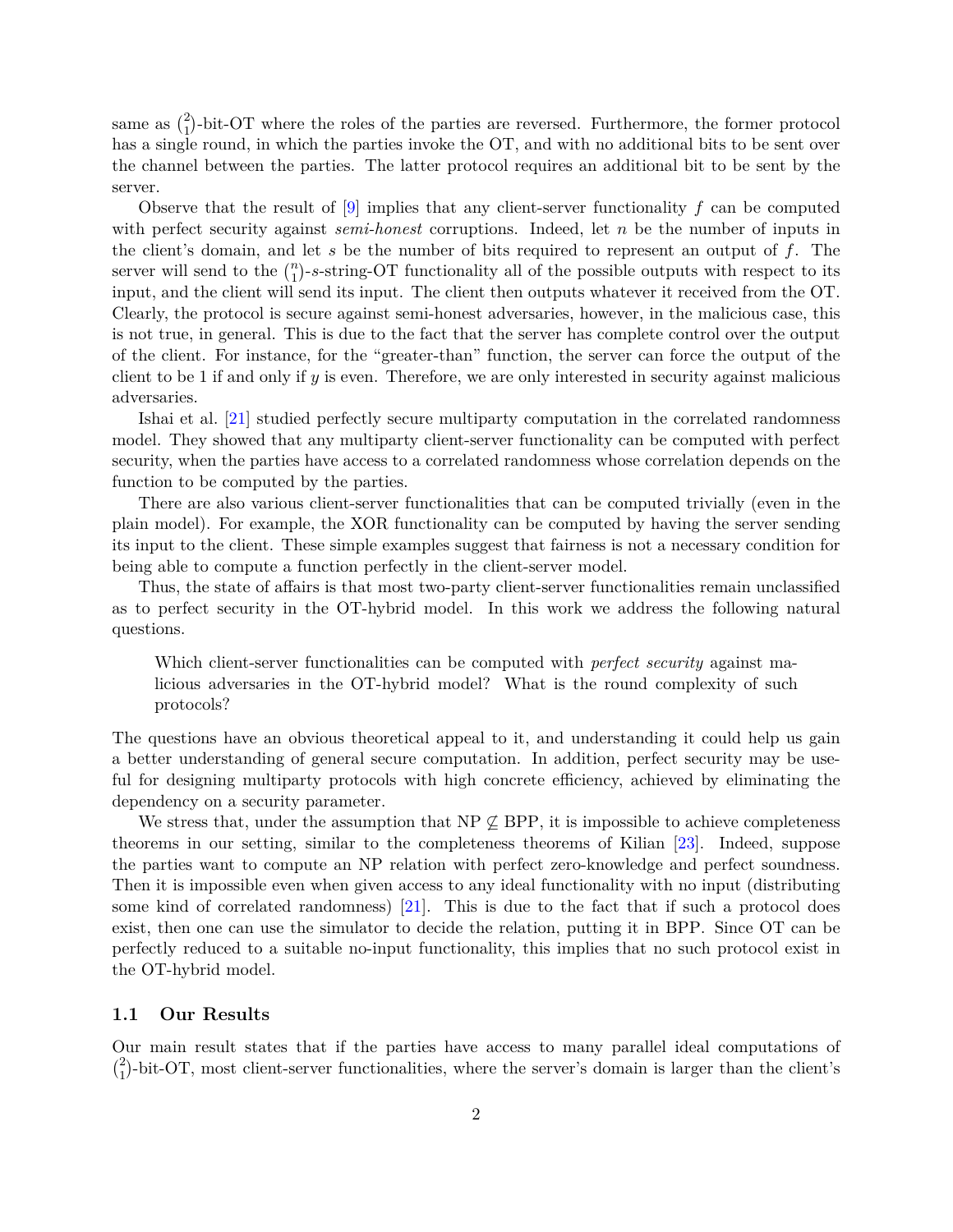domain, can be computed with perfect full-security in a single round. Interestingly, the set of functions that we are able to compute was previously identified by Asharov [\[3\]](#page-31-0) in the context of fairness in two-party computation, naming these functions as *full-dimensional*.

Let  $f: \mathcal{X} \times \mathcal{Y} \mapsto \{0,1\}$  be a function, where the server's domain size  $|\mathcal{X}|$  is larger than the client's domain size  $|\mathcal{Y}|$ . Write  $\mathcal{X} = \{x_1, \ldots, x_n\}$  and  $\mathcal{Y} = \{y_1, \ldots, y_m\}$ . We consider the geometric representation of f as  $|\mathcal{X}|$  points over  $\mathbb{R}^{|\mathcal{Y}|}$ , where the j<sup>th</sup> coordinate of the *i*<sup>th</sup> point is  $f(x_i, y_j)$ . We then consider the *convex polytope*[1](#page-4-1) defined by these points. The function is called *full-dimensional* if the dimension of the polytope is exactly the same as the dimension of the space, i.e.,  $|\mathcal{Y}|$ . For example, if the points form a triangle in the plane then  $f$  is full-dimensional.<sup>[2](#page-4-2)</sup> We prove the following theorem:

<span id="page-4-3"></span>**Theorem 1.1** (Informal). Let  $f: \mathcal{X} \times \mathcal{Y} \mapsto \{0,1\}$  be a client-server functionality. If f is full*dimensional, then it can be computed with perfect full-security in the OT-hybrid model in a single round. Furthermore, the number of OT calls is*  $O(\text{poly}(|\mathcal{Y}|))$ *.* 

In fact, we generalize the above theorem, and we give a similar criterion for randomized non-Boolean functions. The class of functions that our protocol can compute can be further extended by adding to  $\mathcal Y$  inputs that fix the output. This class of functions includes many interesting examples, such as Yao's "millionaires' problem" (i.e., the "greater-than" function). Here the parties have inputs that ranges from 1 to some natural number *n*, and the output of the client is 1 if and only if its input is greater than or equal to the server's input.

Note that the communication complexity of our protocol is polynomial in the client's domain size, and not in its input's size. For functions with small domain, however, this does improve upon known construction that achieve statistical security (e.g., the single round protocol by Ishai et al. [\[20\]](#page-32-1), see Section [7](#page-30-0) for more details).

Its was proven by [\[3\]](#page-31-0), that the number of deterministic Boolean full-dimensional functions tends to 1 exponentially fast as  $|\mathcal{X}|$  and  $|\mathcal{Y}|$  grow. Specifically, a uniformly random function with domains sizes  $|\mathcal{X}| = m + 1$  and  $|\mathcal{Y}| = m$ , will be full-dimensional with probability at least  $1 - p_m$ , where  $p_m$  denotes the probability that a uniformly random Boolean  $m \times m$  matrix is singular. The value  $p_m$  is conjectured to be  $(1/2 + o(1))^m$ . Currently, the best known upper bound is  $(1/\sqrt{2} + o(1))^m$ proved by [\[32\]](#page-33-6).

Theorem [1.1](#page-4-3) identifies a set of client-server functionalities that are computable with perfect fullsecurity. It does not yield a full characterization of such functions. For example, the status of the equality function  $3\mathsf{EQ}: \{x_1, x_2, x_3\} \times \{y_1, y_2, y_3\} \mapsto \{0, 1\}$ , defined as  $3\mathsf{EQ}(x, y) = 1$  if and only if  $x = y$ , is currently unknown. However, for the case of Boolean functions (even randomized), we are able to show that the protocol suggested in the proof of Theorem [1.1](#page-4-3) computes *only* full-dimensional functions.

## <span id="page-4-0"></span>**1.2 Our Techniques**

Our construction is based on the protocol of Ishai et al. [\[20\]](#page-32-1), which admits statistical security. Roughly speaking, we identify two key issues with their construction that prevents the protocol

<span id="page-4-1"></span><sup>&</sup>lt;sup>1</sup>A polytope is a generalization in any number of dimensions of the two-dimensional polygon and the threedimensional polyhedron.

<span id="page-4-2"></span><sup>&</sup>lt;sup>2</sup>Observe that if *f* is full-dimensional then  $|\mathcal{X}| > |\mathcal{Y}|$ , since the polytope requires at least  $|\mathcal{Y}| + 1$  points to be of dimension  $|\mathcal{Y}|$ .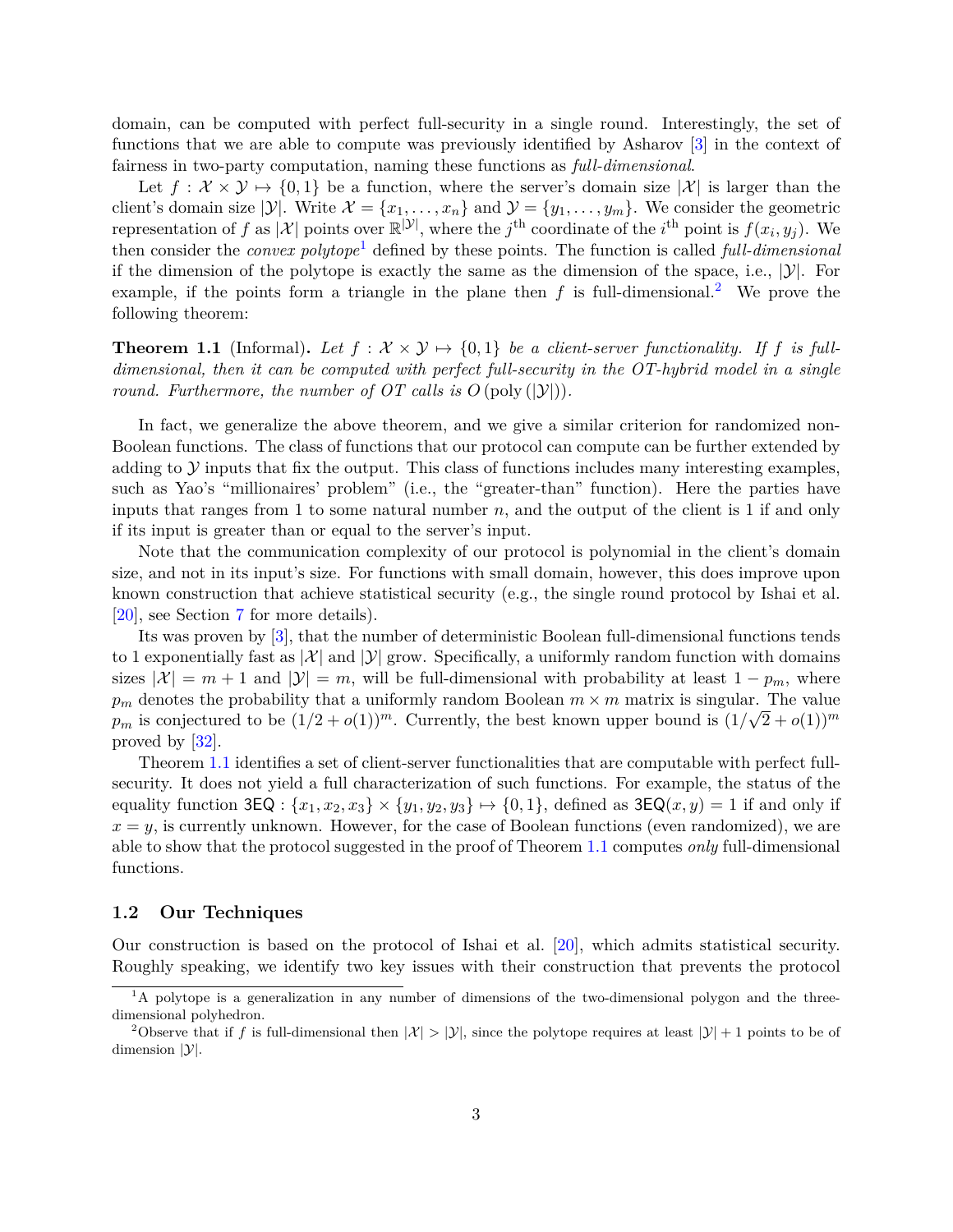from achieving perfect security. We then show how for full-dimensional functions, these issues can be fixed.

The construction makes use of *perfect randomized encoding* (PRE)[\[2\]](#page-31-6). A PRE  $\hat{f}$  of a function *f*, is a randomized function such that for every input *x* and a uniformly random choice of the randomness *r*, it is possible to decode  $\hat{f}(x; r)$  and compute  $f(x)$  without errors. In addition, the output distribution of  $\hat{f}$  on input x reveals no information about x except from what follows from  $f(x)$ . As f is a PRE of itself, usually the PRE has an additional property. Here, we rely on a property called *decomposability*. Roughly, a PRE is said to be decomposable if it can be written as  $\tilde{f} = (\hat{f}_1, \ldots, \hat{f}_n)$ , where each  $\hat{f}_i$  depends only on the randomness and the *i*<sup>th</sup> bit of the input *x*. Observe that each  $\hat{f}_i$  can be written as one of two vectors, depending on the *i*<sup>th</sup> bit of *x*, i.e., we can write  $\hat{f}_i$  as  $\mathbf{v}_{i,x_i}$ , where  $(\mathbf{v}_{i,0}, \mathbf{v}_{i,1})$  depends on the randomness r. This definition can be viewed as the perfectly secure version of garbled circuits [\[34,](#page-33-1) [25\]](#page-33-7).

**The protocol of Ishai et al. [\[20\]](#page-32-1).** Let us first give a brief overview of the protocol of Ishai et al. [\[20\]](#page-32-1), which will be dubbed the IKOPS protocol. Recall that it is a single round protocol in the OT-hybrid model that achieves statistical security.

The main idea is to have the server run an "MPC in the head" [\[19\]](#page-32-8). That is, the (real) server locally emulates the execution of a perfectly secure<sup>[3](#page-5-0)</sup> *multiparty* protocol Π, computing some related functionality (described below), with many virtual servers performing the computation and have no output, and many virtual clients, each receiving an output. Each virtual client is associated with a value for each bit of the input *y* of the real client. Stated differently, if *m* is the number of bits in *y*, then there will be 2*m* virtual clients, denoted  $C_{1,0}, C_{1,1}, \ldots, C_{m,0}, C_{m,1}$ , with  $C_{j,b}$  associated with the predicate  $y_j = b$ . For each input *x* of the server, the underlying protocol  $\Pi$  computes (and distributes among the virtual clients) a decomposable PRE  $\hat{f}_x = (\hat{f}_1, \dots, \hat{f}_m)$  of the function  $f_x$ , defined as  $f_x(y) = f(x, y)$ . Specifically, the input of the virtual servers' are secret sharing of the real server's input *x* and randomness *r*. The output of the virtual client  $C_{j,b}$  in an honest execution of  $\Pi$  is  $\hat{f}_j(b; r)$ , i.e., the part of the encoding that corresponds to the *j*<sup>th</sup> bit of *y* being equal to *b*.

The real client can now use the available OT functionality in order to recover the correct output of the PRE and reconstruct the output  $f(x, y)$ , namely, it will recover the view of  $C_{j, y_j}$  for all  $j \in [m]$ . As part of the "MPC in the head" paradigm, the client and server jointly set up a watchlist (the views of some of the virtual servers) allowing the client to verify consistency between the virtual servers' views and the virtual clients' views. If the client found an inconsistency, it outputs  $f(x_0, y)$  for some default value  $x_0 \in \mathcal{X}$ . However, it is unclear how to have the server send only *some* of the views according to the request of the client. Ishai et al. [\[20\]](#page-32-1) handled this by letting the client get each view with some constant probability independently of the other views.

The security of the protocol as described so far can still be breached by a malicious server. By tampering with the outputs of the virtual clients, a malicious server could force the output of the real client to be  $f(x, y)$  for some inputs y and force the output to be  $f(x_0, y)$  for other values of *y*, where the choice is completely determined by the adversary. To overcome this problem, the function *f* is replaced with a function  $f'$  where each bit  $y_i$  is replaced with  $\kappa$  random bits whose XOR equals to  $y_i$ , where  $\kappa$  is the security parameter.<sup>[4](#page-5-1)</sup> This modification prevents the adversary from having complete control over which inputs the client will output  $f(x_0, y)$ , and for which inputs it will output *f*(*x, y*).

<span id="page-5-0"></span><sup>&</sup>lt;sup>3</sup>Since the IKOPS protocol admits statistical security it suffices to use a statically secure multiparty protocol.

<span id="page-5-1"></span><sup>&</sup>lt;sup>4</sup>This technique for eliminating selective failure attacks was previously used in [\[23,](#page-32-0) [24\]](#page-32-10).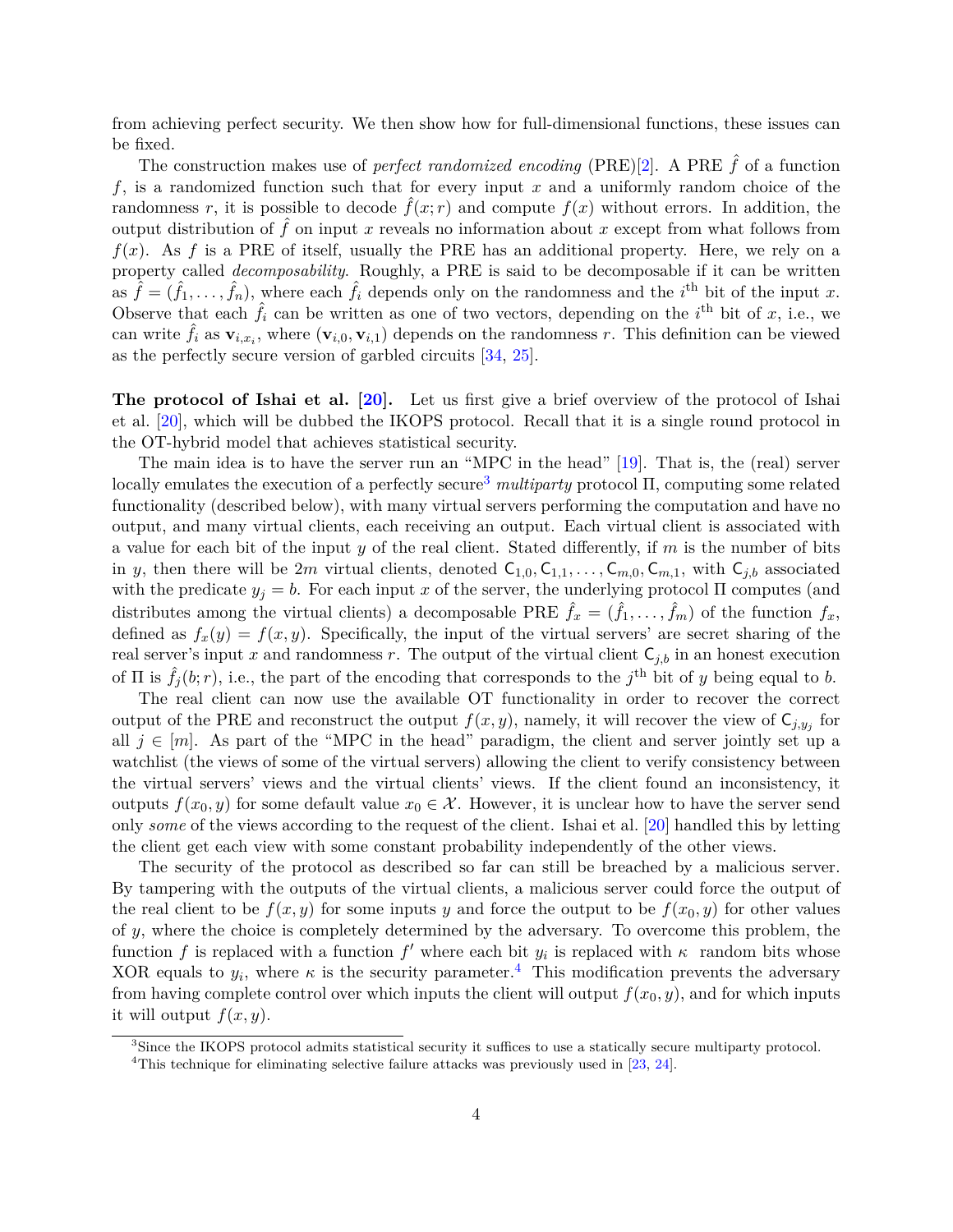**Towards achieving perfect security.** Two problems arise when trying to use the IKOPS protocol to achieve perfect security. First, recall that the client will receive the view of each virtual server with constant probability independently of the other virtual views. As a result, a malicious client could potentially receive the views of *all virtual servers* and thus it could learn the server's input. Second, with some non-zero probability, a malicious server might still be able to have the client output be  $f(x_0, y)$  for some inputs *y*, but output  $f(x, y)$  for other inputs *y*. We next present a solution for each of the two issues.

**Perfect security against a corrupted client.** We solve the former issue, by showing how the server and the client can sample a watchlist of a fixed the size. Ideally, we would like to have the client request exactly *t* views, where *t* bounds the number of corruptions allowed in the multiparty protocol Π. This requires the server and the client to be able to compute the functionality  $\binom{n}{t}$ -s-string-OT with perfect security, where *n* denotes the number of virtual servers in Π and *s* denotes the length of their views. However, it is not known if implementing it in the OT-hybrid model with perfect security is even possible. Therefore, we slightly relax the security requirement, so that a malicious client will not be able to receive *more than twice* the number of views that an honest client receives. We then let the honest client ask for exactly *t/*2 of the views. The idea in constructing such a watchlist is the following. For each view of a virtual server, the real server sends (via the OT functionality) either a masking of the view, or a share of the concatenation of the maskings. That is, the server's input to the  $\mathrm{OT}^5$  $\mathrm{OT}^5$  is  $(V_i \oplus r_i, \mathbf{r}[i])$ , where  $V_i$  is the view of the *i*<sup>th</sup> virtual server, where  $\mathbf{r} = (r_1, \ldots, r_n)$  is a vector of random strings, and where  $\mathbf{r}[i]$  is the  $i<sup>th</sup>$  share of **r** for some threshold secret sharing scheme with sufficiently large threshold value.<sup>[6](#page-6-1)</sup> As a result, in each invocation of the OT, the client will be able to learn either a masked view or a share, which bounds the number of views it can receive.

**Perfect security against a corrupted server.** To solve the second issue, it will be convenient to present the server security requirement from a geometric point of view. To simplify the explanation in this introduction, we only focus on deterministic Boolean functions. Recall that we can view the function *f* as  $|\mathcal{X}|$  points over  $\mathbb{R}^{|\mathcal{Y}|}$ , where the *j*<sup>th</sup> coordinate of the *i*<sup>th</sup> point is  $f(x_i, y_j)$ . Observe that all a simulator for a malicious server can do is to send a random input according to some distribution *D*. The goal of the simulator is to force the distribution of the client's output to be equivalent to the distribution in the real world. Thus, perfect simulation of a malicious server is possible if and only if there exists such distribution *D* over the server's inputs in the ideal world, such that for every input  $y \in \mathcal{Y}$  of the client,  $Pr_{x \leftarrow D}[f(x, y) = 1] = q_y$ , where  $q_y$  is the probability the client outputs 1 in the real world on input *y*. Observe that for every  $y \in \mathcal{Y}$ , the value  $Pr_{x \leftarrow D}[f(x, y) = 1]$ can be written as a *convex combination*<sup>[7](#page-6-2)</sup> of the points  $\{f(x_i, y)\}_{i=1}^{|\mathcal{X}|}$ . Moreover, all of these convex combinations have the same coefficients. Thus, the point  $(Pr_{x \leftarrow D}[f(x, y) = 1])_{y \in \mathcal{Y}}$  lies inside the *convex hull* of the points of *f*. This results in an equivalent definition to state perfect security: simulation of an adversary is possible if and only if the vector of outputs  $(q_y)_{y \in \mathcal{Y}}$  in the real world is in the convex-hull of the points in  $\mathbb{R}^{|\mathcal{Y}|}$  described by f.

Now, consider the IKOPS protocol. It could be the case that an adversary causes the vector of outputs  $(q_y)_{y \in \mathcal{Y}}$  to have different errors in each coordinate, hence the point is not necessarily inside

<span id="page-6-0"></span><sup>&</sup>lt;sup>5</sup>Formally, they use the protocol of  $[9]$  to compute  $\binom{n}{1}$ -s-string-OT.

<span id="page-6-1"></span> $6$ There are additional technical subtleties, however, for this informal introduction we ignore them.

<span id="page-6-2"></span> ${}^{7}$ A convex combination is a linear combination, with the coefficient being non-negative and sum to 1.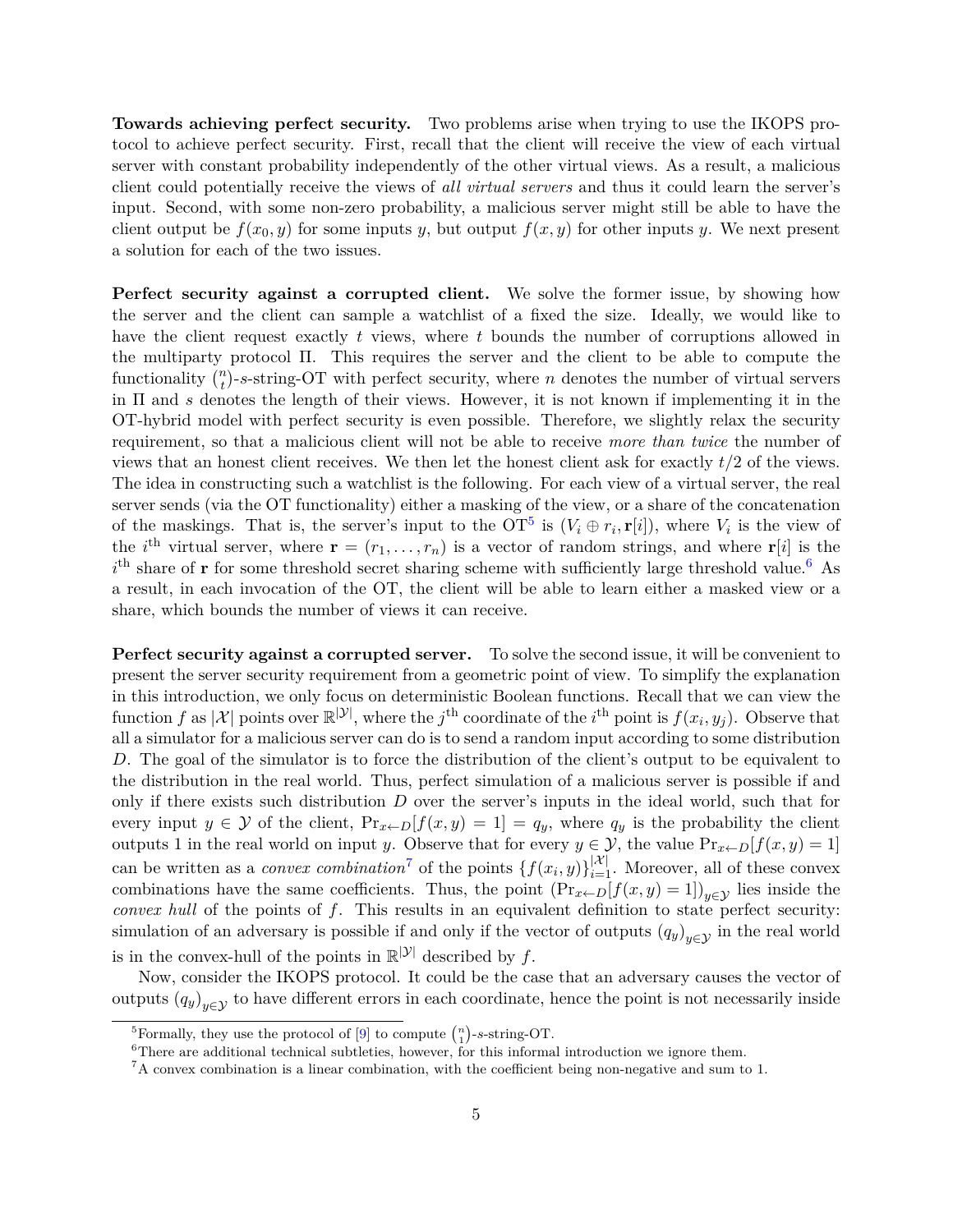the convex-hull of the points of *f*. To fix this issue, instead of having the client output according to a default value in case of an inconsistency, the client will now sample  $x<sub>0</sub>$  uniformly at random and output  $f(x_0, y)$ . From a geometric perspective, it outputs 1 with probability  $c_y$ , where **c** is the center of the polytope.<sup>[8](#page-7-4)</sup> We claim that if  $f$  is full-dimensional, then this results in a perfectly secure protocol. We next present a rough intuition. Let  $p$  denote the probability of detecting an inconsistency (more precisely, for each  $y$  the probability  $p_y$  of detecting an inconsistency is in  $[p - \varepsilon, p + \varepsilon]$ , for some small  $\varepsilon$ ). Further define the matrix  $M_f(x, y) = f(x, y)$  (i.e., each row of  $M_f$  describes a point in  $\mathbb{R}^{|\mathcal{Y}|}$ . Thus, the output vector of the client **q** is close to the point  $\mathbf{p} \cdot \mathbf{c} + (1 - p) \cdot M_f(x, \cdot)$ , give or take  $\pm \varepsilon$  in each coordinate, for some small  $\varepsilon$ . If *p* is close to 1, this point **q** is close to **c**, and since **c** is an internal point, **q** is also internal for a sufficiently small *ε*. Otherwise, the point **q** will be close to the boundary. As a result, it is unclear as to why perfect security holds. Here, we utilize a special property of IKOPS protocol's security. We manage to prove that  $\varepsilon$  is bounded by  $p \cdot \varepsilon'$ , for some small  $\varepsilon'$ . That is,  $\varepsilon$  depends on  $p$ , unlike the standard security requirement. This property allows us to prove that perfect security holds.

#### <span id="page-7-0"></span>**1.3 Related Work**

In the 2PC settings, Cleve [\[10\]](#page-31-7) showed that the functionality of coin-tossing, where the parties output the same random bit, is impossible to compute with full-security, even in the OT-hybrid model. In spite of that, in the seminal work Gordon et al.  $[16]$ , and later followed by  $[3, 26, 13, 4]$  $[3, 26, 13, 4]$  $[3, 26, 13, 4]$  $[3, 26, 13, 4]$  $[3, 26, 13, 4]$  $[3, 26, 13, 4]$  $[3, 26, 13, 4]$ , it was discovered that in the OT-hybrid model, most two-party functionalities can be evaluated with full security by efficient protocols. In particular, [\[4\]](#page-31-8) completes the characterization of symmetric Boolean functions (where both parties receive the same output). However, all known general protocols for such functionalities have round complexity that is super-logarithmic in the security parameter. Moreover, this was proven to be necessary for functions with embedded XOR [\[16\]](#page-32-11).

## <span id="page-7-1"></span>**1.4 Organization**

In Section [2](#page-7-2) we provide some notations and definitions that we use in this work, alongside some required mathematical background. Section [3](#page-12-0) is dedicated to expressing security in geometrical terms and the formal statement of our result. In Sections [4](#page-16-0) and [5](#page-19-0) we present the proof of the main theorem. In Section [6](#page-29-0) we show that the analysis of our protocol for Boolean functions is tight. Finally, in Section [7](#page-30-0) we briefly discuss the efficiency of our construction.

## <span id="page-7-2"></span>**2 Preliminaries**

## <span id="page-7-3"></span>**2.1 Notations**

We use calligraphic letters to denote sets, uppercase for random variables and matrices, lowercase for values, and we use bold characters to denote vectors and points. All logarithms are in base 2. For  $n \in \mathbb{N}$ , let  $[n] = \{1, 2, \ldots n\}$ . For a set S we write  $s \leftarrow S$  to indicate that s is selected uniformly at random from S. Given a random variable (or a distribution) X, we write  $x \leftarrow X$  to indicate that *x* is selected according to *X*. We use poly to denote an unspecified polynomial, and we use polylog to denote an unspecified polylogarithmic function. For a randomized function (or an algorithm) *f*

<span id="page-7-4"></span><sup>8</sup>We stress that the same construction works for any other choice of a point **v** that is *strictly* inside the convex-hull of the points.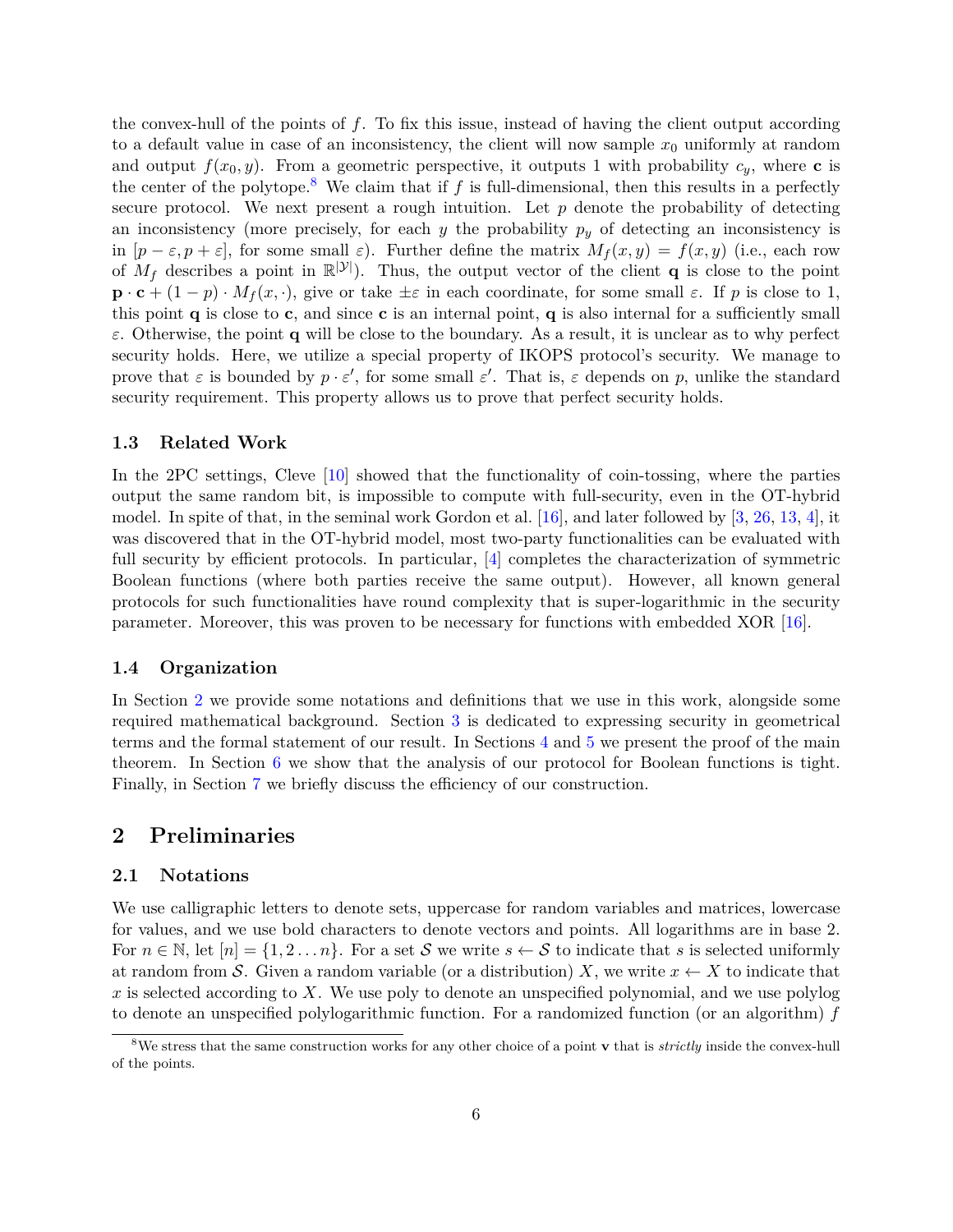we write  $f(x)$  to denote the random variable induced by the function on input *x*, and write  $f(x; r)$ to denote the value when the randomness of *f* is fixed to *r*.

For a matrix  $M \in \mathbb{R}^{n \times m}$ , we let  $M(i, \cdot)$  be its *i*<sup>th</sup> row, we let  $M(\cdot, j)$  be its *j*<sup>th</sup> column, and we denote by  $M^T$  the transpose of *M*. For a pair of matrices  $M_1 \in \mathbb{R}^{n \times m_1}, M_2 \in \mathbb{R}^{n \times m_2}$ , we denote by  $[M_1||M_2]$  the concatenation of  $M_2$  to the right of  $M_1$ .

## <span id="page-8-0"></span>**2.2 Cryptographic Tools**

**Definition 2.1.** *The statistical distance between two finite random variables X and Y is*

SD (X, Y) = 
$$
\frac{1}{2} \sum_{a} |Pr[X = a] - Pr[Y = a]|
$$
.

#### **Secret Sharing Schemes.**

A (*t* + 1)-out-of-*n* secret-sharing scheme is a mechanism for sharing data among a set of parties  ${P_1, \ldots, P_n}$ , such that every set of size  $t + 1$  can reconstruct the secret, while any smaller set knows nothing about the secret. As a convention, for a secret *s* and  $i \in [n]$  we let *s*[*i*] be the *i*<sup>th</sup> share, namely, the share received by  $P_i$ . In this work, we rely on Shamir's secret sharing scheme [\[30\]](#page-33-9).

In a  $(t + 1)$ -out-of-*n* Shamir's secret sharing scheme over a field  $\mathbb{F}$ , where  $|\mathbb{F}| > n$ , a secret  $s \in \mathbb{F}$  is shared as follows: A polynomial  $p(\cdot)$  of degree at most  $t+1$  over  $\mathbb F$  is picked uniformly at random, conditioned on  $p(0) = s$ . Each party  $P_i$ , for  $1 \leq i \leq n$ , receives a share  $s[i] := p(i)$  (we abuse notation and let *i* be the element in  $\mathbb{F}$  associated with  $P_i$ ).

## **Decomposable Randomized Encoding.**

We recall the definition of randomized encoding [\[34,](#page-33-1) [2\]](#page-31-6). They are known to exists unconditionally [\[17,](#page-32-13) [2\]](#page-31-6).

**Definition 2.2** (Randomized Encoding). Let  $f : \{0,1\}^n \mapsto \mathcal{Z}$  be some function. We say that a  $function \hat{f}: \{0,1\}^n \times \mathcal{R} \mapsto \mathcal{W}$  is a perfect randomized encoding (PRE) of f if the following holds.

**Correctness:** *There exists a decoding algorithm* Dec *such that for every*  $x \in \{0,1\}^n$ 

$$
\Pr_{r \leftarrow \mathcal{R}} \left[ \text{Dec} \left( \hat{f} \left( x; r \right) \right) = f(x) \right] = 1.
$$

**Privacy:** There exists a randomized algorithm Sim such that for every  $x \in \{0,1\}^n$  it holds that

$$
\mathsf{Sim}\left(f(x)\right) \equiv \hat{f}(x;r)\,,
$$

*where*  $r \leftarrow \mathcal{R}$ *.* 

**Definition 2.3** (Decomposable Randomized Encoding). For every  $x \in \{0,1\}^n$ , we write  $x =$  $x_1, \ldots, x_n$ , where  $x_i$  is the *i*<sup>th</sup> bit of x. A randomized encoding  $\hat{f}$  is said to be decomposable if it *can be written as*

$$
\hat{f}(x; r) = (\hat{f}_0(r), \hat{f}_1(x_1; r), \dots, \hat{f}_n(x_n; r)),
$$

*where each*  $\hat{f}_i$ *, for*  $i \in [n]$ *, can be written as one of two vectors that depends on*  $x_i$ *, i.e., we can write it as*  $\mathbf{v}_{i,x_i}$ *, where*  $(\mathbf{v}_{i,0}, \mathbf{v}_{i,1})$  *depends on the randomness*  $r$ *.*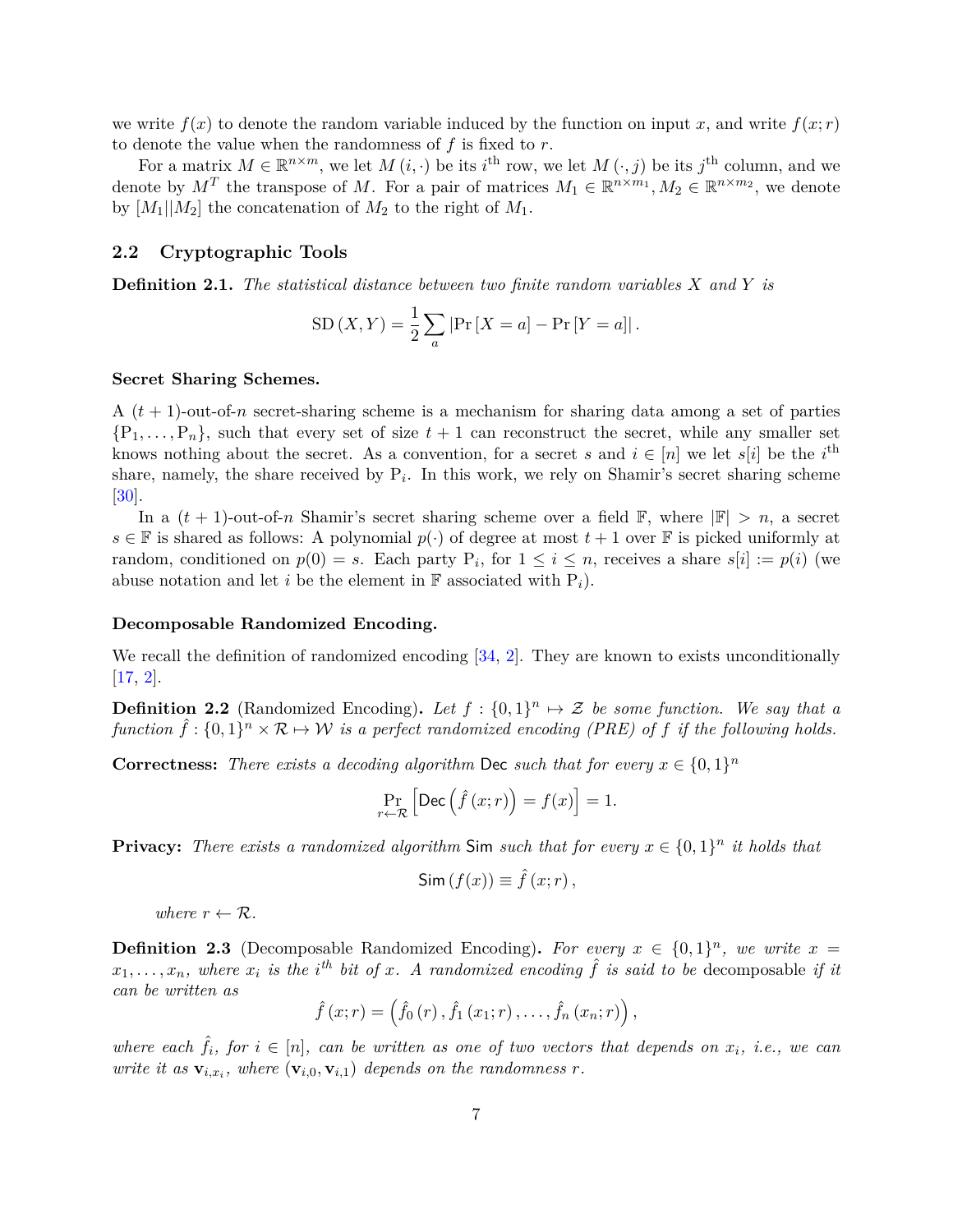## <span id="page-9-0"></span>**2.3 Mathematical Background**

**Definition 2.4** (Convex Combination and Convex Hull). Let  $V = {\bf{v}_1, \ldots, \bf{v}_m} \subseteq \mathbb{R}^n$  be a set of *vectors.* A convex combination is a linear combination  $\sum_{i=1}^{m} \alpha_i \cdot \mathbf{v}_i$  where  $\sum_{i=1}^{m} \alpha_i = 1$  and  $\alpha_i \geq 0$ *for all*  $1 \leq i \leq m$ *. The convex hull of*  $\mathcal{V}$ *, denoted* 

**conv** (
$$
\mathcal{V}
$$
) =  $\left\{\sum_{i=1}^{m} \alpha_i \cdot \mathbf{v}_i \mid \sum_{i=1}^{m} \alpha_i = 1 \text{ and } \alpha_i \ge 0 \text{ for all } i \in [m] \right\},\$ 

*is the set of all vectors that can be represented as a convex combination of the vectors in* V*. For a matrix*  $M = [\mathbf{v}_1 || \dots || \mathbf{v}_m]$  *we let*  $\text{conv}(M) = \text{conv}(\{\mathbf{v}_1, \dots, \mathbf{v}_m\}).$ 

**Definition 2.5** (Affine Hull). For a set of vectors  $V = {\mathbf{v}_1, \dots, \mathbf{v}_m} \subseteq \mathbb{R}^n$ , we define their affine hull *to be the set*

$$
\mathbf{aff}\left(\mathcal{V}\right) = \left\{\sum_{i=1}^{m} \alpha_i \cdot \mathbf{v}_i \mid \sum_{i=1}^{m} \alpha_i = 1\right\}.
$$

*For a matrix*  $M = [\mathbf{v}_1 || \dots || \mathbf{v}_m]$  *we let*  $\textbf{aff}(M) = \textbf{aff}(\{\mathbf{v}_1, \dots, \mathbf{v}_m\}).$ 

**Definition 2.6** (Affine Independence). *A set of points*  $\mathbf{v}_1, \ldots, \mathbf{v}_m \in \mathbb{R}^n$  *is said to be* affinely independent if whenever  $\sum_{i=1}^{m} \alpha_i \cdot \mathbf{v}_i = \mathbf{0}_n$  and  $\sum_{i=1}^{m} \alpha_i = 0$ , then  $\alpha_i = 0$  for every  $i \in [m]$ . Observe *that*  $\mathbf{v}_1, \ldots, \mathbf{v}_m$  *are affinely independent if and only if*  $\mathbf{v}_2 - \mathbf{v}_1, \ldots, \mathbf{v}_m - \mathbf{v}_1$  *are linearly independent.* 

For a square matrix  $M \in \mathbb{R}^{n \times n}$ , we denote by det  $(M)$  the determinant of M, and we denote by  $M_{i,j}$  the  $(i, j)$ 'th cofactor of  $M$ , which is the  $(n - 1) \times (n - 1)$  matrix obtained by removing the *i*'th row and *j*'th column of *M*. It is well known that:

<span id="page-9-2"></span>**Fact** 2.7. Let  $M \in \mathbb{R}^{n \times n}$ *a for every*  $i, j \in [n]$  *it holds that*  $|M^{-1}(i,j)| = |\det(M_{j,i})| / \det(M)|.$ 

## <span id="page-9-1"></span>**2.4 The Model of Computation**

We follow the standard *ideal vs. real* paradigm for defining security. Intuitively, the security notion is defined by describing an ideal functionality, in which both the corrupted and non-corrupted parties interact with a trusted entity. A real world protocol is deemed secure if an adversary in the real world cannot cause more harm than an adversary in the ideal world. This is captured by showing that an ideal world adversary (simulator) can simulate the full view of the real world adversary.

We focus our attention on the *client-server model*. In this model a server S holds some input *x* and a client C holds some input *y*. At the end of the interaction the client learns the output of some function of *x* and *y*, while the server learns nothing. We further restrict ourselves to allow only a *single round* of interaction between the two parties, however, as only trivial functionalities are computable in this setting, the parties interact in the  $\mathcal{OT}$ -hybrid model. We next formalize the interaction is done in this model.

#### **The OT Functionality.**

We start by formally defining the (family) of the OT functionality. The  $\binom{2}{1}$  $_{1}^{2}$ )-bit-OT functionality, is a two-party client-server functionality in which the server inputs a pair of bit-messages  $a_0$  and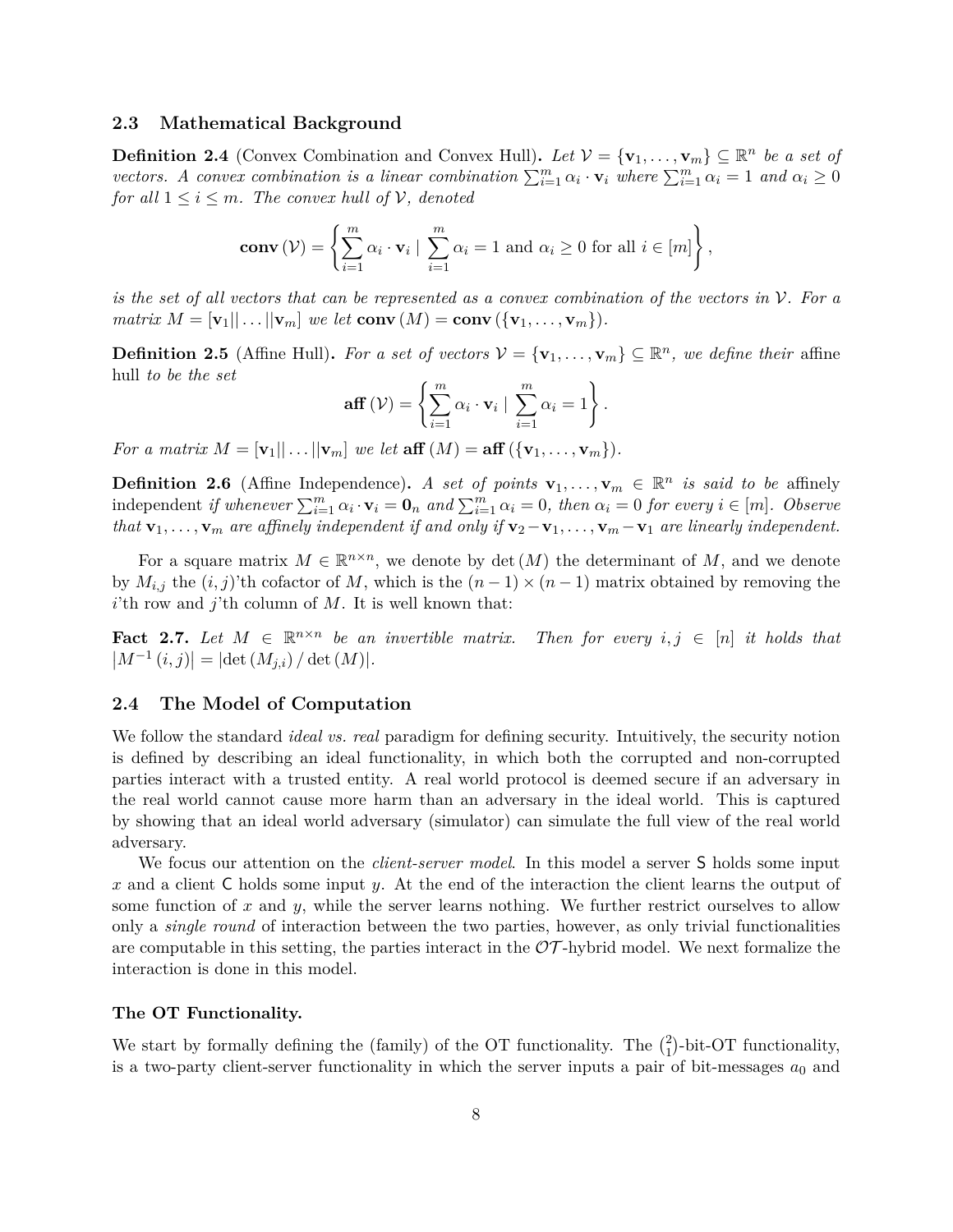$a_1$ , and the client inputs a single bit *b*. The server receives  $\perp$  and the client receives  $a_b$ . For every natural number  $\ell \geq 1$ , we define the functionality  $\binom{2}{1}$ <sup>2</sup><sub>1</sub>)-bit-OT<sup> $\ell$ </sup> as follows. Let  $\mathbf{a} = (a_0^i, a_1^i)_{i=1}^{\ell}$  and let  $\mathbf{b} = (b_i)_{i=1}^{\ell}$ , where  $a_0^i, a_1^i, b_i \in \{0, 1\}$  for every *i*. We let  $\mathbf{a}[\mathbf{b}] := (a_{b_i}^i)_{i=1}^{\ell}$  $\sum_{i=1}$ . The functionality is then defined as  $(\mathbf{a}, \mathbf{b}) \mapsto (\perp, \mathbf{a}[\mathbf{b}])$ . That is, it is the equivalent to computing  $\binom{2}{1}$  $_{1}^{2}$ )-bit-OT  $\ell$  times in parallel. Finally, we let  $\mathcal{OT} = \left\{ \begin{smallmatrix} 2 \\ 1 \end{smallmatrix} \right\}$  $_{1}^{2}\text{)}$ -bit-O $\text{T}^{\ell}\Big\}$ *`*≥1 .

A generalization of  $\binom{2}{1}$ <sup>2</sup><sub>1</sub>)-bit-OT is the  $\binom{n}{1}$ -bit-OT functionality, which lets the client pick one out of *n* bits  $a_1, a_2, \ldots, a_n$  supplied by the server, and on input  $i \in [n]$  the client learns  $a_i$ . This can be further generalized to  $\binom{n}{1}$ -s-string-OT where the *n* bits are replaced by strings  $a_1, \ldots, a_n \in \{0, 1\}^s$ , and can be generalized even further to  $\binom{n}{k}$ -s-string-OT where the input *i* of the client is replaced with *k* inputs  $i_1, \ldots, i_k \in [n]$ , and it receives  $a_{i_1}, \ldots, a_{i_k}$ .

## The 1-Round  $OT$ -Hybrid Model.

We next describe the execution in the *1-round*  $OT$ *-hybrid model*. In the following we fix a (possibly randomized) client-server functionality  $f : \mathcal{X} \times \mathcal{Y} \mapsto \{0, \ldots, k-1\}$ . A protocol  $\Pi$  in the *1-round*  $\mathcal{OT}$ *-hybrid model* with security parameter  $\kappa$ , is a triple of randomized functions  $(\alpha, \beta, \gamma)$ . The server and client use the function  $\alpha$  and  $\beta$  respectively to obtain their inputs to the OT functionality. The client then computes the local function  $\gamma$  on its view to obtain an output. Formally, the computation is done as follows.

- **Inputs:** The server S holds input  $x \in \mathcal{X}$  and the client C holds input  $y \in \mathcal{Y}$ . In addition, both parties hold the security parameter 1 *κ* .
- **Parties send inputs to the OT:** S samples  $2\ell(\kappa)$  bits  $\mathbf{a} = \alpha(x, 1^{\kappa})$ , and C samples  $\ell(\kappa)$  bits  $\mathbf{b} = \beta(y, 1^{\kappa})$ , for some  $\ell(\cdot)$  determined by the protocol. S and C send **a** and **b** to the OT functionality, respectively. C then receives **a**[**b**] from the OT.
- **Outputs:** The server S outputs nothing, while the client C computes the local function  $\gamma(y, \mathbf{b}, \mathbf{a}[\mathbf{b}], 1^{\kappa})$  and outputs the result.

We refer to the  $\ell(\kappa)$  used in the protocol as the *communication complexity* (CC) of  $\Pi$ .

We consider an adversary  $A$  that controls a single party. The adversary has access to the full view of that party. We assume the adversary is malicious, that is, it may instruct the corrupted party to deviate from the protocol in any way it chooses. The adversary is non-uniform, and is given an auxiliary input aux. For simplicity we do not concern ourselves with the efficiency of the protocols or the adversaries, namely, we assume that the parties and the adversary are unbounded.

Fix inputs  $x \in \mathcal{X}, y \in \mathcal{Y}$ , and  $\kappa \in \mathbb{N}$ . For an adversary A corrupting the *server*, we let  $\sigma_{\mathcal{A}(x,\mathsf{aux}),\Pi}(x,y,1^{\kappa})$  denote the output of the client in a random execution of  $\Pi$ . For an adversary A corrupting the *client*, we let  $VIEW_{\mathcal{A}(y, \text{aux}), \Pi}^{\text{HYBRID}}(x, y, 1^{\kappa})$  denote the adversary's view in a random execution of Π. This includes its input, auxiliary input, randomness, and the output received from the OT functionality.

#### **The ideal Model.**

We now describe the interaction in the ideal model, which specifies the requirements for fully secure computation of the function *f* with security parameter  $\kappa$ . Let A be an adversary in the ideal world, which is given an auxiliary input **aux** and corrupts one of the parties.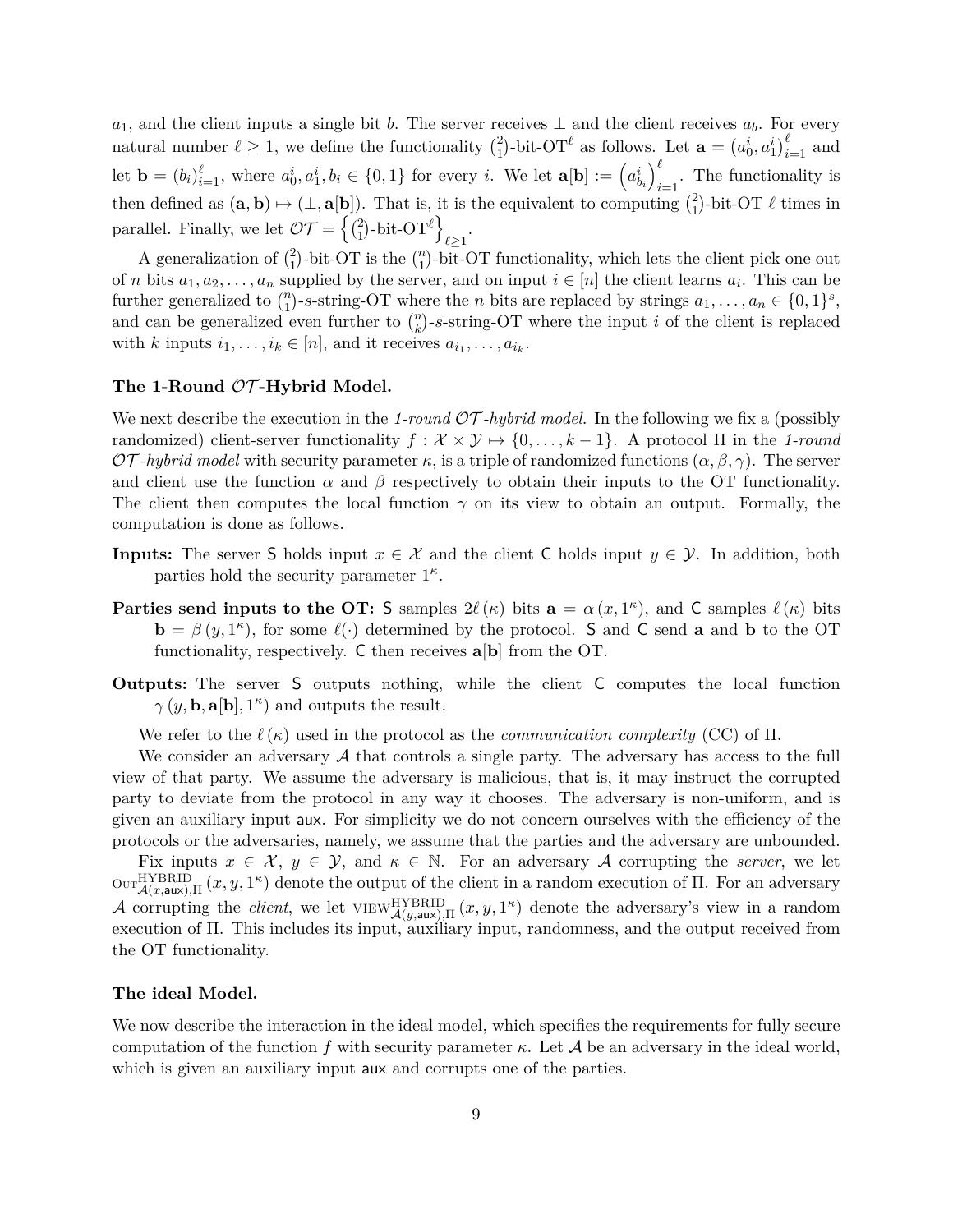#### **The ideal model – full-security.**

- **Inputs:** The server S holds input  $x \in \mathcal{X}$  and the client C holds input  $y \in \mathcal{Y}$ . The adversary is given an auxiliary input  $\mathsf{aux} \in \{0,1\}^*$  and the input of the corrupted party. The trusted party T holds  $1^{\kappa}$ .
- **Parties send inputs:** The honest party sends its input to T. The adversary sends a value *w* from its domain as the input for corrupted party.
- **The trusted party performs computation:** T selects a random string r and computes  $z =$  $f(x, w; r)$  if C is corrupted and computes  $z = f(w, y; r)$  if S is corrupted. T then sends z to  $\mathsf C$  (which is also given to  $\mathcal A$  in case  $\mathsf C$  is corrupted).
- **Outputs:** An honest server outputs nothing, an honest client output *z*, and the malicious party outputs nothing. The adversary outputs some function of its view.

Fix inputs  $x \in \mathcal{X}, y \in \mathcal{Y},$  and  $\kappa \in \mathbb{N}$ . For an adversary A corrupting the *server* we let  $\overline{\mathrm{Out}_{\mathcal{A}(x,\mathsf{aux}),f}^{\text{IDEAL}}(x,y,1^{\kappa})}$  denote the output of the client in a random execution of of the above ideal world process. For an adversary A corrupting the *client* we let VIEW $\frac{\text{IDEAL}}{\mathcal{A}(y,\text{aux})},f(x,y,1^{\kappa})$  be the view description being the *output* of A in such a process.

We next present the definition for security against malicious adversaries. The definition we present is tailored to the setting of the 1-round two-party client-server in the  $\mathcal{OT}$ -hybrid model.

**Definition 2.8** (malicious security). Let  $\Pi = (\alpha, \beta, \gamma)$  be a protocol for computing f in the 1-round  $OT$ *-hybrid model. Let*  $\varepsilon(\cdot)$  *be a positive function of the security parameter.* 

*1.* **Correctness:** We say that  $\Pi$  is *correct* if for all  $\kappa \in \mathbb{N}$ ,  $x \in \mathcal{X}$ , and  $y \in \mathcal{Y}$ 

$$
\Pr\left[\gamma\left(y,\mathbf{b},\mathbf{a}[\mathbf{b}],1^{\kappa}\right)=f(x,y)\right]=1.
$$

Here,  $\mathbf{a} = \alpha(x, 1^{\kappa})$ ,  $\mathbf{b} = \beta(y, 1^{\kappa})$  and the probability is taken over the random coins of  $\alpha, \beta$ , *γ*, and *f*.

2. **Server security:** We say that Π is *ε-server secure*, if for any non-uniform adversary A corrupting the server in the  $\mathcal{OT}$ -hybrid world, there exists a non-uniform adversary  $\mathsf{Sim}_\mathcal{A}$ (called the simulator) corrupting the server in the ideal world, such that

$$
\mathrm{SD} \left( \mathrm{Out}_{\mathcal{A}(x, \mathsf{aux}), \Pi}^{\mathrm{HYBRID}} \left( x, y, 1^{\kappa} \right), \ \mathrm{Out}_{\mathsf{Sim}_{\mathcal{A}}(x, \mathsf{aux}), f}^{\mathrm{IDEAL}} \left( x, y, 1^{\kappa} \right) \right) \leq \varepsilon \left( \kappa \right).
$$

We say that  $\Pi$  has perfect server security if it is 0-server secure.

3. **Client security:** We say that Π is *ε-client secure*, if for any non-uniform adversary A corrupting the client in the  $\mathcal{OT}$ -hybrid world, there exists a non-uniform simulator  $\mathsf{Sim}_A$ corrupting the client in the ideal world, such that

$$
\mathrm{SD} \left( \mathrm{View}_{\mathcal{A}(y,\mathsf{aux}),\Pi}^{\mathrm{HYBRID}} \left( x, y, 1^{\kappa} \right), \ \mathrm{View}_{\mathrm{Sim}_{\mathcal{A}}(y,\mathsf{aux}),f}^{\mathrm{IDEAL}} \left( x, y, 1^{\kappa} \right) \right) \leq \varepsilon \left( \kappa \right).
$$

We say that Π has perfect client security if it is 0-client secure.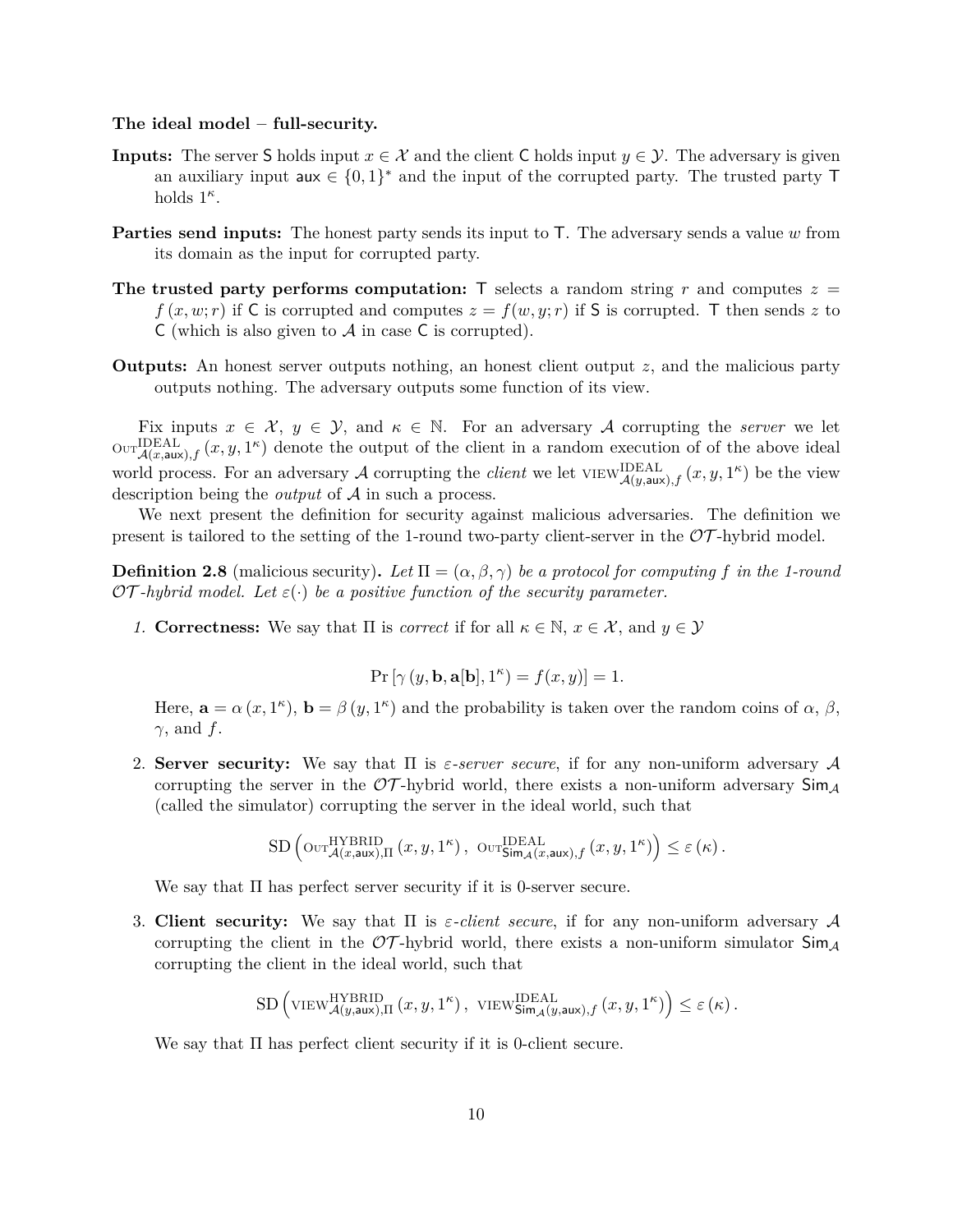*We say that* Π *computes f with ε*-statistical full-security*, if* Π *is correct, is ε-server secure, and is*  $\varepsilon$ -client secure. Finally, we say that  $\Pi$  *computes*  $f$  *with* perfect full-security, if it computes  $f$ *with* 0-statistical full-security*.*

To alleviate notation, from now on we will completely remove 1 *κ* from the input to the functions *α*, *β*, and *γ*, and remove *κ* from *ℓ* and *ε*. Statistical security will now be stated as a function of *ε* and the CC of the protocol as a function of *`*. Observe that aborts in this model are irrelevant. Indeed, an honest server outputs nothing, and if a malicious server aborts then the client can output  $f(x_0, y)$  for some default value  $x_0 \in \mathcal{X}$ , which can be perfectly simulated. Therefore, throughout the paper we assume without loss of generality that the adversary does not abort the execution.

In our construction, we also use the notion of *security with input-dependent abort* [\[20\]](#page-32-1). Generally, it is a relaxation of the standard full-security notion, which allows an adversary to learn at most 1 bit of information by causing the protocol to abort, depending on the other party's input. We next state the perfect security variant of the notion. Furthermore, the security notion is written with respect to only a malicious server. Since we work in the client-server model, the trusted party *does not* send to the server any output. Therefore, in this relaxation selective abort attacks [\[23,](#page-32-0) [24\]](#page-32-10) *are simulatable*.

**Definition 2.9** (input-dependent server security). Fix  $f : \mathcal{X} \times \mathcal{Y} \mapsto \{0, \ldots, k-1\}$ *. In the* inputdependent *model, we modify the ideal world so that the malicious adversary corrupting the server, in addition to sending an input*  $x^* \in \mathcal{X}$ *, also gives the trusted party*  $\mathsf{T}$  *a predicate*  $P: \mathcal{Y} \mapsto \{0,1\}$ *.* T then sends to the client  $f(x^*, y)$  if  $P(y) = 0$ , and ⊥ otherwise. We let  $\overline{\text{Out}_{\mathcal{A}(x, \text{aux}), f}(x, y)}$  denote *the output of the client in a random execution of the above ideal world process, with* A *corrupting the server.*

*Let* Π *be a protocol that computes f in the 1-round* OT *-hybrid model. We say that* Π *has* perfect input-dependent server security*, if for every non-uniform adversary* A *corrupting the server in the*  $OT$ -hybrid world, there exists a non-uniform adversary  $\mathsf{Sim}_{\mathcal{A}}$  corrupting the server in the input*dependent ideal world, such that for all*  $x \in \mathcal{X}$ ,  $y \in \mathcal{Y}$ , and  $\text{aux} \in \{0,1\}^*$  *it holds that* 

$$
\mathrm{Out}_{\mathcal{A}(x,\mathsf{aux}),\Pi}^{\mathrm{HYBRID}}\left(x,y\right) \equiv \mathrm{Out}_{\mathsf{Sim}_{\mathcal{A}}(x,\mathsf{aux}),f}^{\mathrm{ID}}\left(x,y\right).
$$

## <span id="page-12-0"></span>**3 A Class of Perfectly Computable Client-Server Functions**

In this section, we state the main result of this paper – presenting a large class of two-party clientserver functions that are computable with perfect security. We start with presenting a geometric view of security in our model. We take a similar approach to that of [\[3\]](#page-31-0) to representing the serversecurity requirement geometrically.

## <span id="page-12-1"></span>**3.1 A Geometrical Representation of the Security Requirements**

**Boolean functions.** We start with giving the details for (randomized) Boolean functions. For any function  $f: \mathcal{X} \times \mathcal{Y} \mapsto \{0,1\}$  we associate an  $|\mathcal{X}| \times |\mathcal{Y}|$  matrix  $M_f$  defined as  $M_f(x,y) =$  $Pr[f(x, y) = 1]$ , where the probability is taken over *f*'s random coins (if *f* is deterministic, then this value is Boolean). Let  $\mathcal{X} = \{x_1, \ldots, x_n\}$ . Observe that in the ideal world, every strategy that is employed by a simulator corrupting the server can be encoded with a probability vector  $\mathbf{p} \in \mathbb{R}^n$ , where  $p_i$  corresponds to the probability of sending  $x_i$  to  $\mathsf T$ . Therefore, if the input of the client is *y*, then the probability that the output is 1, equals to  $\mathbf{p}^T \cdot M_f(\cdot, y)$ . On the other hand, in the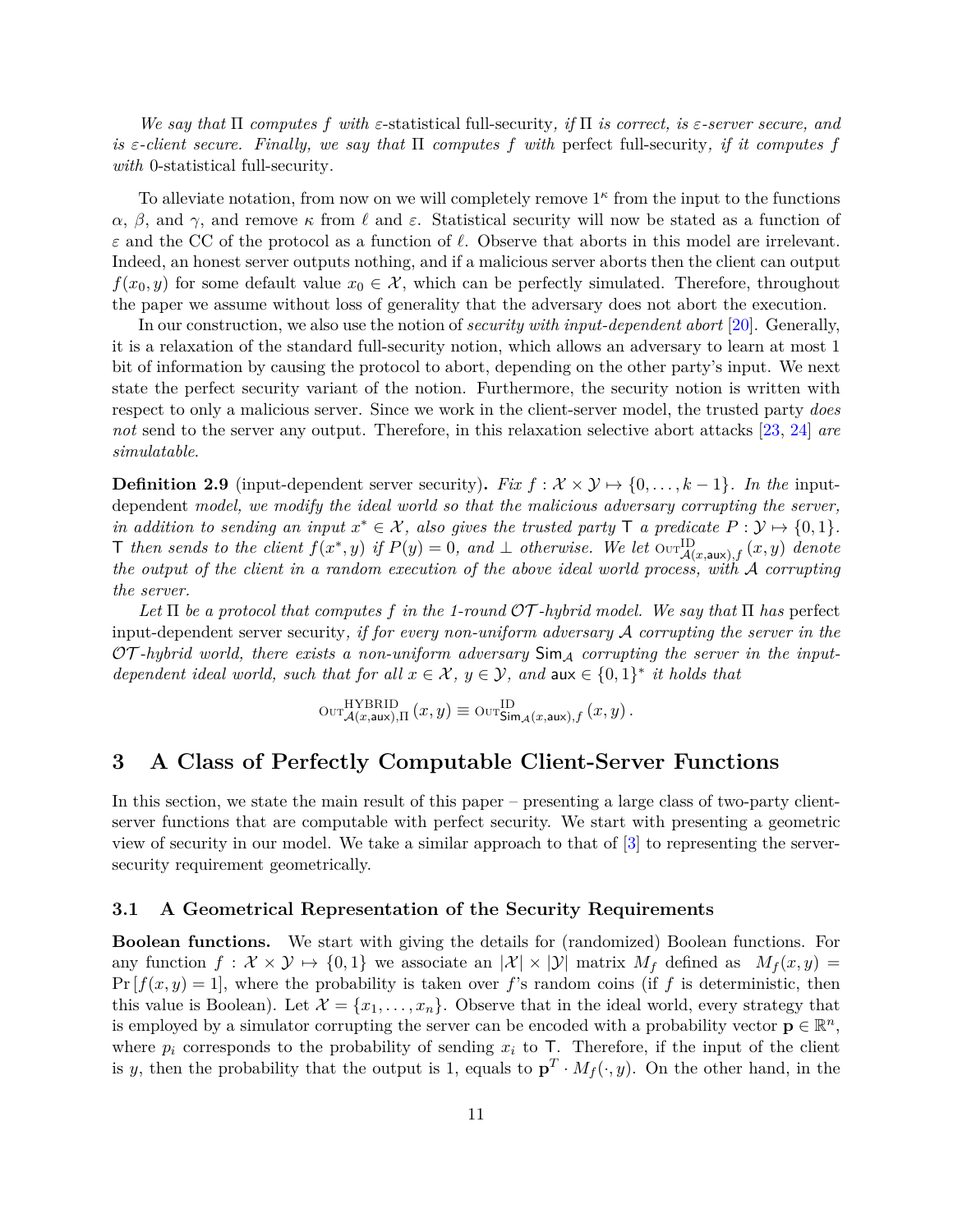1-round OT-hybrid model, a malicious server can only choose a string  $\mathbf{a}^* \in \{0,1\}^{2\ell}$ , where  $\ell$  is the CC of the protocol  $\Pi = (\alpha, \beta, \gamma)$ , and send it to the OT functionality. Then on input  $y \in \mathcal{Y}$ , the probability the client outputs 1 is exactly

$$
q_{y}^{\Pi}\left(\mathbf{a}^{*}\right):=\Pr\left[\gamma\left(y,\mathbf{b},\mathbf{a}^{*}[\mathbf{b}]\right)=1\right],
$$

where  $\mathbf{b} = \beta(y)$  and the probability is over the randomness of  $\beta$  and  $\gamma$ . This implies that an ideal world simulator must send a random input  $x^* \in \mathcal{X}$  such that the client will output 1 with probability  $q_y^{\Pi}(\mathbf{a}^*)$ . Thus, *perfect security* against a corrupted server holds if and only if for every  $\mathbf{a}^* \in \{0,1\}^{2\ell}$  there exists a probability vector  $\mathbf{p} \in \mathbb{R}^n$  such that for every  $y \in \mathcal{Y}$ 

$$
\mathbf{p}^{T} \cdot M_{f}(\cdot, y) = q_{y}^{\Pi}(\mathbf{a}^{*}).
$$

Equivalently, for every  $\mathbf{a}^*$  the vector  $\mathbf{q}^{\Pi}(\mathbf{a}^*) := (q_y^{\Pi}(\mathbf{a}^*))_{y \in \mathcal{Y}}$  is inside the *convex-hull* of the rows of  $M_f$ . Furthermore, observe that this holds true regardless of the auxiliary input held by a corrupt server.

General functions. We now extend the above discussion to non-Boolean functions. For every function  $f: \mathcal{X} \times \mathcal{Y} \mapsto \{0, \ldots, k-1\}$ , and every possible output  $z \in \{0, \ldots, k-1\}$ , we associate an  $|\mathcal{X}| \times |\mathcal{Y}|$  matrix  $M_f^z$  defined as  $M_f^z(x, y) = \Pr[f(x, y) = z]$ . Similarly to the Boolean case, in the ideal world, every strategy that is employed by a corrupt server can be encoded with a probability vector  $\mathbf{p} \in \mathbb{R}^n$ , hence the probability that the client will output *z*, on input *y*, is  $\mathbf{p}^T \cdot M_f^z(\cdot, y)$ . In the 1-round OT-hybrid model, for a string  $\mathbf{a}^* \in \{0,1\}^{2\ell}$  chosen by a malicious server, the probability to output *z* equals to

$$
q_{y,z}^{\Pi}(\mathbf{a}^*) := \Pr\left[\gamma\left(y,\mathbf{b},\mathbf{a}^*[\mathbf{b}]\right) = z\right],
$$

where  $\mathbf{b} = \beta(y)$  and the probability is over the randomness of  $\beta$  and  $\gamma$ . Therefore, perfect security against a corrupted server holds if and only if for every  $\mathbf{a}^* \in \{0,1\}^{2\ell}$  there exists a probability vector  $\mathbf{p} \in \mathbb{R}^n$  such that for every  $y \in \mathcal{Y}$  and for every  $z \in \{0, \ldots, k-1\}$ 

<span id="page-13-0"></span>
$$
\mathbf{p}^T \cdot M_f^z(\cdot, y) = q_{y,z}^{\Pi}(\mathbf{a}^*).
$$
 (1)

Observe that since **p** is a probability vector and since  $\sum_{z} M_{f}^{z}$  is the all-one matrix, it is equivalent to consider only *k* − 1 possible values for *z* instead of all *k* values considered in Equation [\(1\)](#page-13-0). This allows us to write the above formulation more succinctly.

 $\mathbf{L} \in M_f = \left[ M_f^1 || \cdots || M_f^{k-1} \right]$  be the concatenation of the matrices by columns, and let  $\mathbf{q}^\Pi \left( \mathbf{a}^* \right) :=$  $(q_{y,z}^{\Pi}(\mathbf{a}^*))_{y\in\mathcal{Y},z\in[k-1]}$ . Then Equation [\(1\)](#page-13-0) is equivalent to saying that for every  $\mathbf{a}^*$  the vector  $\mathbf{q}^{\Pi}(\mathbf{a}^*)$ belongs to the *convex-hull* of the rows of  $M_f$ . It will be convenient to index the columns of  $M_f$ with  $(y, z)$ , i.e., we let  $M_f(x, (y, z)) = M_f^z(x, y)$ . We now have an equivalent definition of perfect server security.

<span id="page-13-2"></span>**Lemma 3.1.** *Let*  $\Pi$  *be a protocol for computing some function*  $f: \mathcal{X} \times \mathcal{Y} \mapsto \{0, \ldots, k-1\}$  *in the 1-round* OT *-hybrid model with* CC *of `. Then* Π *has perfect server security if and only if for every*  $\mathbf{a}^* \in \{0,1\}^{2\ell}$  *it holds that* 

$$
\mathbf{q}^{\Pi}\left(\mathbf{a}^*\right) \in \mathbf{conv}\left(M_f^T\right).
$$

<span id="page-13-1"></span><sup>9</sup>We may view the above presentation differently. We can apply the presentation discussed for *Boolean* functions, to the function  $f' : \mathcal{X} \times (\mathcal{Y} \times [k-1]) \mapsto \{0,1\}$ , defined as  $f'(x,(y,z)) = \Pr[f(x,y) = z]$ .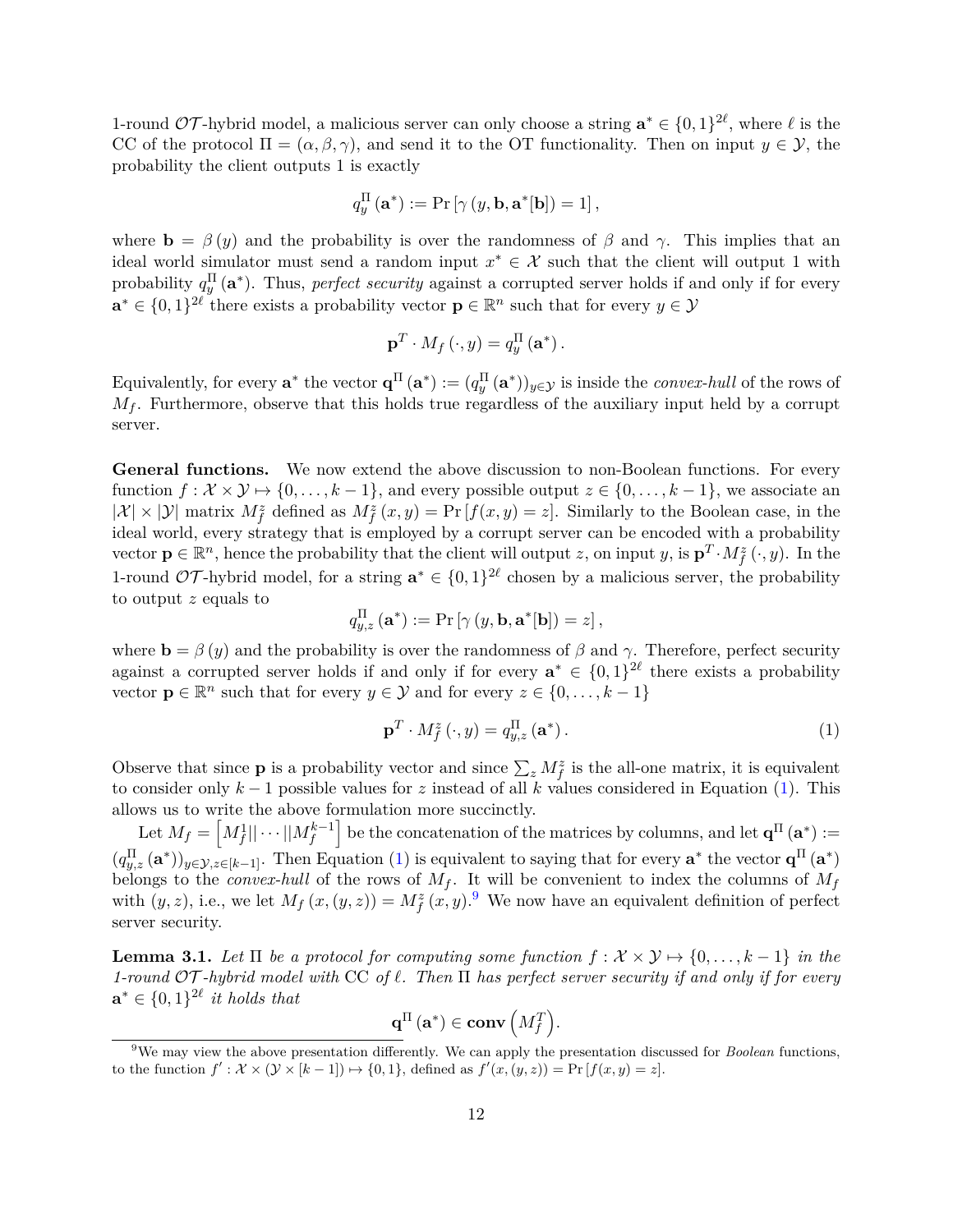We next describe another security notion against a corrupt server. Intuitively, it states that for a malicious server, the *less* it deviates from the prescribed protocol, the *better* it can be simulated. Moreover, instead of using the traditional  $\ell_1$  distance (i.e., statistical distance) we phrase the security in terms of the  $\ell_{\infty}$  norm. This, somewhat non-standard definition will later act as a sufficient condition for reducing perfect server-security to perfect client-security.

<span id="page-14-4"></span>**Definition 3.2.** Let  $f : (\mathcal{X} \cup \{\perp\}) \times \mathcal{Y} \mapsto \{\perp, 0, \ldots, k-1\}$ , satisfy  $f(x, y) = \perp$  if and only if  $x = \bot$ *. Let*  $\Pi = (\alpha, \beta, \gamma)$  *be a protocol for computing f in the 1-round*  $\mathcal{OT}$ *-hybrid model. We say that*  $\Pi$  *is* strong *ε*-server secure<sup>[10](#page-14-1)</sup> *if the following holds. For every message*  $\mathbf{a}^*$  *sent by a malicious server in the*  $\mathcal{OT}$ *-hybrid world, there exists a probability vector*  $\mathbf{p} = (p_x)_{x \in (\mathcal{X} \cup \{\perp\})} \in \mathbb{R}^{|\mathcal{X}|+1}$  *such that*

$$
\left\| \mathbf{q}^{\Pi}\left(\mathbf{a}^*\right) - M_f^T \cdot \mathbf{p} \right\|_{\infty} \leq \varepsilon \cdot p_{\perp}.
$$

## <span id="page-14-0"></span>**3.2 Stating The Main Result**

With the above representation in mind, we are now ready to state our main result. We first recall the definition of a full-dimensional function, as stated in [\[3\]](#page-31-0).

**Definition 3.3** (full-dimensional function). We say that a function  $f: \mathcal{X} \times \mathcal{Y} \mapsto \{0, \ldots, k-1\}$  is full-dimensional *if*

$$
\dim\left(\mathbf{aff}\left(M_f^T\right)\right)=(k-1)\cdot|\mathcal{Y}|.
$$

*That is, the affine-hull defined by the rows of M<sup>f</sup> spans the entire vector space.*

Recall that a basis for an affine space of dimension *n* has cardinality  $n + 1$ . Therefore for full-dimensional functions it must holds that  $|\mathcal{X}| > (k-1) \cdot |\mathcal{Y}|$ . We are now ready to state our main result.

<span id="page-14-2"></span>**Theorem 3.4.** Let  $f: \mathcal{X} \times \mathcal{Y} \mapsto \{0, \ldots, k-1\}$  be a full-dimensional function. Then there exists a *protocol* Π *in the 1-round* OT *-hybrid model, that computes f with perfect full-security. Furthermore, if f is deterministic the* CC *is the following. Let γ<sup>i</sup> denote the size of the smallest formula for evaluating the i*'th bit of  $f(x, y)$ *, and let*  $\gamma = \max_i \gamma_i$ *. Then*  $\Pi$  *has* CC *at most* 

$$
\xi \cdot \gamma^2 \cdot \log k \cdot \log |\mathcal{Y}| \cdot \mathrm{poly}\left(k \cdot |\mathcal{Y}|\right),
$$

where  $\xi \in \mathbb{R}^+$  *is some global constant independent of the function f.* 

Although the communication complexity of our protocol is roughly poly  $(k \cdot |\mathcal{Y}|)$ , for functions with small client-domain, it does yield a concrete improvement upon known protocols such as the protocol proposed by [\[20\]](#page-32-1) (see Section [7](#page-30-0) for more details).

A simple corollary of Theorem [3.4](#page-14-2) is that for a full-dimensional functions, adding to client inputs that fixes the output, results in a function that can still be computed with perfect security.

<span id="page-14-3"></span><span id="page-14-1"></span> $10$ Although this definition as stated is not actually stronger than the standard server security definition, we decide to keep this name because of the intuition behind it. Furthermore, stating simulation error with respect to the  $\ell_1$ norm instead of the  $\ell_{\infty}$  norm, is in fact stronger.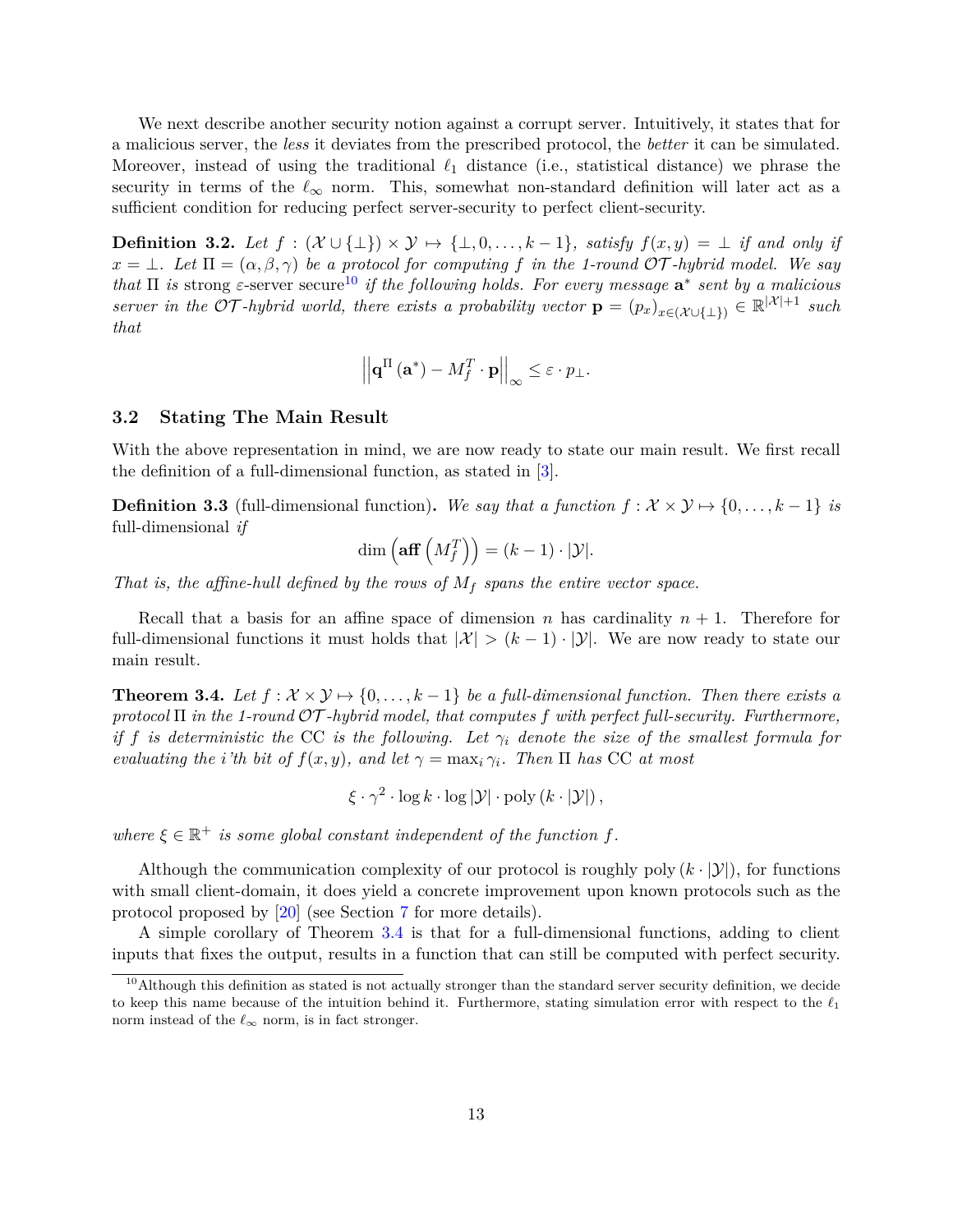**Corollary 3.5.** Let  $f : \mathcal{X} \times \mathcal{Y} \mapsto \{0, \ldots, k-1\}$  be some function. Assume that there exists a subset  $\mathcal{Y}' \subseteq \mathcal{Y}$  that fixes the output distribution of f, i.e., for all  $y \in \mathcal{Y}'$  there exists a distribution  $D_y$  *over*  $\{0, \ldots, k-1\}$  *such that*  $f(x, y) \equiv D_y$  *for every*  $x \in \mathcal{X}$ . If the function  $f' : \mathcal{X} \times (\mathcal{Y} \setminus \mathcal{Y}') \mapsto$  $\{0, \ldots, k-1\}$ , defined as  $f'(x, y) = f(x, y)$ , is full-dimensional, then f can be computed the 1*round* OT *-hybrid model with perfect full-security and with the same communication complexity as f* 0 *.*

*Proof.* Let  $\Pi$  be the protocol for  $f'$  guaranteed by Theorem [3.4.](#page-14-2) Then the parties computes  $f$  as follows. S act the same as in  $\Pi$ . If the input of C is  $y \in \mathcal{Y}'$ , then C samples from  $D_y$  and outputs the result, and if its input is  $y \notin \mathcal{Y}'$ , then C acts the same as in  $\Pi$ .

Many interesting examples of functionalities that satisfy the constraints in Theorem [3.4](#page-14-2) and Corollary [3.5](#page-14-3) exists. The following are two example for such functionalities.

- **Yao's millionaires' problem:** The server and the client each hold a number from 1 to *n*. The output is 1 if and only if the client's input is larger than or equal to the server's input. The matrix for this function has a constant column of 1's. After removing it, the last row of the matrix will be the all 0 vector and the other rows are linearly independent, therefore the resulting function is full-dimensional. Hence the function satisfies the constraints in Corollary [3.5.](#page-14-3)
- **Set membership:** The server holds a subset S of some finite universe  $\Omega$ , and the client holds an element  $\omega \in \Omega$ . The client wishes to know if  $\omega \in \mathcal{S}$ . The matrix for this function contains all possible Boolean vectors of length  $|\Omega|$ , hence the function is full-dimensional.

Theorem [3.4](#page-14-2) clearly follows from the following two lemmata. The first lemma reduces the problem of constructing a perfectly secure protocol, to the task of constructing a protocol with perfect client security and strong statistical server security (as in Definition [3.2\)](#page-14-4). The second lemma states that such a protocol exists.

<span id="page-15-0"></span>**Lemma 3.6.** *Let*  $f : \mathcal{X} \times \mathcal{Y} \mapsto \{0, \ldots, k-1\}$  *be some function. Define the function*  $g : (\mathcal{X} \cup \{\perp\}) \times$  $\mathcal{Y} \mapsto {\{\perp, 0, \ldots, k-1\}}$  as  $g(x, y) = f(x, y)$  if  $x \neq \perp$  and  $g(\perp, y) = \perp$ , for every  $y \in \mathcal{Y}$ . Assume *that for every*  $\varepsilon > 0$ , there exists a protocol  $\Pi_q(\varepsilon)$  in the 1-round  $\mathcal{OT}$ -hybrid model that computes *g* with correctness, is strong  $\varepsilon$ -server secure, and has CC at most  $\ell(\varepsilon,|\mathcal{X}|,|\mathcal{Y}|,k)$ . Then, if f is *full-dimensional, there exists a protocol*  $\Pi_f$  *in the 1-round*  $OT$ *-hybrid model, that computes f with perfect full-security. Moreover, if f is deterministic then* Π*<sup>f</sup> has* CC *at most*

$$
\ell\left(\frac{1}{2n(n+1)!},\ |\mathcal{X}|,\ |\mathcal{Y}|,\ k\right),
$$

*where*  $n = (k-1) \cdot |\mathcal{Y}|$ *. Moreover, if*  $\Pi_q(\varepsilon)$  *has perfect client security then so does*  $\Pi_f$ *.* 

<span id="page-15-1"></span>**Lemma 3.7.** *Let*  $g : (\mathcal{X} \cup \{\perp\}) \times \mathcal{Y} \mapsto \{\perp, 0, \ldots, k-1\}$  *be a function satisfying*  $g(x, y) = \perp if$ *and only if*  $x = \bot$ *. Then for every*  $\varepsilon > 0$ *, there exists a protocol*  $\Pi_q(\varepsilon)$  *in the 1-round*  $\mathcal{OT}$ *-hybrid model that computes g with correctness, is strong ε-server secure, and has perfect client security. Furthermore, its communication complexity is the following. Let γ<sup>i</sup> denote the size of the smallest formula for evaluating the i*<sup>th</sup> *bit of*  $g(x, y)$ *, and let*  $\gamma = \max_i \gamma_i$ *. Then*  $\Pi_g(\varepsilon)$  *has* CC *at most* 

$$
\xi \cdot \gamma^2 \cdot \log k \cdot \log |\mathcal{Y}| \cdot {\mathop{\mathrm{polylog}}\nolimits} \left( {\varepsilon^{-1}} \right),
$$

where  $\xi \in \mathbb{R}^+$  *is some global constant independent of the function g and of*  $\varepsilon$ *.* 

We prove Lemma [3.6](#page-15-0) in Section [4](#page-16-0) and we prove Lemma [3.7](#page-15-1) in Section [5.](#page-19-0)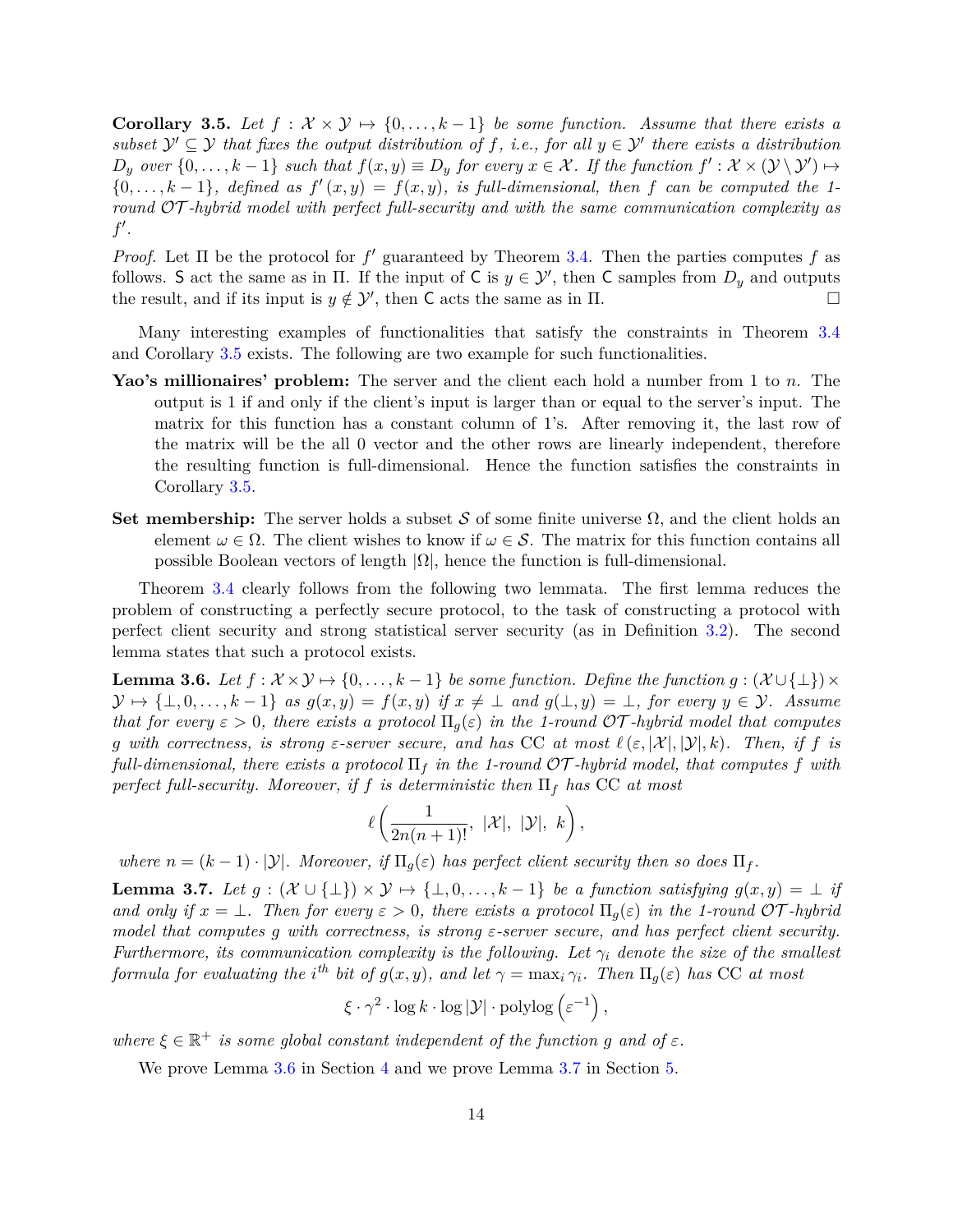## <span id="page-16-0"></span>**4 Reducing Perfect Server Security to Strong Server Security**

In this section, we reduce the problem of constructing a perfectly secure protocol, to the problem of constructing a protocol that has strong statistical server security. The idea is to wrap the given protocol for computing *g*, so that whenever the output of  $\Pi_q(\varepsilon)$  is  $\bot$  (for small enough  $\varepsilon$ ), the client will choose  $x_0 \in \mathcal{X}$  at random and output  $f(x_0, y)$ . Stated from a geometric point of view, the client outputs according to a distribution that is consistent with the center of the convex-hull of the rows of  $M_f$  (we stress that any point that is strictly inside the convex-hull would suffice). We then show that, with a certain probability, the vector of outputs is distributed according a "correct" output distribution, namely according to a distribution consistent with the rows of  $M_f$ , and with the complement probability, it lies somewhere inside a small hypercube located around the center. Therefore the final vector of outputs is inside some hypercube that is around some point inside the convex-hull. The size of the hypercube is proportional to the security of  $\Pi_g$ , hence by choosing a sufficiently small  $\varepsilon$ , the entire hypercube is also inside the convex-hull, thus completing the proof. We next formalize this intuition.

*Proof of Lemma [3.6.](#page-15-0)* It is easy to see that if the probability that the output of  $\Pi_q(\varepsilon)$  equals  $\perp$  is 0 for every  $y \in \mathcal{Y}$  for some  $\varepsilon > 0$ , then  $\Pi_q(\varepsilon)$  computes f with perfect security.

Assume otherwise, and denote  $n = (k-1) \cdot |\mathcal{Y}|$ . Since f is full-dimensional there exists a subset  $\mathcal{S} = {\mathbf{x}_0, \dots, \mathbf{x}_n} \subseteq \mathbb{R}^n$  of the rows of  $M_f$ , that are affinely independent. Let  $\mathbf{u}_{\mathcal{S}} \in \mathbb{R}^n$  be the vector associated with uniform distribution over S (i.e.,  $u_i = 1/|S|$  if  $i \in S$  and  $u_i = 0$  otherwise), and let  $\mathbf{c} = (c_{y,z})_{y \in \mathcal{Y}, z \in [k-1]} := M_f^T \cdot \mathbf{u}_{\mathcal{S}}$  be the center of the simplex<sup>[11](#page-16-1)</sup> defined by the points in S. Observe that for every  $y \in \mathcal{Y}$  it holds that  $\sum_{z=1}^{k-1} c_{y,z} \leq 1$ . Indeed, recall that  $\sum_{z=0}^{k-1} M_f^z$  is the all-one matrix, and **c** is defined as the convex combination of the rows of  $[M_f^1] \cdots ||M_f^{k-1}]$ . The protocol  $\Pi_f$  is described as follows.

. . . . . . . . . . . . . . . . . . . . . . . . . . . . . . . . . . . . . . . . . . . . . . . . . . . . . . . . . . . . . . . . . . . . . . . . . . . . . . . . . . . . . . . . . . . . . . . . .

#### **Protocol 4.1**  $(\Pi_f)$ **.**

*Input: Server* S *has input*  $x \in \mathcal{X}$  *and client* C *has input*  $y \in \mathcal{Y}$ *.* 

- *1. The parties execute protocol*  $\Pi_g(\varepsilon)$  *with a sufficiently small*  $\varepsilon > 0$  *to be determined by the analysis. Let z be the output* C *receive.*
- *2.* If  $z \neq \bot$ , then **C** output *z*. Otherwise, output  $z' \in [k-1]$  with probability  $c_{y,z'}$  (and output 0 *with the complement probability).*

*. . . . . . . . . . . . . . . . . . . . . . . . . . . . . . . . . . . . . . . . . . . . . . . . . . . . . . . . . . . . . . . . . . . . . . . . . . . . . . . . . . . . . . . . . . . . . . .*

Correctness follows from the fact that  $\Pi_g$  is correct. It remains to show that perfect serversecurity holds. Moreover, if  $\Pi_g$  has perfect client security, then by the fact that no further interaction is made, so does  $\Pi_f$ .

We next show that  $\Pi_f$  has perfect server security. Recall that for a protocol  $\Pi = (\alpha, \beta, \gamma)$  with CC  $\ell$ , for  $\mathbf{a}^* \in \{0,1\}^{2\ell}$ , for  $y \in \mathcal{Y}$ , and for  $z \in [k-1]$  we let

$$
q_{y,z}^{\Pi}(\mathbf{a}^*) = \Pr\left[\gamma\left(y,\mathbf{b},\mathbf{a}^*[\mathbf{b}]\right) = z\right],
$$

<span id="page-16-1"></span> $11A$  simplex is the convex-hull of an affinely independent set of points.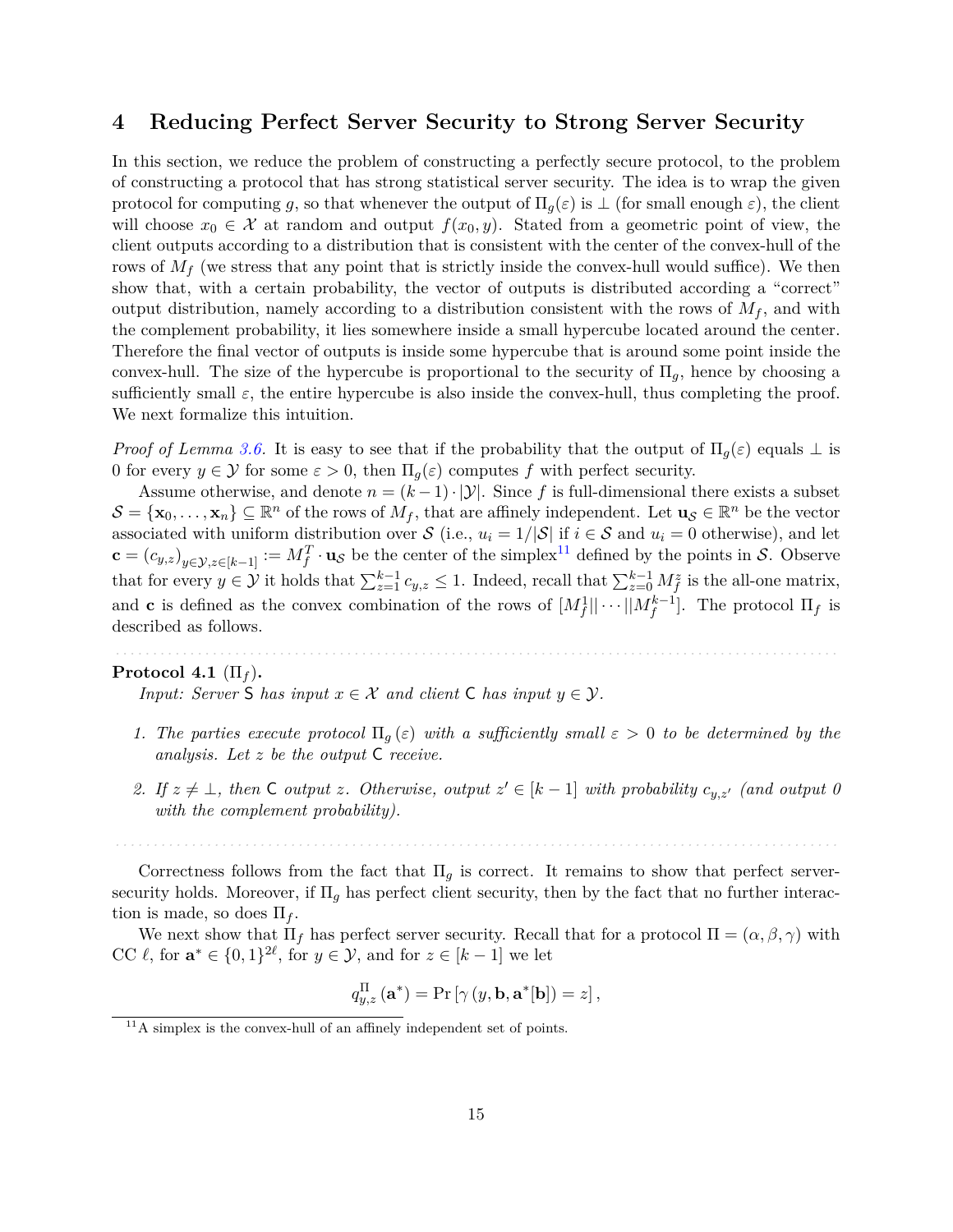where  $\mathbf{b} = \beta(y)$  and the probability is over the randomness of  $\beta$  and  $\gamma$ . By Lemma [3.1,](#page-13-2) it suffices to show that for every  $\mathbf{a}^* \in \{0,1\}^{2\ell}$  sent to the OT by a malicious server, it holds that

<span id="page-17-0"></span>
$$
\mathbf{q}^{\Pi_{f}}\left(\mathbf{a}^{*}\right) \in \mathbf{conv}\left(M_{f}^{T}\right),\tag{2}
$$

Fix  $\mathbf{a}^* \in \{0,1\}^{2\ell}$ . For brevity, we write  $\mathbf{q}^f$  and  $\mathbf{q}^g$  instead of  $\mathbf{q}^{\Pi_f}(\mathbf{a}^*)$  and  $\mathbf{q}^{\Pi_g(\varepsilon)}(\mathbf{a}^*)$  respectively. Since  $\Pi_g(\varepsilon)$  is strong  $\varepsilon$ -server secure, it follows that there exists a probability vector  $\mathbf{p}^g \in \mathbb{R}^{|\mathcal{X}|+1}$ such that

<span id="page-17-3"></span>
$$
\mathbf{q}^g = M_g^T \cdot \mathbf{p}^g + \mathbf{err},\tag{3}
$$

where  $\mathbf{err} \in \mathbb{R}^{k \cdot |\mathcal{Y}|}$  satisfies  $||\mathbf{err}||_{\infty} \leq \varepsilon \cdot p_{\perp}^g$ <sup>*g*</sup><sub>⊥</sub>. Let  $\bar{\mathbf{p}}^g = (p_x^g)_{x \in \mathcal{X}}$  be the vector **p** with  $p_{\perp}$  removed. We first show that Equation [\(2\)](#page-17-0) follows from the following two claims.

<span id="page-17-1"></span>**Claim 4.2.** *There exists a vector*  $\widehat{err} \in \mathbb{R}^{(k-1)\cdot|\mathcal{Y}|}$  *satisfying*  $||\widehat{err}||_{\infty} \leq 2\varepsilon$ *, such that* 

$$
\mathbf{q}^f = M_f^T \cdot \overline{\mathbf{p}}^g + p_\perp \cdot (\mathbf{c} + \widehat{\mathbf{err}}).
$$

<span id="page-17-2"></span>**Claim 4.3.** *There exists a sufficiently small*  $\varepsilon > 0$  *such that* 

$$
\mathbf{c} + \widehat{\mathbf{err}} \in \mathbf{conv}\left(M_f^T\right),\
$$

*where*  $\widehat{\text{err}}$  *is the same as in Claim [4.2.](#page-17-1)* 

Indeed, by Claim [4.3](#page-17-2) there exists a probability vector  $\hat{\mathbf{p}} \in \mathbb{R}^{|\mathcal{X}|}$  such that

$$
\mathbf{c} + \widehat{\mathbf{err}} = M_f^T \cdot \widehat{\mathbf{p}}.
$$

Then by Claim [4.2](#page-17-1) it follows that

$$
\mathbf{q}^f = M_f^T \cdot \mathbf{\bar{p}}^g + p_\perp \cdot (\mathbf{c} + \mathbf{\hat{e}} \mathbf{\hat{r}} \mathbf{\hat{r}}) = M_f^T \cdot (\mathbf{\bar{p}}^g + p_\perp \cdot \mathbf{\hat{p}}).
$$

Recall that the entries of  $\overline{\mathbf{p}}$  sum up to  $1 - p_{\perp}$ . Therefore  $\overline{\mathbf{p}}^g + p_{\perp} \cdot \hat{\mathbf{p}}$  is a probability vector, hence Equation [\(2\)](#page-17-0) holds.  $\square$ 

We next prove Claim  $4.2$  and Claim  $4.3$ .

*Proof of Claim [4.2.](#page-17-1)* Let  $err' = \frac{1}{n}$  $\frac{1}{p_{\perp}}$  • **err**. Observe that for every *y* ∈ *y* and *z* ∈ [*k* − 1] it holds that

$$
q_{y,z}^f = q_{y,z}^g + q_{y,\perp}^g \cdot c_{y,z}
$$
  
=  $M_g^T((y, z), \cdot) \cdot \mathbf{p}^g + \text{err}_{y,z} + \left(M_g^T((y, \perp), \cdot) \cdot \mathbf{p}^g + \text{err}_{y,\perp}\right) \cdot c_{y,z}$   
=  $M_f^T((y, z), \cdot) \cdot \overline{\mathbf{p}}^g + \text{err}_{y,z} + (p_\perp + \text{err}_{y,\perp}) \cdot c_{y,z}$   
=  $M_f^T((y, z), \cdot) \cdot \overline{\mathbf{p}}^g + p_\perp \cdot (c_{y,z} + \text{err}'_{y,z} + \text{err}'_{y,\perp} \cdot c_{y,z}),$ 

where the first equality is by the description of  $\Pi_f$ , the second is by Equation [\(3\)](#page-17-3), and the third follows from the definition of *g*. Define the vector  $\widehat{err} = (\widehat{err}_{y,z})_{y \in \mathcal{Y}, z \in [k-1]}$  as follows. For every  $y \in \mathcal{Y}$  and  $z \in [k-1]$  let  $\widehat{\text{err}}_{y,z} = \text{err}'_{y,z} + \text{err}'_{y,\perp} \cdot c_{y,z}$ . Then

$$
\mathbf{q}^f = M_f^T \cdot \overline{\mathbf{p}}^g + p_\perp \cdot (\mathbf{c} + \widehat{\mathbf{err}}).
$$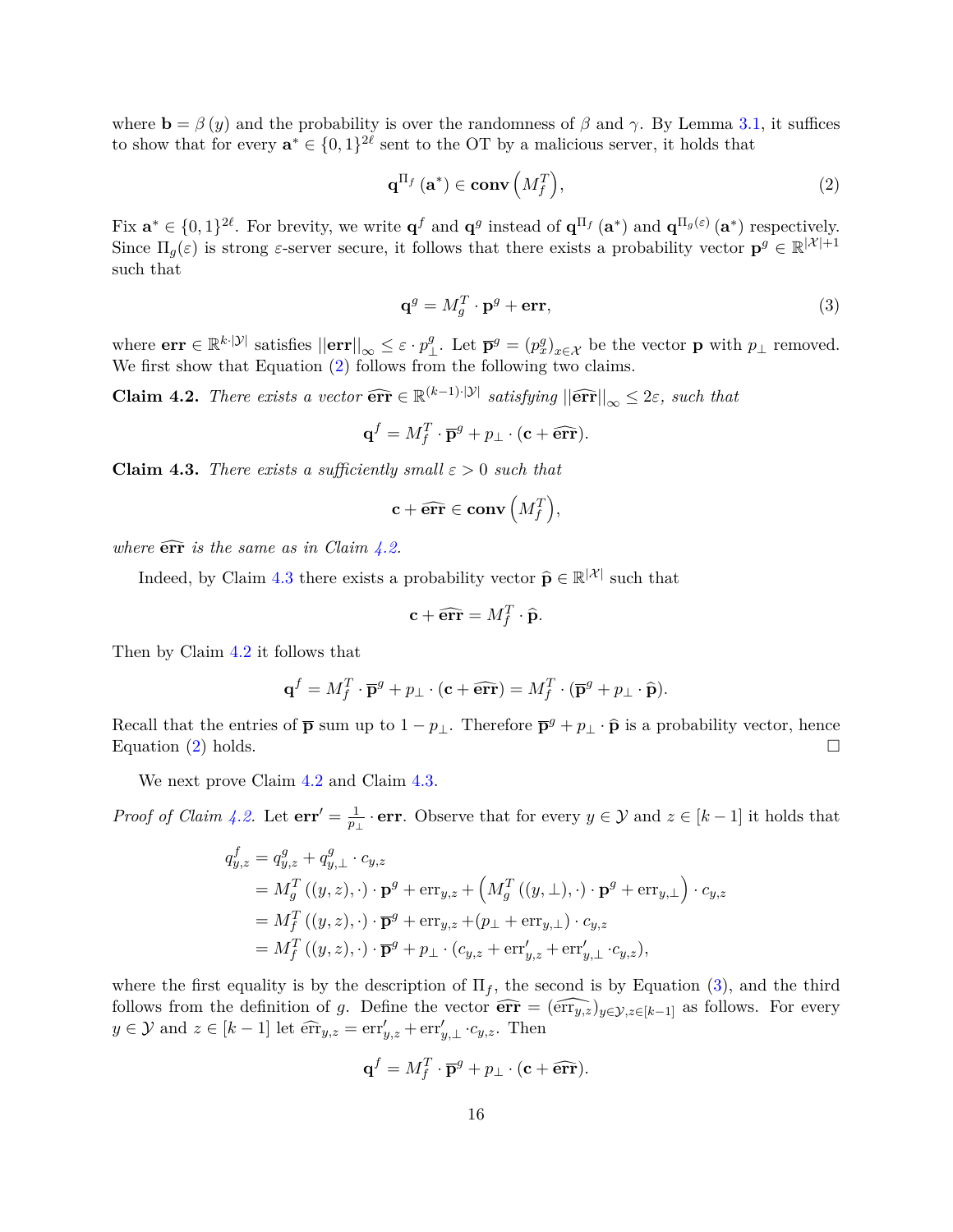To conclude the proof, we upper-bound  $\left\|\widehat{\mathbf{err}}\right\|_{\infty}$ . Observe that

$$
||\widehat{\text{err}}||_{\infty} \le ||\text{err}'||_{\infty} \cdot (1 + ||\textbf{c}||_{\infty}) = \frac{1}{p_{\perp}} \cdot ||\text{err}||_{\infty} \cdot (1 + ||\textbf{c}||_{\infty}) \le 2\varepsilon.
$$

*Proof of Claim [4.3.](#page-17-2)* One approach would be to use similar techniques as in [\[3\]](#page-31-0), namely, take a "small" enough" Euclidean ball around **c** and take  $\varepsilon$  to be small enough so that  $c + \widehat{err}$  is contained inside the ball. This approach, however, only proves the existence of such an *ε*. We take a slightly different approach, which would also provide an explicit upper bound on  $\varepsilon$  for deterministic functions.

For every  $i \in [n]$  let  $\overline{\mathbf{x}}_i = \mathbf{x}_i - \mathbf{x}_0$ , let  $\overline{\mathcal{S}} = {\overline{\mathbf{x}}_1, \ldots, \overline{\mathbf{x}}_n}$  be a basis for  $\mathbb{R}^n$ , and let  $A = [\overline{\mathbf{x}}_1 | \ldots | \overline{\mathbf{x}}_n]$ be the corresponding change of basis matrix. Then

$$
\mathbf{c} = M_f^T \cdot \mathbf{u}_\mathcal{S} = \sum_{i=0}^n \frac{1}{n+1} \cdot \mathbf{x}_i = \mathbf{x}_0 + \sum_{i=1}^n \frac{1}{n+1} \cdot \overline{\mathbf{x}}_i = \mathbf{x}_0 + \frac{1}{n+1} \cdot A \cdot \mathbf{1}_n. \tag{4}
$$

Observe that a point **v** is in the convex-hull of S if and only if it can be written as  $\mathbf{x}_0 + \sum_{i=1}^n p_i \cdot \overline{\mathbf{x}}_i$ , where the  $p_i$ 's are non-negative real numbers that sum up to *at most* 1. Indeed, we can write

<span id="page-18-0"></span>
$$
\mathbf{x}_0 + \sum_{i=1}^n p_i \cdot \overline{\mathbf{x}}_i = \left(1 - \sum_{i=1}^n p_i\right) \cdot \mathbf{x}_0 + \sum_{i=1}^n p_i \cdot \mathbf{x}_i.
$$

Next, as  $\overline{S}$  forms a basis, there exists a vector  $\widetilde{err} \in \mathbb{R}^n$  such that  $\widehat{err} = A \cdot \widetilde{err}$ . Then, if  $\left|\left|\widetilde{\mathbf{err}}\right|\right|_{\infty} \leq \frac{1}{n(n+1)}$ , by Equation [\(4\)](#page-18-0) it follows that

$$
\mathbf{c} + \widehat{\mathbf{err}} = \mathbf{x}_0 + A \cdot \left(\frac{1}{n+1} \cdot \mathbf{1}_n + \widetilde{\mathbf{err}}\right) = \mathbf{x}_0 + \sum_{i=1}^n p_i \cdot \overline{\mathbf{x}}_i,
$$

where  $0 \leq p_i \leq 1/n$  for every  $i \in [n]$ , implying that the point is inside **conv** (S). Thus, it suffices to find  $\varepsilon$  for which  $\left\|\widetilde{\mathbf{err}}\right\|_{\infty} \leq \frac{1}{n(n+1)}$ . It holds that

$$
\begin{aligned}\n||\widetilde{\text{err}}||_{\infty} &= \left\| A^{-1} \cdot \widehat{\text{err}} \right\|_{\infty} \\
&= \max_{i \in [n]} \left\{ \left| A^{-1}(i, \cdot) \cdot \widehat{\text{err}} \right| \right\} \\
&\leq \max_{i \in [n]} \left\{ \sum_{j=1}^{n} \left| A^{-1}(i, j) \cdot \widehat{\text{err}}_{j} \right| \right\} \\
&= \max_{i \in [n]} \left\{ \sum_{j=1}^{n} \left| \frac{\det (A_{j,i})}{\det (A)} \right| \cdot |\widehat{\text{err}}_{j}| \right\} \\
&\leq n \cdot \frac{(n-1)!}{|\det (A)|} \cdot 2\varepsilon \\
&= \frac{2n!}{|\det (A)|} \cdot \varepsilon,\n\end{aligned}
$$

where the third equality is by Fact [2.7,](#page-9-2) and the second inequality is due to the fact that each entry in *A* is a real number between -1 and 1. Therefore, by taking  $\varepsilon = \frac{|\det(A)|}{2n(n+1)!}$  the claim follows.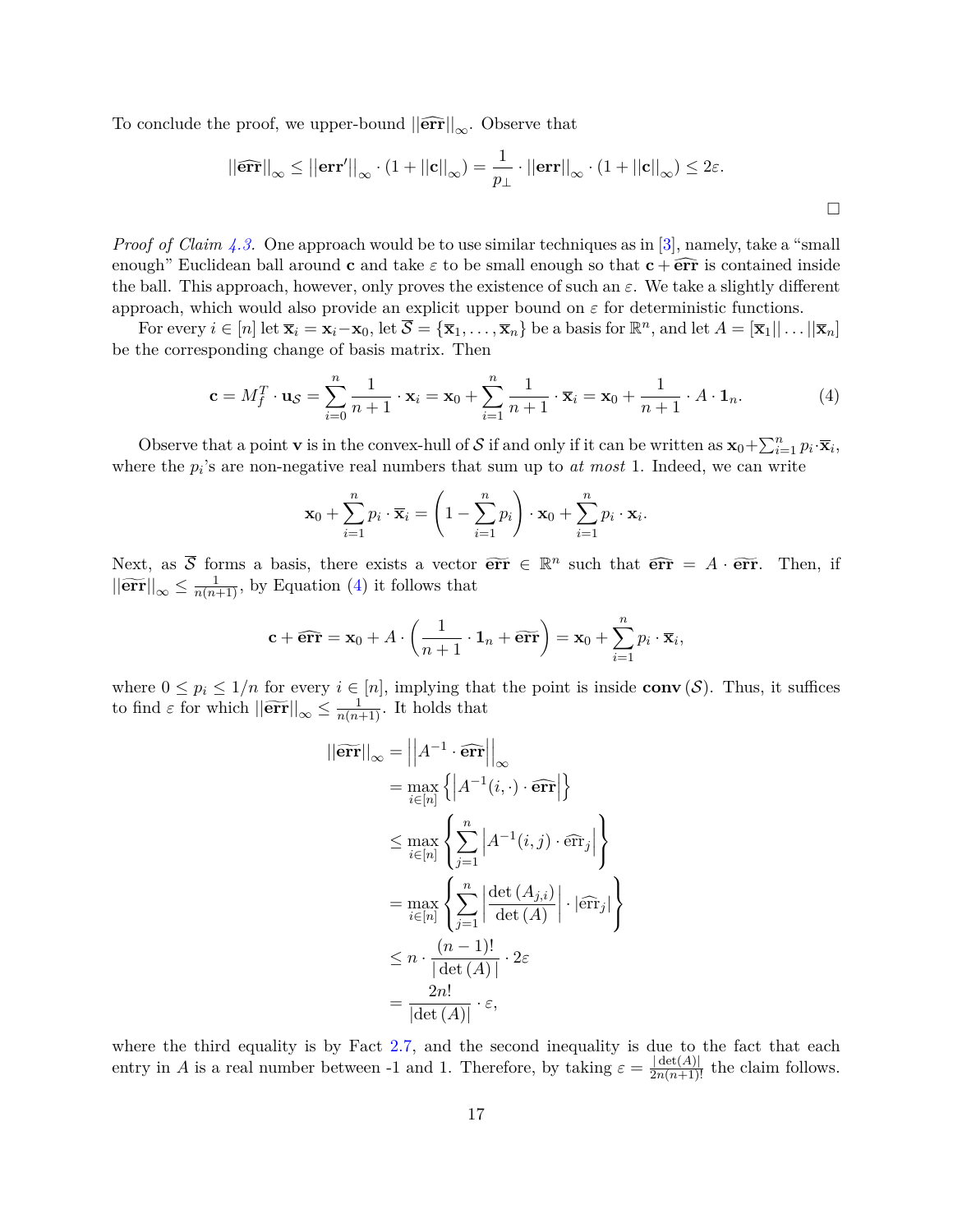Observe that if the function *f* is deterministic, then the entries of *A* are in  $\{-1,0,1\}$  implying that  $|\det(A)| \geq 1$ , and hence taking  $\varepsilon = \frac{1}{2n(n+1)!}$  suffices. Therefore the communication complexity will be at most  $\ell\left(\frac{1}{2n(n+1)!}, \,|\mathcal{X}|, |\mathcal{Y}|, k\right)$  in this case.

 $\Box$ 

## <span id="page-19-0"></span>**5 A Statistically Secure Protocol With Strong Server Security**

In this section we fix a function  $g : (\mathcal{X} \cup \{\perp\}) \times \mathcal{Y} \mapsto {\perp, 0, \ldots, k-1}$  satisfying  $g(x, y) = \perp$  if and only if  $x = \perp$ . We show how to construct a protocol for computing the function *g* in the 1-round  $\mathcal{OT}$ -hybrid model. The protocol we construct has perfect client security, and has strong statistical server security. Our protocol is a modified version of the protocol by Ishai et al. [\[20\]](#page-32-1), which we shall next give an overview of. Their protocol is parametrized with *ε*, and we denote this protocol by  $\Pi_{\text{IKOPS}}(\varepsilon)$ . It is a single round protocol in the  $\mathcal{OT}$ -hybrid model, that has  $\varepsilon$ -statistical full-security. It is stated for functions computable by  $NC<sup>1</sup>$  circuits, however, this is only done for efficiency reasons, which is not a concern in our paper. We therefore restate it for general functions, and bound its communication complexity as a function of  $|\mathcal{X}|$ ,  $|\mathcal{Y}|$ , and k (which are assumed to be finite in our work).

## <span id="page-19-1"></span>**5.1 The IKOPS Protocol**

We next give the rough idea of  $\Pi_{IKOPS}$ . First, we view the inputs *x* and *y* as a binary strings.<sup>[12](#page-19-2)</sup> The main idea behind the  $\Pi_{IKOPS}$  is to have the server run an "MPC in the head" [\[19\]](#page-32-8). That is, the (real) server locally emulates the execution of a perfectly secure multiparty protocol Π with many virtual servers performing the computation, and 2*m* virtual clients, denoted  $C_{1,0}, C_{1,1}, \ldots, C_{m,0}, C_{m,1}$ , receiving output, where *m* is the number of bits in the client's input *y*. The underlying protocol Π computes a decomposable PRE  $\hat{g} = (\hat{g}_0, \hat{g}_1, \dots, \hat{g}_m)$  of *g*. Specifically, the output of client  $C_{j,b}$  in an execution of  $\Pi$  is the corresponds to the *j*<sup>th</sup> bit of *y*, when the bit equals to *b*.

The real client can then use the available OT in order to recover the correct output of the PRE and reconstruct the output  $g(x, y)$ . As part of the "MPC in the head" paradigm, the client further ask the server to send a watchlist (the views of some of the virtual servers) and check consistency. If there was an inconsistency, then the client outputs  $\perp$ . To make sure that the client will not receive too large of a watchlist and break the privacy requirement, it will get each view with some (constant) probability independently of the other views.

Observe that although the client can use OT in order to receive the correct output from the virtual clients, the two real parties need to use string-OT, while they only have access to bit-OT. This technicality can be overcome using the perfect reduction from  $\binom{n}{1}$ -s-string-OT to OT that was put forward in the elegant work of Brassard et al. [\[9\]](#page-31-5), which also constitutes one of the few examples of perfect reductions to  $\binom{2}{1}$  $_{1}^{2}$ )-bit-OT known so far. They proved the following theorem.

**Theorem 5.1.** *There exists a protocol*  $\Pi_{BCS} = (\alpha_{BCS}, \beta_{BCS}, \gamma_{BCS})$  *in the 1-round*  $\mathcal{OT}$ *-hybrid world*  $that$  computes  $\binom{n}{1}$ -s-string-OT with perfect full-security. Furthermore, its communication complex*ity is at most*  $5s(n-1)$ *.* 

<span id="page-19-2"></span><sup>&</sup>lt;sup>12</sup>We can assume without loss of generality that the size of X and Y are a power of 2. This is due to the fact that we can add new elements to  $\mathcal X$  such that the new rows in the corresponding matrix are duplicates of existing rows. We then do the same to  $\mathcal Y$ . It is easy to see that the new function is computable with statistical (perfect) full-security if and only if the previous function is computable with statistical (perfect) full-security.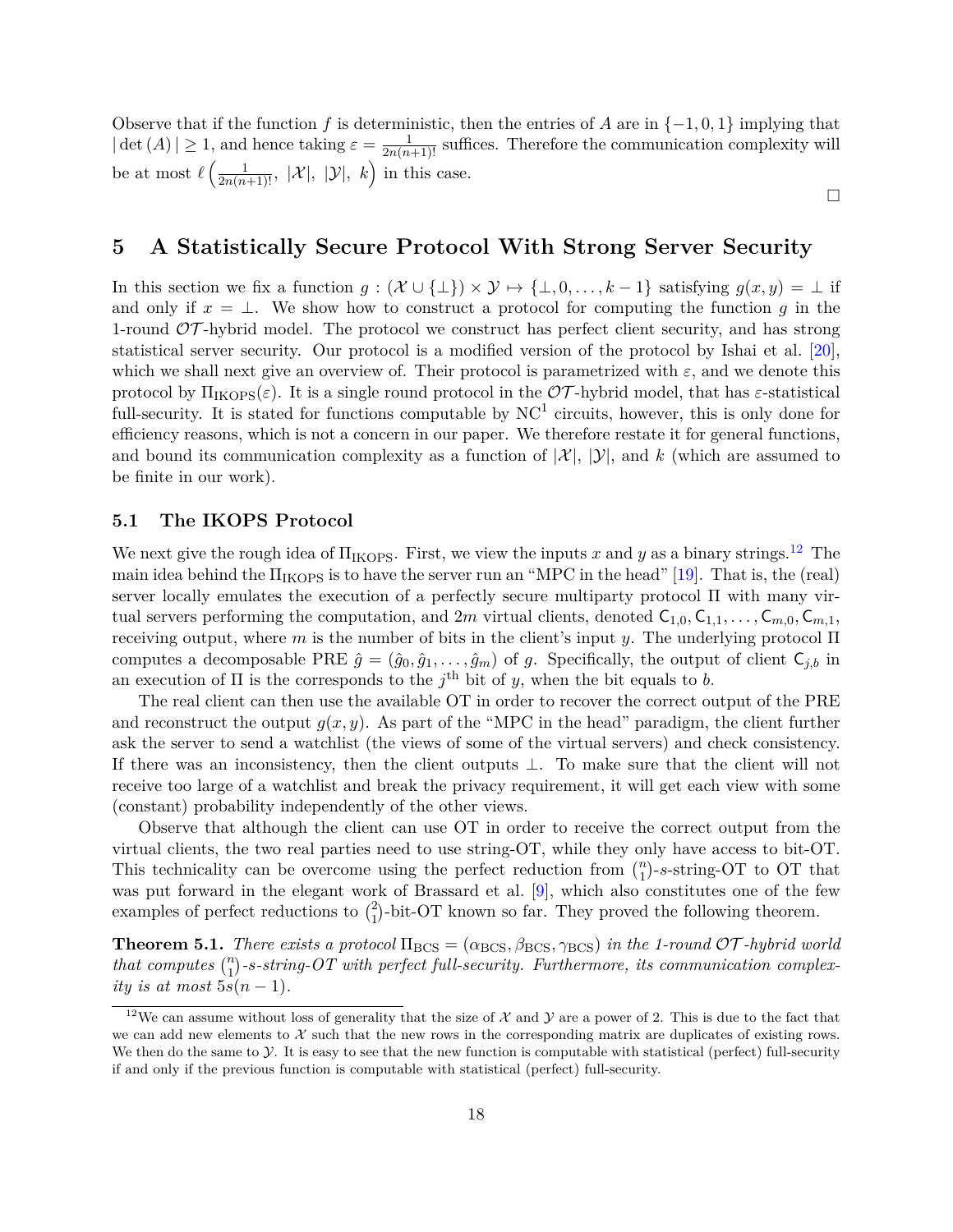The security of the protocol described so far can still be breached by a malicious server. By tampering with the outputs of the virtual clients, a malicious server could force the output of the real client to be  $g(x, y)$  for some inputs *y* and force the output to be  $\perp$  for other values of *y*, where the choice is *completely determined* by the adversary. To overcome this problem, we replace *g* with a function  $g'$  where each bit  $y_i$  is replaced with  $m'$  random bit whose XOR equals to  $y_i$ , for some large  $m'$ .<sup>[13](#page-20-0)</sup> Here, the adversary does not have complete control over which inputs the client will output  $\perp$ , and for which inputs it will output  $q(x, y)$ . We next describe the protocol formally. We start with some notations.

**Notations.** Throughout the following section, client's input are now binary strings **y** of length *m*. Let  $m' = m'(\varepsilon) = \left[\log(\varepsilon^{-1})\right] + 1$  and let  $\text{Enc} : \{0, 1\}^m \mapsto (\{0, 1\}^{m'})^m$  be a randomized function that on input *m* bits  $y_1, \ldots, y_m$ , outputs  $m \cdot m'$  random bits  $(y_{i,1}, \ldots, y_{i,m'})_{i \in [m]}$  conditioned on  $\bigoplus_{j=1}^{m'} y_i^j = y_i$  for every  $i \in [m]$ . We also let Dec :  $(\{0,1\}^{m'})^m \mapsto \{0,1\}^m$  be the inverse of Enc, namely,

$$
\mathsf{Dec}\left(\left(y_{i,1},\ldots,y_{i,m'}\right)_{i\in[m]}\right)=\left(y_{i,1}\oplus\ldots\oplus y_{i,m'}\right)_{i\in[m]}.
$$

Finally, we let  $g'$  :  $(\mathcal{X} \cup {\{\perp\}}) \times ({0,1\}^{m'})^m \mapsto {\{\perp,0,\ldots,k-1\}}$  be defined as

$$
g'\left(x,(y_{i,1},\ldots,y_{i,m'})_{i\in[m]}\right)=g\left(x,\text{Dec}\left((y_{i,1},\ldots,y_{i,m'})_{i\in[m]}\right)\right),\,
$$

. . . . . . . . . . . . . . . . . . . . . . . . . . . . . . . . . . . . . . . . . . . . . . . . . . . . . . . . . . . . . . . . . . . . . . . . . . . . . . . . . . . . . . . . . . . . . . . . .

and let  $\hat{g}$  be a decomposable PRE of  $g'$ .

## **Protocol 5.2**  $(\Pi_{\text{IKOPS}}(\varepsilon)).$

*Input: Server has input*  $x \in (\mathcal{X} \cup \{\perp\})$  *and client has input*  $\mathbf{y} \in \{0,1\}^m$ *.* 

- $\bullet$   $\alpha(x)$ :
	- *1. The server* S *runs "MPC in the head" for the following functionality. There are*  $n = \Theta(\log(\varepsilon^{-1}))$  *virtual servers*  $S_1, \ldots, S_n$  *with inputs and*  $2m \cdot m'$  *virtual clients*  $C_{1,0}, C_{1,1}, \ldots, C_{m \cdot m',0}, C_{m \cdot m',1}$  receiving outputs. Each virtual server holds a share of the S*'s input and randomness, where the shares are in an n-out-of-n secret sharing scheme. Each virtual client*  $C_{j,b}$  *will receive*  $\hat{g}_{j,b}(x)$ *, namely, it will receive the*  $(j,b)^{th}$  *component of the decomposable PRE where the first part of the input is fixed to x. In addition every virtual client will hold*  $\hat{g}_0(x)$  *which is the value of*  $\hat{g}$  *that depends only on x and the randomness.*
	- *2. The virtual parties execute a multiparty protocol in order to compute g*ˆ*. The protocol used has perfect full-security tolerating*  $t = \lfloor n/3 \rfloor - 1$  *corrupted virtual servers and any number of corrupted virtual clients. We also assume that the virtual clients receive messages at the last round of the protocol. (e.g., the BGW protocol*  $\{8\}$ *).*
	- *3. Let*  $V_{j,b}$  *be the view of*  $C_{j,b}$ *, and let*  $\mathbf{a}_1 = (\alpha_{\text{BCS}} (V_{j,0}, V_{j,1}))_{j \in [m \cdot m']}$ .
	- *4.* Let  $V_i$  denote the view of  $S_i$ . For each  $i \in [n]$  the server prepares a collection of strings  $\tilde{a}_i$  *of length*  $\lceil 2n/t \rceil$ *, where*  $V_i$  *is located in a randomly chosen entry of*  $\tilde{a}_i$ *, while the other entries are*  $\perp$  *(this allows the server to send each*  $V_i$  *with probability*  $t/2n$ *). Let*  $\mathbf{a}_2 = (\alpha_{\text{BCS}}(\tilde{\mathbf{a}}_i))_{i \in [n]}.$

<span id="page-20-0"></span><sup>&</sup>lt;sup>13</sup>This method has the disadvantage of increasing the length of the client's input and as a result increase the communication complexity, so [\[20\]](#page-32-1) suggested a different approach. We stick with the presented approach, as we prefer simplicity over concrete efficiency.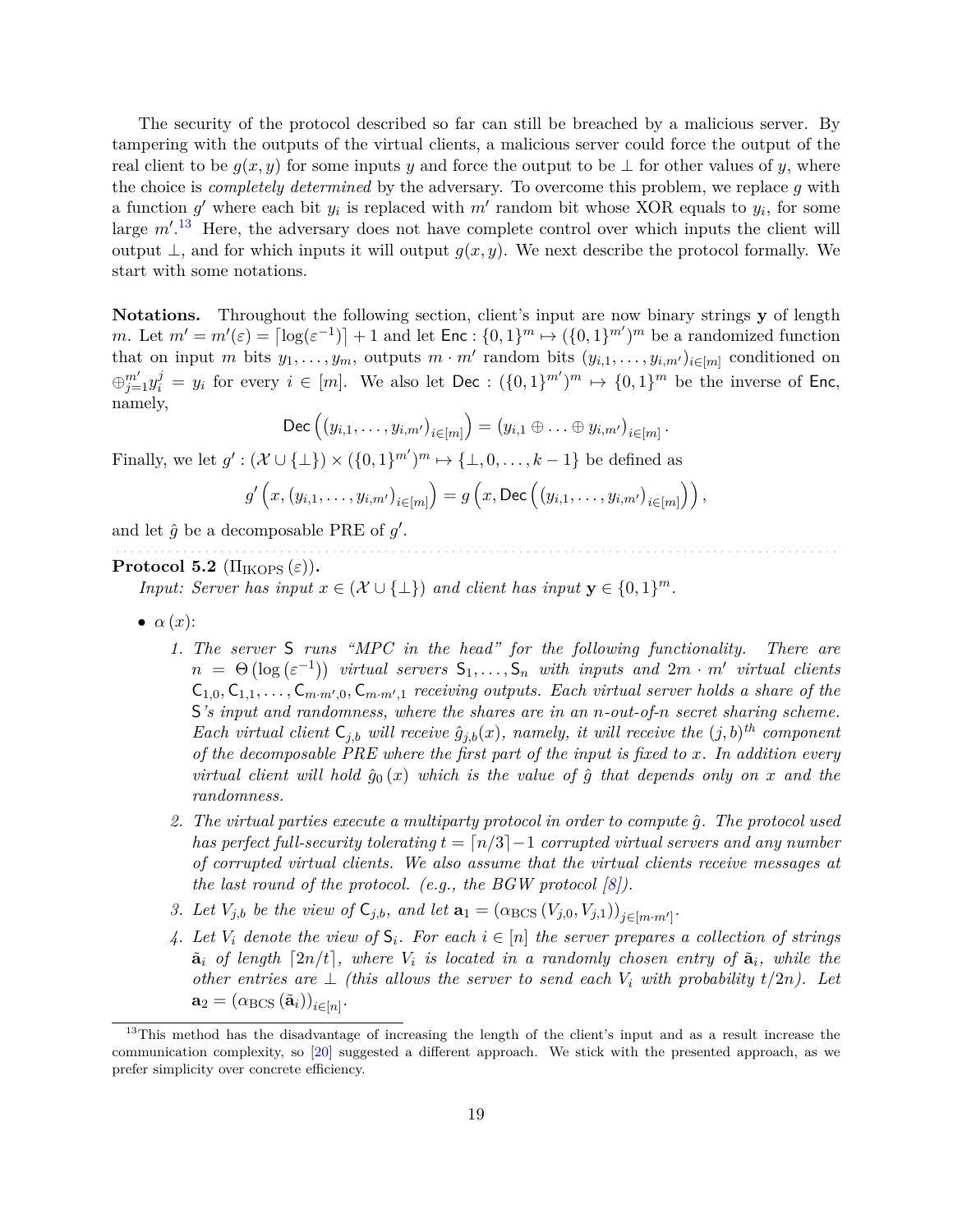- *5. Output*  $\mathbf{a} = (\mathbf{a}_1, \mathbf{a}_2)$ *.*
- $\bullet$   $\beta$  (**y**):
	- *1. The client computes*  $(y_{i,1}, \ldots, y_{i,m'})_{i \in [m]} = \text{Enc}(\mathbf{y})$ *.*
	- 2. Let  $\mathbf{b}_1 = (\beta_{\text{BCS}}(y_{j,j'}))_{j \in [m], j' \in [m']}$ .
	- *3. Let*  $\mathbf{b}_2 = (\beta_{\text{BCS}}(1))_{i \in \lbrack \lbrack 2n/t \rbrack \rbrack}$  *(i.e., a constant vector of length*  $\lbrack 2n/t \rbrack$ *).*
	- *4.*  $Output$   $$
- $\gamma$  (**y**, **b**, **c**'):
	- 1. Let  $\mathbf{c} = (\gamma_{\text{BCS}}(c'_i))_i^{14}$  $\mathbf{c} = (\gamma_{\text{BCS}}(c'_i))_i^{14}$  $\mathbf{c} = (\gamma_{\text{BCS}}(c'_i))_i^{14}$ . Write  $\mathbf{c} = (\mathbf{c}_1, \mathbf{c}_2)$ , where  $\mathbf{c}_1$  corresponds to the outputs of the *virtual clients and* **c**<sup>2</sup> *corresponds to the watchlist being the views of a subset of the virtual servers.*
	- 2. For every  $V_{j,b}$  in  $\mathbf{c}_1$ , we may write without loss of generality that  $V_{j,b} = (V_{j,b}^i)_{i \in [n]}$ , where  $V_{j,b}^i$  *is the (only) message that*  $S_i$  *sent to*  $C_{j,b}$ *.*
	- *3. If there exists*  $V_{i_1}, V_{i_2} \in \mathbf{c}_2$ , or  $V_i \in \mathbf{c}_2$  and  $V_{j,b}^i \in \mathbf{c}_1$  that are inconsistent, output  $\perp$ .
	- *4. Otherwise, apply the PRE decoder on* **c**<sup>1</sup> *to recover the output z.*

*. . . . . . . . . . . . . . . . . . . . . . . . . . . . . . . . . . . . . . . . . . . . . . . . . . . . . . . . . . . . . . . . . . . . . . . . . . . . . . . . . . . . . . . . . . . . . . .*

We summarize the properties of the protocol below.

**Theorem 5.3** ([\[20,](#page-32-1) Theorem 1]). For every  $\varepsilon > 0$ ,  $\Pi_{\text{IKOPS}}(\varepsilon)$  computes g with  $\varepsilon$ -statistical full *security.*[15](#page-21-2) *Furthermore, using the PRE from [\[17,](#page-32-13) [2\]](#page-31-6) and the BGW protocol, the* CC *will be the following. Let*  $\gamma_i$  *denote the size of the smallest formula for evaluating the <i>i*'th bit of  $g(x, y)$ *, and*  $let \gamma = \max_i \gamma_i$ *. Then,*  $\Pi_{IKOPS}$  *has* CC *at most* 

$$
\ell_{\text{IKOPS}} = \xi_{\text{IKOPS}} \cdot \gamma^2 \cdot \log k \cdot \log |\mathcal{Y}| \cdot \text{polylog} \left(\varepsilon^{-1}\right),
$$

 $where \xi_{IKOPS} \in \mathbb{R}^+$  *is some global constant independent of the function g and of*  $\varepsilon$ *.* 

Observe that  $\Pi_{\rm KOPS}$  has a (small) non-zero probability of the client seeing to many views of the virtual servers (in the worst case all of them which gives him the knowledge of x). Thus,  $\Pi_{\text{IKOPS}}$ is not perfectly client secure.

In the following section, we slightly tweak  $\Pi_{IKOPS}$ , making the watchlists of a fixed size in a such a way that no malicious client will be able to receive *n/*3 of the virtual servers' views, thereby making it perfectly client secure. The new protocol will have the desired properties as stated in Lemma [3.7.](#page-15-1)

## <span id="page-21-0"></span>**5.2 Setting Up a Fixed-Size Watchlist**

Recall the problem with client privacy was in the fact that the client may watch the internal state of too many servers, breaching perfect security of the protocol  $\Pi_{\rm KOPS}$ , and thus of the

<span id="page-21-1"></span><sup>&</sup>lt;sup>14</sup>The function  $\gamma$  is different when applying to recover  $\mathbf{a}_1[\mathbf{b}_1]$  from when applying to recover  $\mathbf{a}_2[\mathbf{b}_2]$ . To keep the presentation simple we will abuse notation and write as if they are the same function.

<span id="page-21-2"></span><sup>&</sup>lt;sup>15</sup>In fact, the protocol even admits strong  $\varepsilon$ -server security.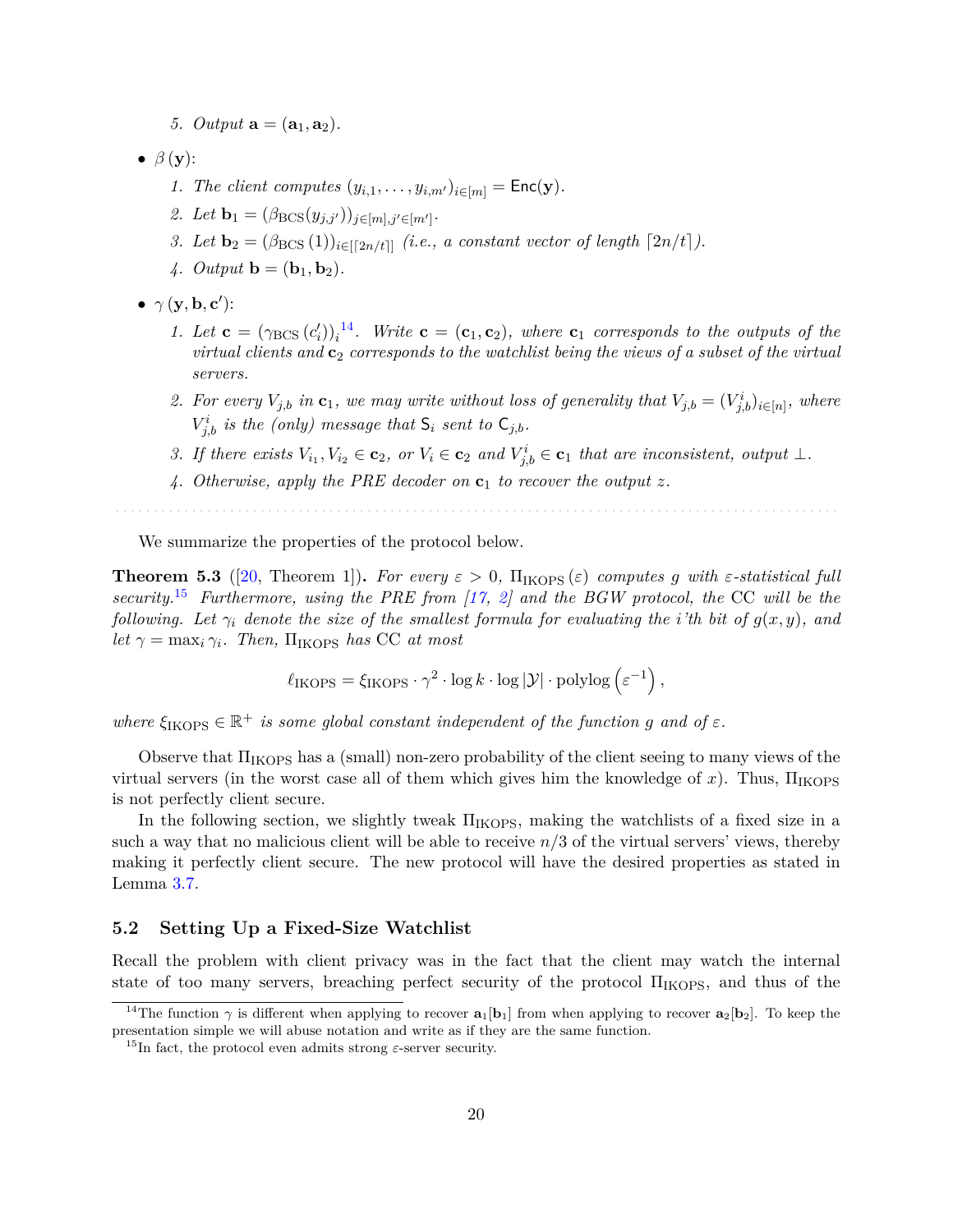entire construction. To solve this problem, we replace the current watchlist setup with a *fixed-size watchlist* setup.

Ideally, in order to achieve the fixed-size watchlist, the parties could use a perfectly secure protocol for computing  $\binom{n}{t/2}$ -s-string-OT. Unfortunately, we do not know, if such a protocol even exist in the  $\mathcal{OT}$ -hybrid model. Instead, we slightly relax the security notion, so that we will be able to construct the protocol, and its security guarantees still suffice for the main protocol. Specifically, we show how in the  $\mathcal{OT}$ -hybrid model, the parties can compute  $\binom{n}{t/2}$ -s-string-OT in a single round, so that a malicious client will only be able to learn at most *t* strings rather than *t/*2. We stress that the construction we suggest *does not* achieve perfect server security. Instead, it admits perfect *input-dependent security*. That is, the server may choose a subset of the client's inputs (to  $\binom{n}{t/2}$ -s-string-OT), that will cause the protocol to abort. As we show in Section [5.3,](#page-23-0) this will not affect the security properties of our final construction, since in this case the client will know the server is corrupted.

Let  $t, n, s \in \mathbb{N}$  where  $t < n$ , and  $s \geq 1$ . For simplicity, we assume that  $t$  is even. Let  $f_1$  and  $f_2$  be the  $\binom{n}{t/2}$ -s-string-OT and  $\binom{n}{t}$ -s-string-OT functionalities respectively. We next briefly explain the ideas behind the construction. The parties will use protocol  $\Pi_{BCS}$  in order to simulate computation of *n* instances of  $\binom{2}{1}$  $_{1}^{2}$ -sn-string-OT in parallel. On input  $(x_1, \ldots, x_n)$ , where each  $x_i \in \{0,1\}^s$ , the  $i$ <sup>th</sup> pair of strings the server will send (by first applying  $\alpha$ <sub>BCS</sub>) will be masking of the  $i$ <sup>th</sup> string  $x_i$ , and a Shamir share of the concatenation of all of the maskings, that is, the pair will be  $(x_i \oplus r_i, \mathbf{r}[i])$ , where  $\mathbf{r} = (r_1, \ldots, r_n)$  is a uniformly chosen random string of length  $\{0, 1\}^{sn}$ . The client will then recover the maskings of the correct outputs alongside the shares, which will help him to reconstruct the outputs. Since for each *i* the client will learn either a share or a masked string, a malicious client will not be able to learn to many masked strings. The protocol  $\Pi_{\text{ROT}} = (\alpha_{\text{ROT}}$ ,  $\beta_{\text{ROT}}$ ,  $\gamma_{\text{ROT}}$ for computing  $f_1$  in the 1-round  $\mathcal{OT}$ -hybrid model is formally described as follows.

## **Construction 5.4** (Π<sub>ROT</sub>).

*Input: Server*  $S$  *holds*  $\mathbf{x} = (x_1, \dots, x_n) \in (\{0, 1\}^s)^n$ *, and client*  $C$  *holds*  $\mathbf{y} = \{y_1, \dots, y_{t/2}\} \subseteq [n]$ *.* 

- $\alpha_{\text{ROT}}(\mathbf{x})$ : *Sample n random strings*  $r_1, \ldots, r_n \leftarrow \{0, 1\}^s$  *uniformly at random and indepen*dently. For every  $i \in [n]$ , let  $\mathbf{r}[i] \in \{0,1\}^{sn}$  be the i<sup>th</sup> share of  $\mathbf{r} = (r_1, \ldots, r_n)$  in an  $(n-t)$ -out*of-n Shamir's secret sharing (we pad*  $\mathbf{r}[i]$  *if needed). Output*  $\mathbf{a} = (\alpha_{\text{BCS}}((x_i \oplus r_i, \mathbf{r}[i]))_{i \in [n]}$ *(the*  $x_i \oplus r_i$ *'s are also padded accordingly).*
- $\beta_{\text{ROT}}(\mathbf{y})$ : Output  $\mathbf{b} = (\beta_{\text{BCS}}(b_1), \dots, \beta_{\text{BCS}}(b_n))$ , where  $b_i = 0$  if  $i \in \mathbf{y}$  and  $b_i = 1$  otherwise.
- $\gamma_{\text{ROT}}(\mathbf{y}, \mathbf{b}, \mathbf{c}')$ : Let  $\mathbf{c} = (\gamma_{\text{BCS}}(c_i'))_{i=1}^n$ , let  $\mathbf{c}_1 = (c_i)_{i \in \mathbf{y}}$ , and let  $\mathbf{c}_2 = (c_i)_{i \notin \mathbf{y}}$ . If the elements *in* **c**<sub>2</sub> *agree on a common secret*  $\mathbf{r} \in \{0,1\}^{sn}$ , then output **c**<sub>1</sub> ⊕  $(r_i)_{i \in \mathbf{y}}$ . Otherwise output  $\perp$ .

<span id="page-22-0"></span>**Lemma 5.5.**  $\Pi_{\text{ROT}}$  *computes*  $f_1$  *with* CC *at most*  $5 \cdot sn^2$  *and with the following properties:* 

- $\bullet$   $\Pi_{\text{ROT}}$  *is correct.*
- Π<sub>ROT</sub> has perfect input-dependent server security.
- *For any non-uniform adversary* A *corrupting the client in the* OT *-hybrid world, there exists a non-uniform simulator* Sim<sup>A</sup> *corrupting the client in the* ideal world of *f*2*, such that for all*  $\mathbf{x} \in (\{0,1\}^s)^n$ ,  $\mathbf{y} \subseteq [n]$  *of size*  $t/2$ , *and* aux  $\in \{0,1\}^*$  *it holds that*

$$
\text{VIEW}_{\mathcal{A}(\mathbf{y},\mathsf{aux}),\Pi_{\text{ROT}}}^{\text{HYBRID}}(x,\mathbf{y}) \equiv \text{VIEW}_{\mathsf{Sim}_{\mathcal{A}}(\mathbf{y},\mathsf{aux}),f_2}^{\text{IDEAL}}(x,\mathbf{y})\,.
$$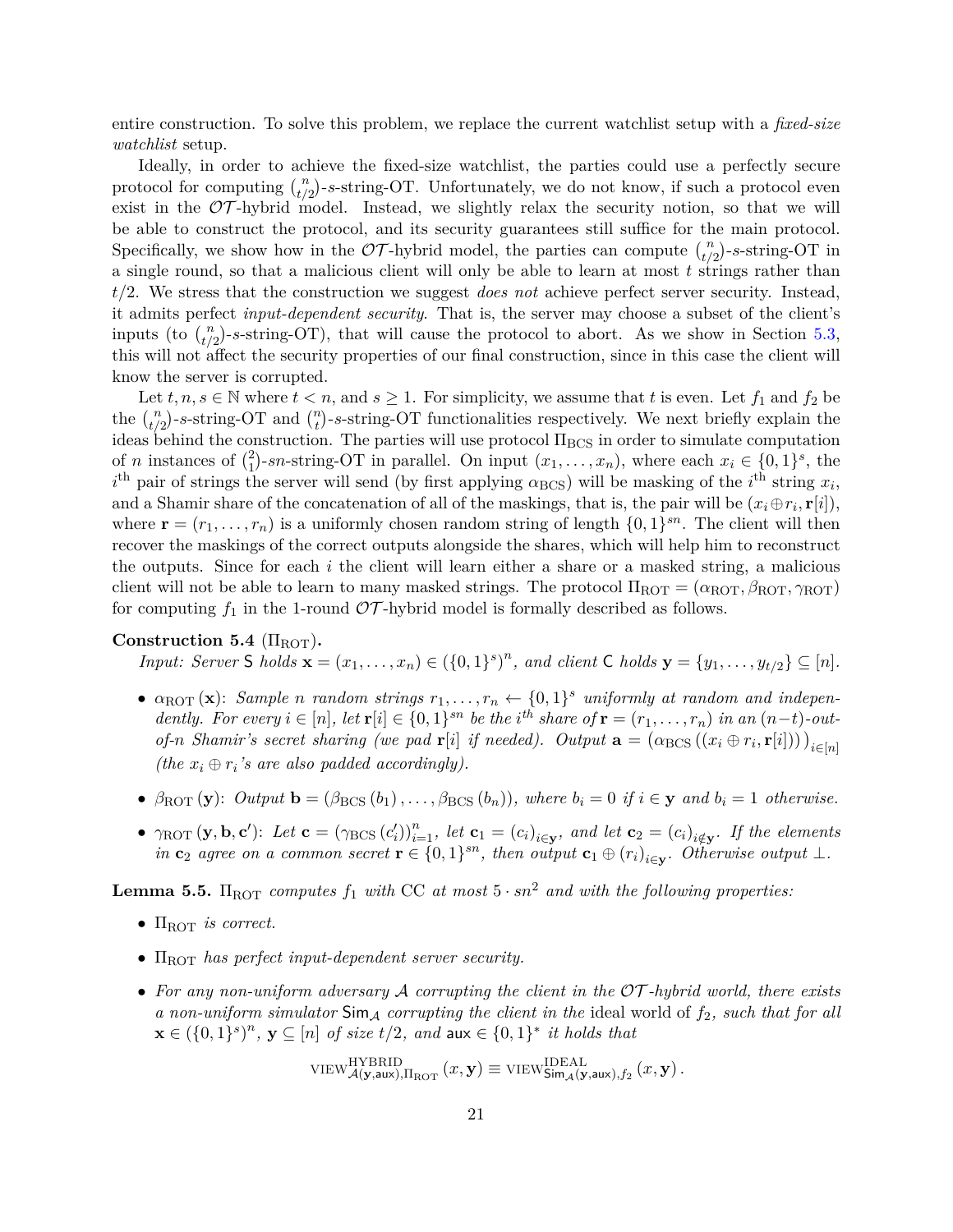*In other words, although the simulator receives t/*2 *indexes as input, it is allowed to ask the trusted party for t strings from the server's input.*

Intuitively, a malicious server cannot force the client to reconstruct two different secrets **r** for two different inputs. This is due to the fact that for every two different inputs the set of common  $b_i$ 's that are 1 (i.e., the number of common shares the client will receive for both inputs) is of size at least  $n - t$ . This implies that up to a certain set of client-inputs that the adversary can choose, the client will receive a correct output. As for a malicious client, observe that it can ask for at most *t* masked values, as otherwise it will not have enough shares to recover the secret **r**.

We next incorporate  $\Pi_{\text{ROT}}$  into  $\Pi_{\text{KOPS}}$  to get a protocol that is perfectly client-secure. The proof of Lemma [5.5](#page-22-0) is deferred to Section [5.4.](#page-27-0)

## <span id="page-23-0"></span>**5.3 Upgrading the IKOPS Protocol**

We are finally ready to prove Lemma [3.7.](#page-15-1) As stated in Section [5.2,](#page-21-0) we replace the randomly chosen watch is with a fixed-size one using  $\Pi_{\text{ROT}}$ . Formally, the protocol, denoted  $\Pi_{\text{IKOPS}}^+$ , is described as follows.

. . . . . . . . . . . . . . . . . . . . . . . . . . . . . . . . . . . . . . . . . . . . . . . . . . . . . . . . . . . . . . . . . . . . . . . . . . . . . . . . . . . . . . . . . . . . . . . . .

## $\textbf{Protocol 5.6} \ (\Pi_{\text{IKOPS}}^{+}(\varepsilon)).$

*Input: Server has input*  $x \in (\mathcal{X} \cup \{\perp\})$  *and client has input*  $\mathbf{y} \in \{0,1\}^m$ *.* 

- $\alpha^+(x)$ : *Output* (**a**<sub>1</sub>, **a**<sub>2</sub>) *as in*  $\Pi_{IKOPS}$ *, with the exception of* **a**<sub>2</sub> *being equal to*  $\alpha_{ROT}(V_1, \ldots, V_n)$ *(recall that*  $V_i$  *is the view of the virtual server*  $S_i$ *).*
- $\bullet$   $\beta^+$  (y): *Output* (**b**<sub>1</sub>, **b**<sub>2</sub>) *as in*  $\Pi_{IKOPS}$ *, with the exception of* **b**<sub>2</sub> *being equal to*  $\beta_{ROT}(\mathcal{W})$ *, where*  $W \subseteq [n]$  *is of size*  $\lceil t/2 \rceil - 1$  *chosen uniformly at random (recall that*  $t = \lceil n/3 \rceil - 1$ *bounds the number of corrupted parties in the MPC protocol).*
- $\bullet$   $\gamma^+$  (**y**, **b**, **c**'): *Output same as*  $\gamma$  (**y**, **b**, **c**'), with the exception that we apply  $\gamma_{\text{ROT}}$  to recover the *outputs and watchlist.*

*. . . . . . . . . . . . . . . . . . . . . . . . . . . . . . . . . . . . . . . . . . . . . . . . . . . . . . . . . . . . . . . . . . . . . . . . . . . . . . . . . . . . . . . . . . . . . . .*

Clearly, Lemma [3.7](#page-15-1) follows from the following lemma, asserting the security of  $\Pi^{+}_{\rm IKOPS}.$ 

**Lemma 5.7.** For every  $\varepsilon > 0$ ,  $\Pi^{+}_{IKOPS}(\varepsilon)$  computes g with correctness, it is strong  $\varepsilon$ -server secure, *and has perfect client security. Furthermore, using the PRE from [\[17,](#page-32-13) [2\]](#page-31-6) and the BGW protocol, the* CC will be the following. Let  $\gamma_i$  denote the size of the smallest formula for evaluating the *i*'th *bit of*  $g(x, y)$ *, and let*  $\gamma = \max_i \gamma_i$ *. Then,*  $\Pi_{\text{IKOPS}}^+$  *has* CC *at most* 

$$
\ell_{\text{IKOPS}}^+ = \xi_{\text{IKOPS}}^+ \cdot \gamma^2 \cdot \log k \cdot \log |\mathcal{Y}| \cdot \text{polylog} \left( \varepsilon^{-1} \right),
$$

 $where \xi_{IKOPS}^+ \in \mathbb{R}^+$  *is some global constant independent of the function and of*  $\varepsilon$ *. In comparison to*  $\Pi_{IKOPS}$ , the only difference in the CC is in the constant and the exponent of  $\log(\varepsilon^{-1})$  taken. *Specifically, it holds that*

$$
\frac{\ell_{\text{IKOPS}}^+}{\ell_{\text{IKOPS}}} = \frac{\xi_{\text{IKOPS}}^+}{\xi_{\text{IKOPS}}} \cdot \log^2\left(\varepsilon^{-1}\right).
$$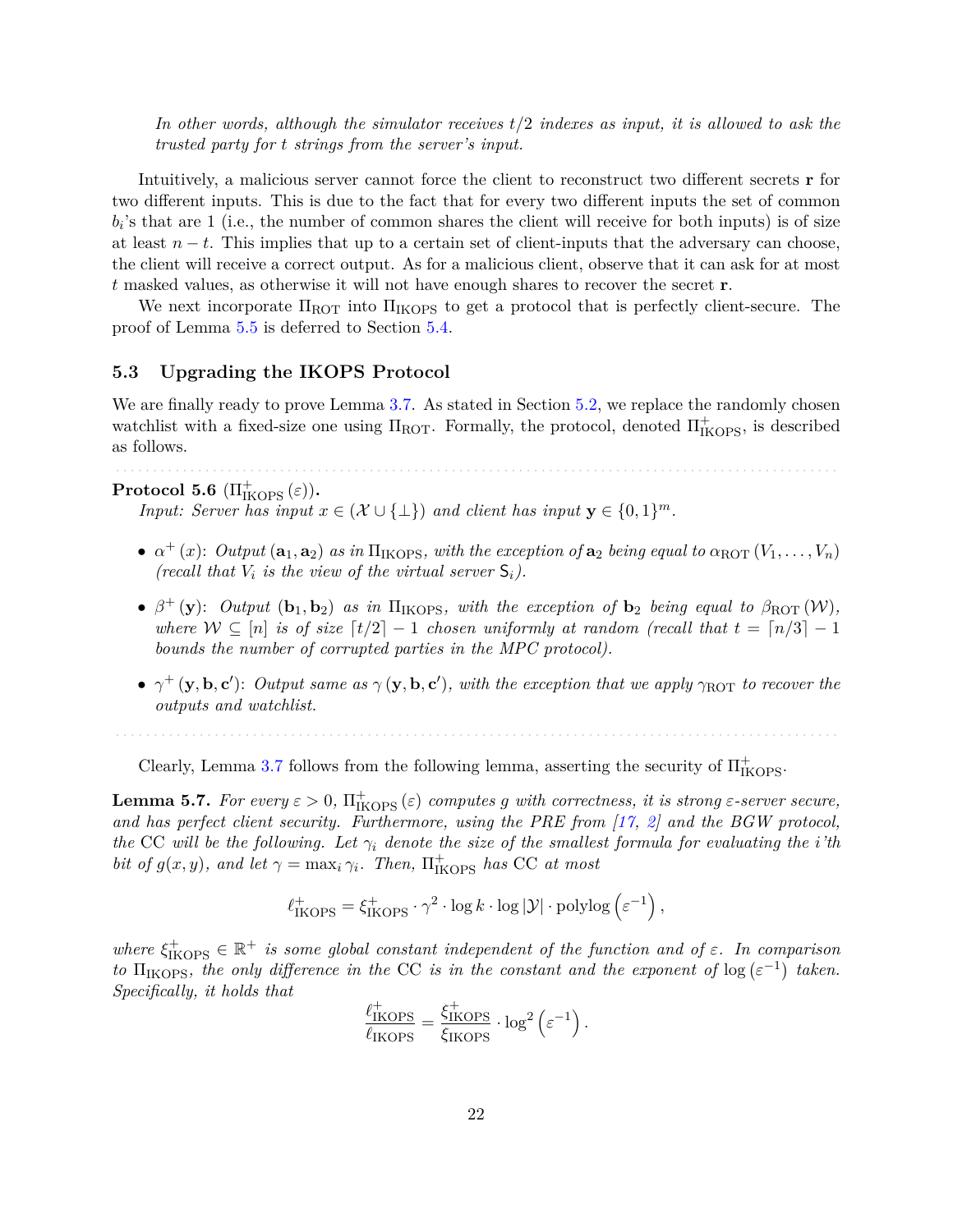*Proof.* Correctness trivially holds. We next prove that the protocol is strong  $\varepsilon$ -server secure. Consider a message  $\mathbf{a}^*$  sent by a malicious server holding  $x \in (\mathcal{X} \cup \bot)$  and an auxiliary input  $\mathsf{aux} \in \{0,1\}^*$ in the OT-hybrid world. We need to show the existence of a certain probability vector  $\mathbf{p} \in \mathbb{R}^{|\mathcal{X}|+1}$ satisfying the constraints given in Definition [3.2.](#page-14-4) It will be convenient to describe the vector **p** using a simulator Sim that will describe the probability of sending  $x^*$  to  $\overline{\mathrm{I}}$  as an input.

The idea is to have the simulator check the inconsistencies made by the adversary. This is done via an *inconsistency graph*, where each vertex corresponds to a virtual party, and each edge corresponds to an inconsistency between the corresponding pair of parties. There are three cases in which the simulator will send  $\perp$  to T. The first case is when there is a large vertex cover among the servers. Observe that in this case, in the  $\mathcal{OT}$ -hybrid world the client will see an inconsistency with high probability, and hence it will output ⊥. The second case is when there are two virtual clients  $C_{j,0}$  and  $C_{j,1}$ , corresponding to the same bit of  $Enc(y)$  that are both inconsistent with the same server. Observe that the real client will always see an inconsistency, regardless of its input or randomness. The final case remaining, is when for each  $j \in [m \cdot m']$ , the adversary tampered with exactly one of  $C_{j,0}$  or  $C_{j,1}$ . Here the real client will not notice the inconsistency only in the case where it asked for the virtual clients the adversary did not tamper with, which happens with low probability. For all other cases, the probability that the real client will see an inconsistency is *independent of its input*. Therefore the simulator can compute it and send ⊥ with this probability. When the simulator does not send  $\perp$  as its input, it uses the MPC simulator to reconstruct an input for the server and sends it to the trusted party.

We next formalize the description of the simulator. The simulator holds **a** <sup>∗</sup> and aux as input.

- 1. Write  $\mathbf{a}^* = (\mathbf{a}_1^*, \mathbf{a}_2^*)$ , where  $\mathbf{a}_1^*$  corresponds to the outputs of the virtual clients and  $\mathbf{a}_2^*$  corresponds to the watchlist being the views of the virtual servers.
- 2. Apply the simulator guaranteed by the security of  $\Pi$ <sub>BCS</sub> to each pair of messages in  $a_1^*$  to obtain  $V_{1,0}, V_{1,1}, \ldots, V_{m \cdot m',0}, V_{m \cdot m',1}$ , and apply the simulator guaranteed by  $\Pi_{\text{ROT}}$  for each pair in  $\mathbf{a}_2^*$  to obtain  $V_1, \ldots, V_n$  and a predicate *P* (if the output of the simulator is  $\perp$  instead of views, then send  $\perp$  to T and halt).
- 3. Generate an inconsistency graph  $G'$ , with  $[n]$  as vertices, and where  $\{i_1, i_2\}$  is an edge if and only if  $V_{i_1}$  and  $V_{i_2}$  are inconsistent. Let VC be a minimum vertex cover of  $G'.^{16}$  $G'.^{16}$  $G'.^{16}$  If  $|VC| > t$ then send  $\perp$  to T.
- 4. Otherwise, pick a subset  $W \subseteq [n]$  of size  $t/2$  uniformly at random. If there exist  $i_1, i_2 \in W$ with an edge between them in *G* or  $P(\mathcal{W}) = 1$ , then send  $\perp$  to **T**.
- 5. Otherwise, extend *G'* into an inconsistency graph *G*, where there are new vertices  $(j, b) \in$  $[m \cdot m'] \times \{0, 1\}$ , and  $\{i, (j, b)\}$  is an edge if and only if  $V_{j,b}^i$  is inconsistent with  $V_i$  (i.e., the view  $C_{j,b}$  received from  $S_i$  is inconsistent with the view of  $S_i$ ).
- 6. If there exists  $i \in \mathcal{W}$  and  $j \in [m]$  such that either
	- both  $\{i, (m'(j-1) + j', 0)\}$  and  $\{i, (m'(j-1) + j', 1)\}$  are edges in *G* for some *j'*, or
	- for every  $j' \in [m']$ , exactly on of  $\{i, (m'(j-1) + j', 0)\}$  and  $\{i, (m'(j-1) + j', 1)\}$  is an edge

<span id="page-24-0"></span><sup>&</sup>lt;sup>16</sup>Recall that we do not care about the efficiency of simulator. We stress that it is also suffices to use a 2approximation to compute the minimum vertex-cover, while slightly tweaking *t*.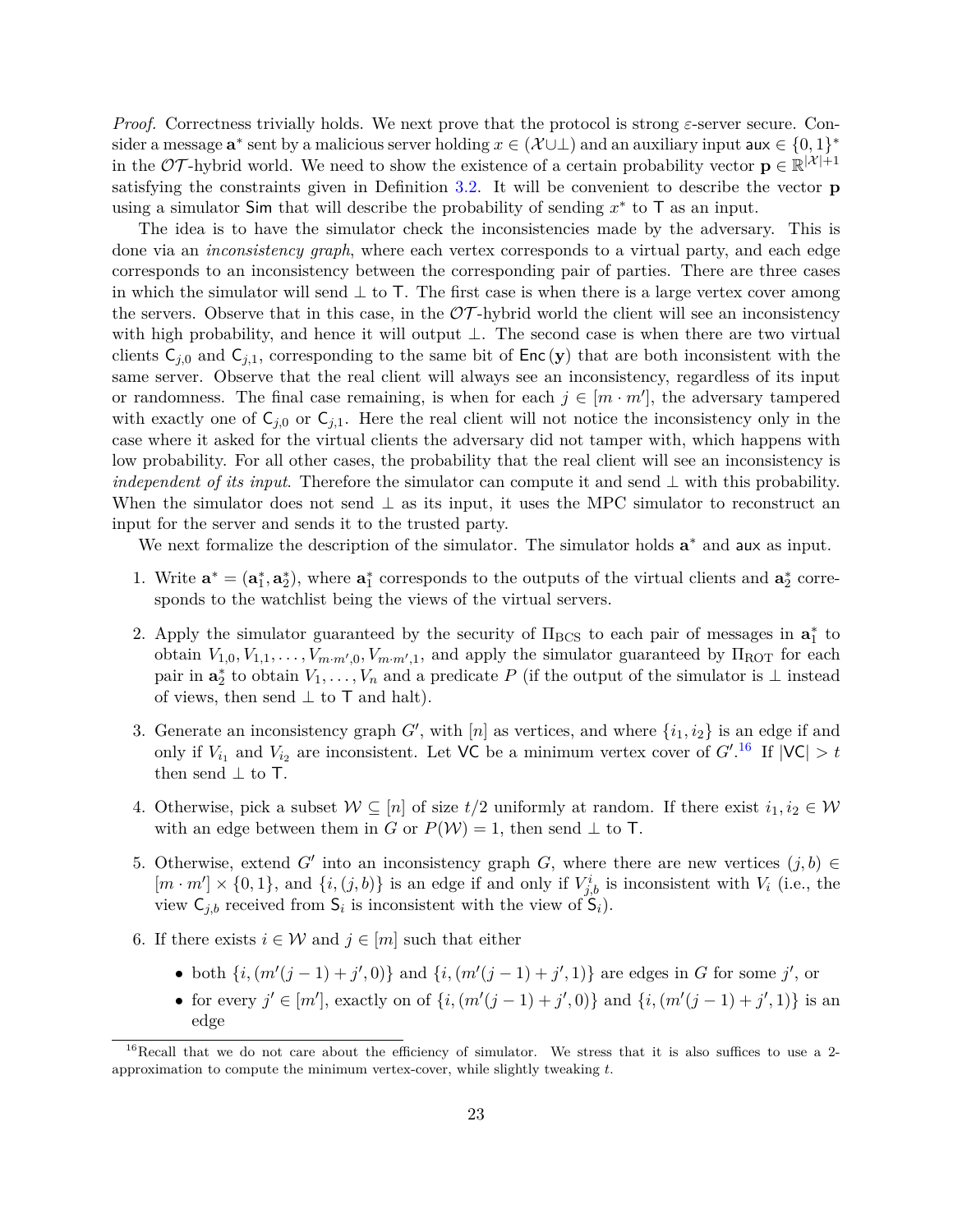then send  $\perp$  to T.

7. Otherwise, send ⊥ with probability  $1 - 2^{-e}$ , where *e* is the number of edges of the form  $\{i,(m',(j-1)+j',b)\},\$  where  $i \in \mathcal{W}, j \in [m], j' \in [m'],\$  and  $b \in \{0,1\}.$  With the complement probability, apply the (malicious) MPC simulator on the virtual servers  $S_i$ , where  $i \in \mathsf{VC}$ , to get an input for each of virtual servers in VC. The simulator Sim can then use the inputs of the other virtual servers to get an input  $x^* \in (\mathcal{X} \cup \{\perp\})$ , and send it to T.

The vector **p** is then defined as  $p_{x^*} = \Pr[\textsf{Sim sends } x^* \text{ to } T]$ . Recall that for every  $y \in \mathcal{Y}$  and  $z \in \{\perp, 0, \ldots, k-1\}$  we denote

$$
q_{y,z}^{\Pi^+_{\text{IKOPS}}(\varepsilon)}(\mathbf{a}^*) = \Pr\left[\gamma^+(\mathbf{y},\mathbf{b},\mathbf{a}^*[\mathbf{b}]) = z\right],
$$

where  $\mathbf{b} = \beta(\mathbf{y})$  and the probability is over the randomness of  $\beta$  and  $\gamma$ . To alleviate notations, we will write  $\mathbf{q} = \mathbf{q}^{\Pi_{\text{IKOPS}}^+(\varepsilon)} (\mathbf{a}^*)$ . Fix  $\mathbf{y} \in \{0,1\}^m$  and  $z \in \{\pm,0,\ldots,k-1\}$ . We show that<sup>[17](#page-25-0)</sup>

<span id="page-25-1"></span>
$$
\left| q_{\mathbf{y},z} - M_g^T \left( \cdot, (\mathbf{y}, z) \right) \cdot \mathbf{p} \right| \leq \varepsilon \cdot p_\perp. \tag{5}
$$

Observe that since both  $\Pi_{\text{BCS}}$  and  $\Pi_{\text{ROT}}$  have perfect server-security, each  $V_{m'(j-1)+j',b}$  and each  $V_i$  in the  $\mathcal{OT}$ -hybrid world is distributed exactly the same as its counterpart in the ideal world. Therefore, we may condition on the event that they are the same. Furthermore, by the security of  $\Pi_{\text{ROT}}$ , we may also assume that the watchlist *W* is distributed the same, and that  $P(W) = 0$ , as otherwise in both worlds the client will output  $\perp$ . In the following we fix the views and W. We next separate into three cases, stated in the following claims (proven below). These claims together immediately imply Equation [\(5\)](#page-25-1).

<span id="page-25-2"></span>**Claim 5.8.** *If*  $|VC| > t$  *then Equation* [\(5\)](#page-25-1) *holds.* 

<span id="page-25-3"></span>**Claim 5.9.** Assume that  $|VC| \leq t$  and that for every  $i \in W$  and every  $j \in [m]$ , there exists  $j' \in [m']$ *such that either both*  $V_{m'(j-1)+j',0}$  *and*  $V_{m'(j-1)+j',1}$  *are consistent with*  $V_i$ *, or both are inconsistent with Vi. Then Equation* [\(5\)](#page-25-1) *holds. Moreover, the simulation is perfect.*

<span id="page-25-4"></span>**Claim 5.10.** Assume that  $|VC| \leq t$  and that there exists  $i \in W$  and  $j \in [m]$ , such that for every  $j' \in [m']$  exactly one of the views  $V_{m'(j-1)+j',0}$  and  $V_{m'(j-1)+j',1}$  is inconsistent with  $V_i$ , then *Equation* [\(5\)](#page-25-1) *holds.*

*Proof of Claim [5.8.](#page-25-2)* Intuitively, the vertex cover of the graph *G* gives us information on which servers "misbehaved". A large vertex cover means that a lot of servers have inconsistent views, implying that there are many edges in the graph. Therefore, a random subset of the vertices would contain at least one edge with high probability. We next formalize this intuition.

Since  $|\mathsf{VC}| > t$  then the maximum matching in G' is of size at least  $(t+1)/2$ . Therefore, in the  $\mathcal{O}\mathcal{T}$ -hybrid world, the expected number of edges that the client will have in its watchlist is at least

$$
\frac{t+1}{2}\cdot\frac{\binom{n-2}{t/2-2}}{\binom{n}{t/2}}=\Theta\left(n\right).
$$

<span id="page-25-0"></span><sup>&</sup>lt;sup>17</sup>In fact we can show something stronger – that the  $\ell_1$  distance (i.e., statistical distance) is smaller than  $\varepsilon \cdot p_\perp$ , implying that the protocol has standard *ε*-server security. However, this does not improve our result and the proof is therefore omitted.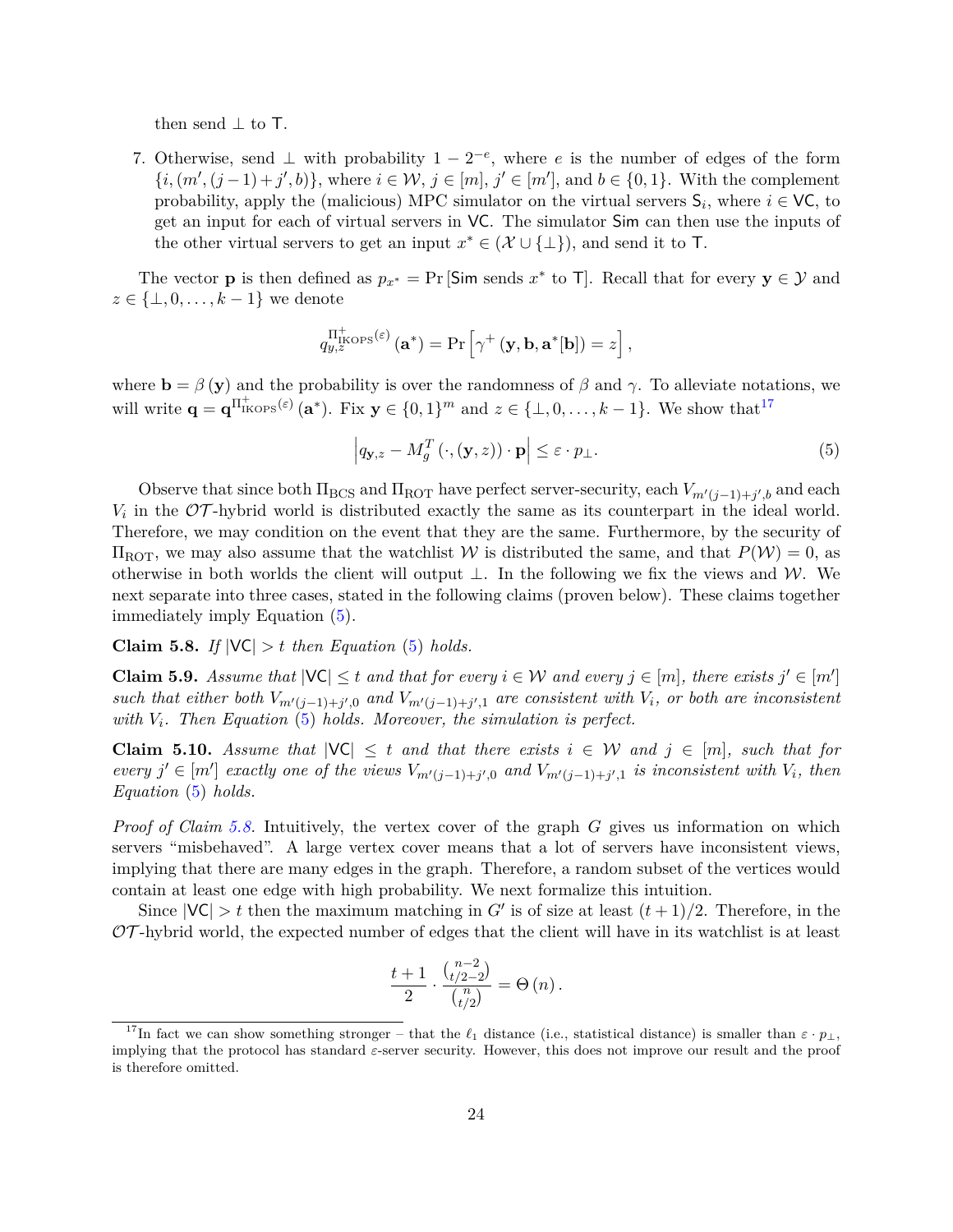By applying Hoeffding's inequality,<sup>[18](#page-26-0)</sup> with probability at least  $1 - 2^{-\Theta(n)} = 1 - \varepsilon$  the client will output ⊥. As in the ideal world the simulator sends  $\perp$  to T with probability 1, Equation [\(5\)](#page-25-1) follows.  $\Box$ 

*Proof of Claim [5.9.](#page-25-3)* We separate into two cases. For the first case, assume that there exist  $i \in \mathcal{W}$ , *j* ∈ [*m*], and *j*<sup> $\prime$ </sup> ∈ [*m*<sup> $\prime$ </sup>] such that both  $V_{m'(j-1)+j',0}$  and  $V_{m'(j-1)+j',1}$  are inconsistent with  $V_i$ . Then the simulator always sends  $\perp$  in this case. Furthermore, in the  $\mathcal{OT}$ -hybrid world, for every input **y** ∈ {0,1}<sup>*m*</sup> the client will see an inconsistency between either  $V_{m'(j-1)+j',0}$  and  $V_i$ , or between  $V_{m'(j-1)+j',1}$  and  $V_i$ . Thus, Equation [\(5\)](#page-25-1) holds with no error.

By the assumptions of the claim, for the second case we may assume that for every  $i \in \mathcal{W}$  and every  $j \in [m]$ , there exists  $j' \in [m']$  such that both  $V_{m'(j-1)+j',0}$  and  $V_{m'(j-1)+j',1}$  are consistent with  $V_i$ . In this case, in the  $\mathcal{OT}$ -hybrid world, the client will see an inconsistency with probability  $1-2^{-e}$ . With the complement probability, its output is determined by whatever the virtual servers computed. On the other hand, the output of the client in the ideal world is either  $\perp$  with probability  $1 - 2^{-e}$  or it is determined by the MPC simulator. Since it is assumed to be perfect and  $|VC| \leq t$ bound from above the number of corrupted servers, it follows that Equation [\(5\)](#page-25-1) holds with no error.  $\Box$ 

*Proof of Claim [5.10.](#page-25-4)* By construction, the ideal world simulator always sends ⊥ in this case, i.e.,  $p_{\perp} = 1$ . Additionally, in the OT-hybrid world, the client uses Enc on its input **y** to receive  $m \cdot m'$ random bits  $(y_{j,j'})_{j\in[m],j'\in[m']}$  conditioned on  $\bigoplus_{j'=1}^{m'} y_{j,j'} = y_j$  for every  $j \in [m]$ . Since we assume that exactly  $m'$  virtual clients, corresponding to the same input bit  $y_j$ , where tampered by the adversary, it follows that with probability  $2^{-(m'-1)} \leq \varepsilon$  the client will see only consistent views. Therefore, for every  $y \in \{0, 1\}^m$  it holds that

$$
\left| q_{\mathbf{y},\perp} - M_g^T \left( \cdot, (\mathbf{y}, \perp) \right) \cdot \mathbf{p} \right| = \left| q_{\mathbf{y},\perp} - p_{\perp} \right| = \Pr \left[ \gamma^+ (\mathbf{y}, \mathbf{b}, \mathbf{a}^* [\mathbf{b}]) \neq \perp \right] \leq \varepsilon,
$$

and for every  $z \neq \perp$ 

$$
\left| q_{\mathbf{y},z} - M_g^T\left( \cdot, (\mathbf{y},z) \right) \cdot \mathbf{p} \right| = \left| \Pr \left[ \gamma^+(\mathbf{y},\mathbf{b},\mathbf{a}^*[\mathbf{b}]) = z \right] - 0 \right| \leq \varepsilon.
$$

Equation [\(5\)](#page-25-1) follows.  $\square$ 

We next show that the protocol has perfect client-security. Consider an adversary  $\mathcal A$  corrupting the client. We construct the simulator  $\mathsf{Sim}_{\mathcal{A}}$ . The construction of the simulator is done in the natural way, namely, it will apply the simulators of  $\Pi_{BCS}$  and  $\Pi_{ROT}$ , and then the decoding of the PRE, to receive an output. It can then use the MPC simulator to simulate the views of the virtual servers in its watchlist. Formally, the simulator operates as follows.

- 1. On input  $y \in \{0,1\}^m$  and auxiliary input aux  $\in \{0,1\}^*$ , query A to receive a message  $\mathbf{b}^*$  to be sent to the OT.
- 2. Write  $\mathbf{b}^* = (\mathbf{b}_1^*, \mathbf{b}_2^*)$ , where  $\mathbf{b}_1^*$  corresponds to the outputs and  $\mathbf{b}_2^*$  corresponds to the watchlist.

<span id="page-26-0"></span><sup>&</sup>lt;sup>18</sup>Although Hoeffding's inequality is stated for the sum of independent random variables, it still works in our case since the sampled can be modeled as if we are picking vertices without repetitions. Sampling with repetitions only decreases the probability for an edge.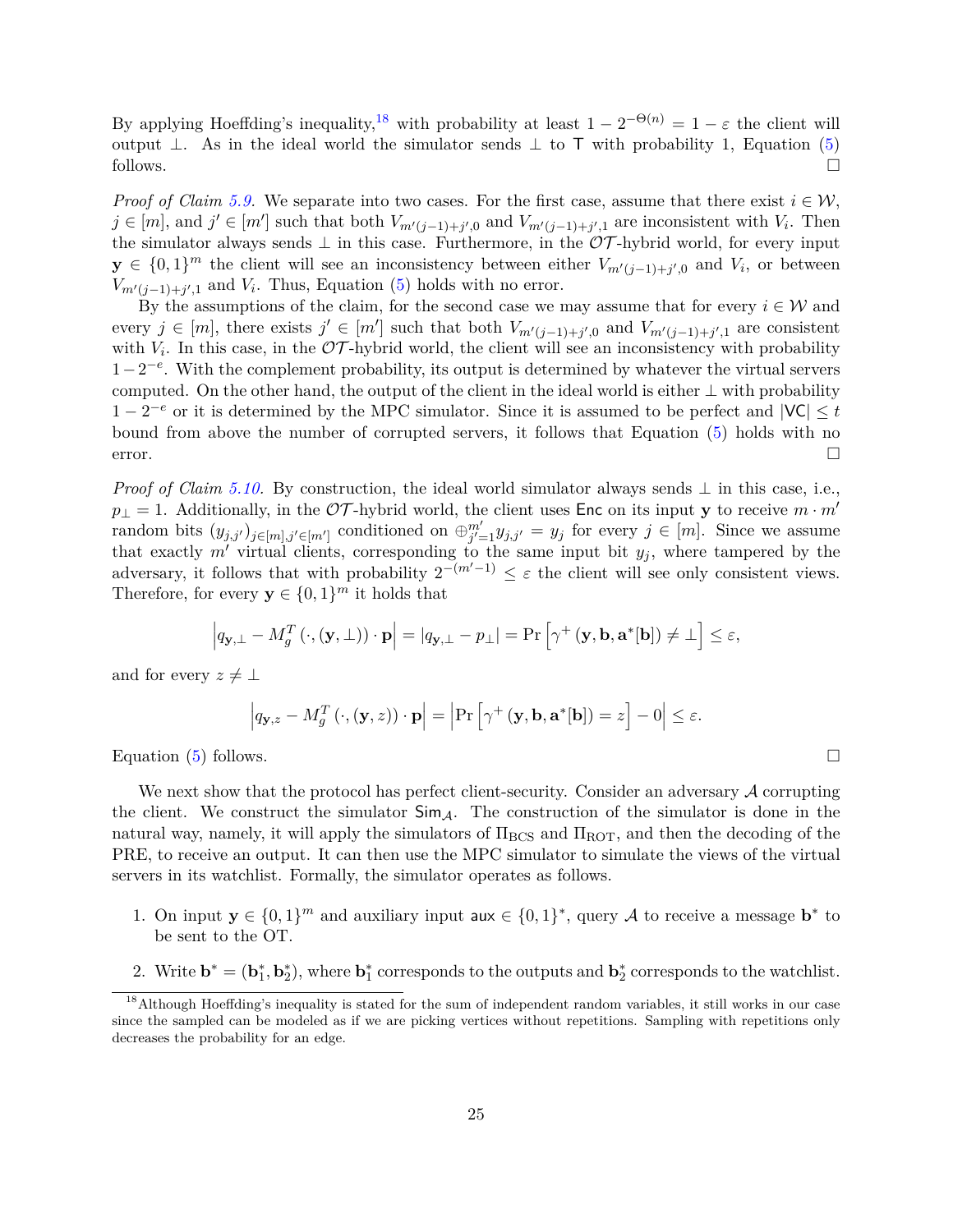- 3. Apply the simulator guaranteed by the security of  $\Pi$ <sub>BCS</sub> to each pair of messages in  $\mathbf{b}_1^*$  to obtain  $(b_j)_{j \in [m \cdot m']}$  for some  $b_j \in \{0, 1\}$ , and apply the simulator  $\mathsf{Sim}_{\text{ROT}}$ , guaranteed by the security of  $\Pi_{\text{ROT}}$ , for each pair in  $\mathbf{b}_2^*$  to obtain a set  $\mathcal{W} \subseteq [n]$ .
- 4. Send  $\textsf{Dec}((b_j)_{j \in [m \cdot m']} )$  to  $\top$  to obtain an output *z*.
- 5. Apply the PRE simulator on *z* to obtain outputs  $(z_j)_{j \in [m \cdot m']}$  for each virtual client.
- 6. If  $|W| > t$  then output  $(z_j)_{j \in [m \cdot m']}$  alongside whatever  $\textsf{Sim}_{\text{ROT}}$  outputs and halt.
- 7. Otherwise, apply the (semi-honest) MPC simulator for the parties  $\{S_i\}_{i\in\mathcal{W}}$  with random strings as inputs, and on  $\{C_{j,b_j}\}_{j\in[m,m']}$  with  $z_j$  as the output respectively. Send the output of the MPC simulator to  $Sim_{ROT}$ , outputs whatever it outputs and halt.

The security of  $\Pi_{BCS}$  and  $\Pi_{ROT}$  implies that  $(b_j)_{j \in [m \cdot m']}$  and W are distributed exactly the same in both worlds. Therefore, the output  $z = g(x, \text{Dec}((b_j)_{j \in [m \cdot m']})$  is distributed the same, hence applying the PRE simulator on *z* will also result in the same distribution. Now, if  $|\mathcal{W}| > t$ then  $\textsf{Sim}_{\text{ROT}}$  is guaranteed to produce a correct view as an output. If  $|\mathcal{W}| \leq t$ , then the MPC simulator will perfectly generate  $|\mathcal{W}|$  virtual views. Handing them over to  $\mathsf{Sim}_{\text{ROT}}$  would result in the view that is distributed the same as in the  $\mathcal{OT}$ -hybrid world.

## <span id="page-27-0"></span>**5.4 Proof of Lemma [5.5](#page-22-0)**

We first prove the following simple claim, stating that the client will always reconstruct a unique secret (if its not outputting  $\perp$ ).

<span id="page-27-1"></span>**Claim 5.11.** *Consider a message*  $\mathbf{a}^* = ((a_{1,0}^*, a_{1,1}^*), \ldots, (a_{n,0}^*, a_{n,1}^*)) \in \{0,1\}^{2sn}$  *sent to the OT by a malicious server. Then for any different inputs*  $y_1 \neq y_2$  *for the client, either it will output* ⊥ *for at least one of the inputs, or there exists a common secret* **r** *that will be reconstructed for both inputs.*

*Proof.* Let  $\mathcal{B} = \{i \in [n] : i \notin \mathbf{y}_1 \land i \notin \mathbf{y}_2\}$  be the set of all indexes not chosen by both inputs. Observe that for every  $i \in \mathcal{B}$ , for both inputs the client will receive the string  $a_{i,1}^*$  which corresponds to a share. Then  $|\mathcal{B}| \geq n - t$ , hence the client can reconstruct a secret **r** in case these share are consistent. Therefore the secret will be the same for both  $y_1$  and  $y_2$ .

We now prove the lemma.

*Proof of Lemma [5.5.](#page-22-0)* By construction, it is not hard to see that the protocol is correct. We next prove that the protocol has perfect input-dependent security. Consider an adversary  $A$  corrupting the server. We construct a simulator  $\mathsf{Sim}_{\mathcal{A}}$  as follows.

1. On input **x** and auxiliary input **aux**  $\in \{0, 1\}^*$ , query A to receive the message

$$
\mathbf{a}^* = \left( (a_{1,0}^*, a_{1,1}^*), \dots, (a_{n,0}^*, a_{n,1}^*) \right) \in \{0,1\}^{2sn},
$$

it sends to the OT functionality.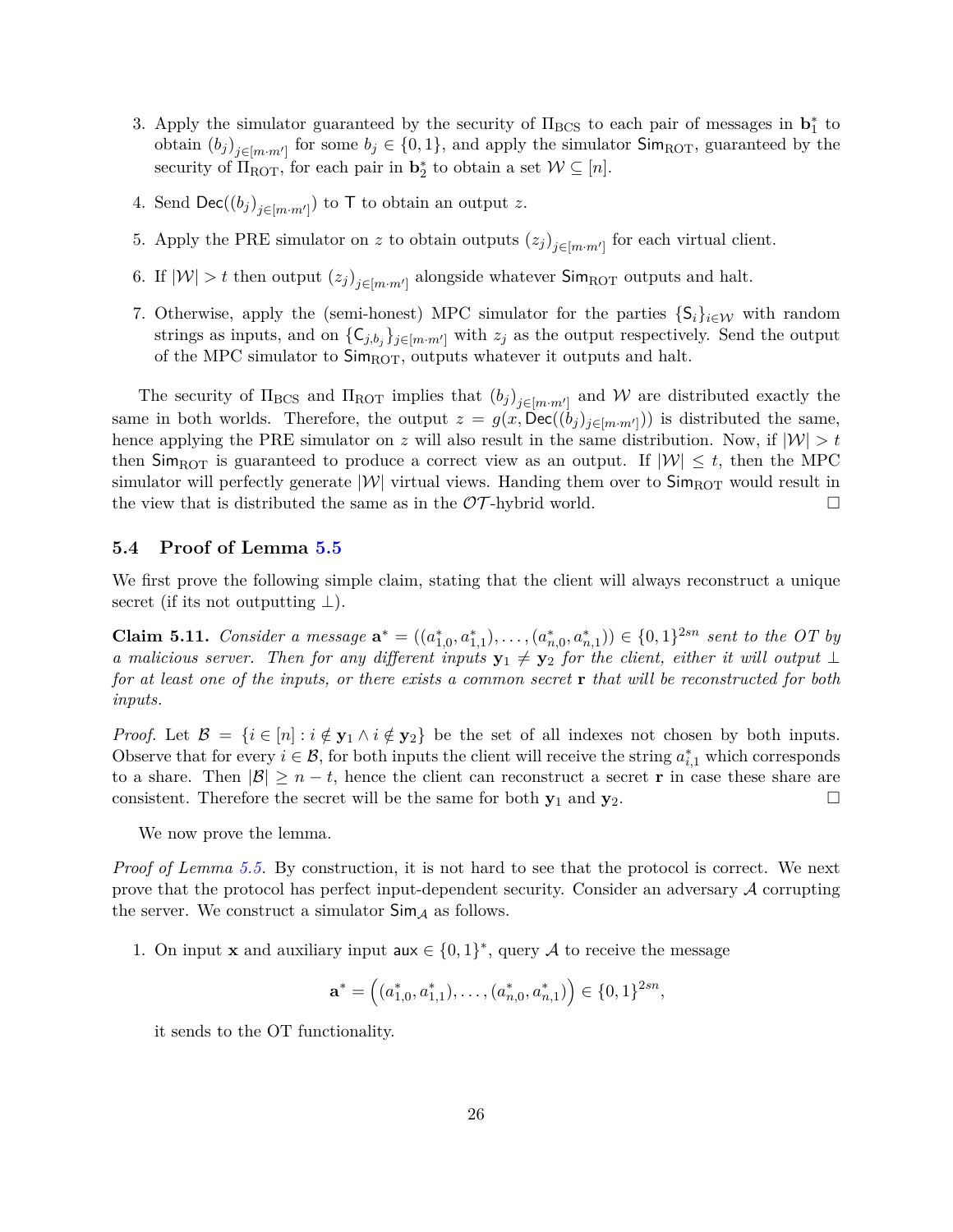- 2. If there are no  $n-t$  shares from  $(a_{i,1}^*)_{i\in[n]}$  that are consistent, then send the constant 1 predicate alongside some arbitrary input  $\mathbf{x}_0$  to the trusted party  $\mathsf{T}$  (i.e., fix the output of the client to  $\perp$ ).
- 3. Otherwise, let B be the maximum set of indexes  $i \in [n]$  such that the  $a_{i,1}^*$  are shares consistent with single value  $\mathbf{r} \in (\{0,1\}^s)^n$ .
- 4. Send to  $\mathsf{T}$  the input  $((a_{i,0}^*\oplus r_i)_{i\notin\mathcal{B}}, (0^s)_{i\in\mathcal{B}})$  alongside the predicate  $P_{\mathcal{B}}$  defined as  $P_{\mathcal{B}}(\mathbf{y})=1$ if and only if  $y \cap B \neq \emptyset$ .

To see why the simulator works, observe that  $\mathsf{Sim}_{\mathcal{A}}$  sends constant 1 predicate if and only if A sent at most *t* consistent shares, forcing the client to output ⊥ in the ideal world. Since this happens if there are too many inconsistencies, C will output  $\perp$  in the  $\mathcal{OT}$ -hybrid world as well. Furthermore, if there are at least  $n-t$  shares that are consistent, then by Claim [5.11,](#page-27-1) there is a unique secret **r** that can be reconstructed. Therefore, in the  $OT$ -hybrid world, on input **y**,  $C$  will output  $\perp$  if  $\mathbf{y} \cap \mathcal{B} \neq \emptyset$ , and output  $(\mathbf{a}^*[\beta_{\text{ROT}}(\mathbf{y})]_i \oplus r_i)_{i \in \mathbf{y}}$  otherwise. As  $\mathcal{B}$  was chosen to be the maximum set of indexes, the same holds in the input-dependent ideal world.

We next show that the relaxed security requirement against malicious clients holds. Let A be an adversary corrupting the client. The simulator  $\mathsf{Sim}_{\mathcal{A}}$  works as follows.

- 1. On input **y** and auxiliary input aux  $\in \{0, 1\}^*$ , query A to receive the message  $\mathbf{b}^* \in \{0, 1\}^n$  it sends to the OT functionality.
- 2. If there are strictly more than  $t$  0's in  $\mathbf{b}^*$  then output  $n$  random strings, each of length  $s$ .
- 3. Otherwise, send  $\{i \in [n] : b_i^* = 0\}$  to  $\mathsf{T}$  to receive the output  $(x_i)_{i:b_i^*=0}$ .
- 4. Sample *n* random strings  $r_1, \ldots, r_n \leftarrow \{0, 1\}^s$ , and for every  $i \in [n]$  let  $\mathbf{r}[i] \in \{0, 1\}^{sn}$  be a share of  $\mathbf{r} = (r_1, \ldots, r_n)$  in an  $(n - t)$ -out-of-*n* Shamir's secret sharing (pad  $\mathbf{r}[i]$  if needed).
- 5. Generate the values

$$
\mathbf{a} := \Big( \left( \alpha_{\rm BCS}(x_i \oplus r_i, \mathbf{r}[i]) \right)_{i:b_i^* = 0}, \left( \alpha_{\rm BCS}(0^{sn}, \mathbf{r}[i]) \right)_{i:b_i^* = 1} \Big),
$$

where each  $x_i \oplus r_i$  is padded accordingly.

6. Compute and output

$$
\begin{pmatrix} 2 \\ 1 \end{pmatrix} \text{-bit-OT}^{\ell} \left( \mathbf{a}, \; \left( \beta_{\text{BCS}} \left( b_1^* \right), \ldots, \beta_{\text{BCS}} \left( b_n^* \right) \right) \right).
$$

 $\mathsf{Sim}_{\mathcal{A}}$  works since in the case where there are more than  $t$  0's in  $\mathbf{b}^*$ , by the properties the secret sharing scheme, the view of  $\mathsf C$  in the  $\mathcal{OT}$ -hybrid world consist only of random values. Otherwise, C will receive the masked  $x_i$  for the indexes *i* on which  $b_i^* = 0$ , and shares of the maskings for the indexes *i* on which  $b_i^* = 1$ .

 $\Box$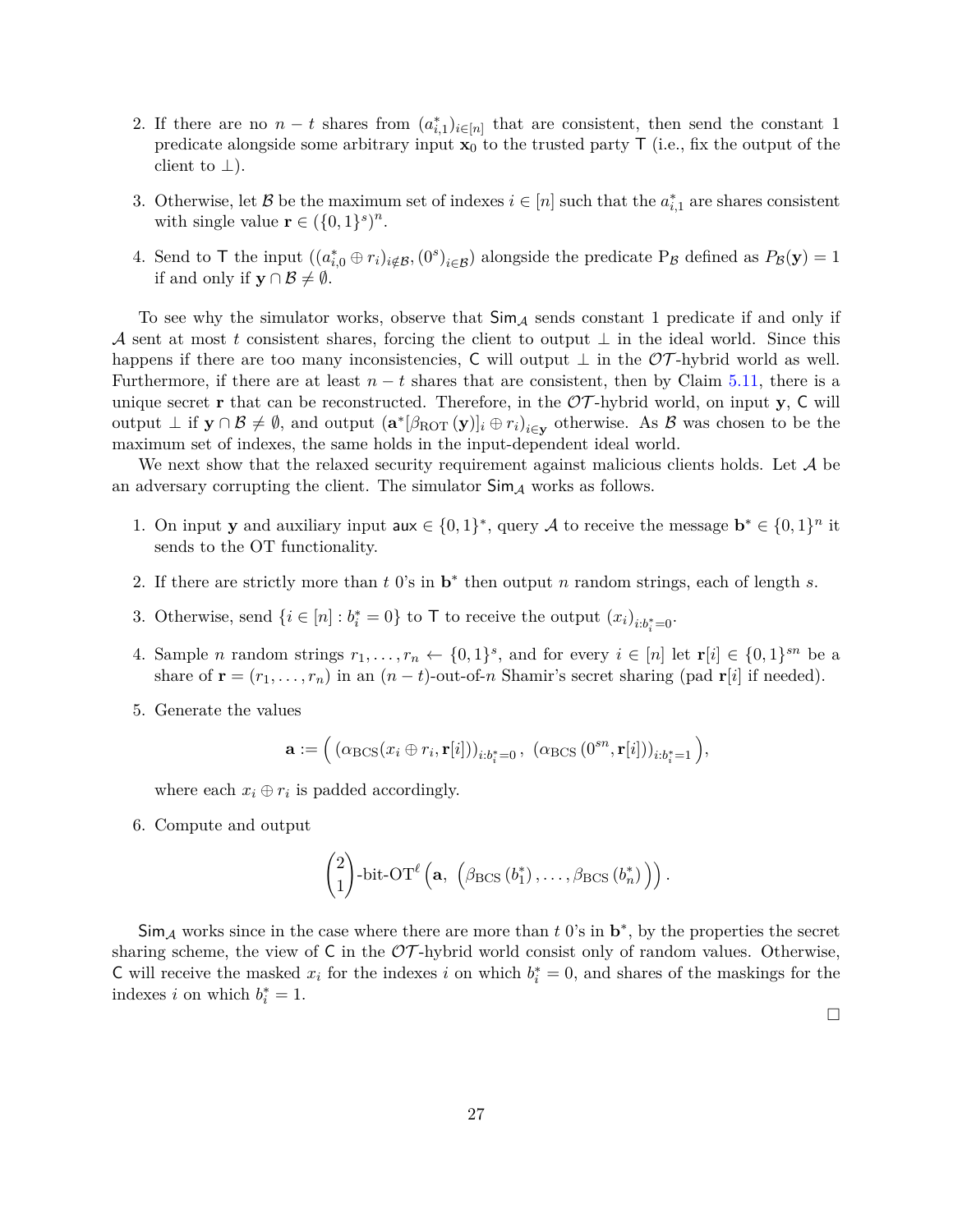## <span id="page-29-0"></span>**6 Tightness of the Analysis**

Recall that our final protocol is a "wrapper" for an upgraded version of the protocol by Ishai et al. [\[20\]](#page-32-1), namely, protocol  $\Pi_{\rm KOPS}^+$  from Section [5.3.](#page-23-0) In the following section, we prove that for any (randomized) *Boolean* function *f* that is *not* full-dimensional, and does not satisfy the constraints in Corollary [3.5,](#page-14-3) no "wrapper" protocol for  $\Pi_{\rm KOPS}^+$  will compute f with perfect full-security. Here, the "wrapper" protocol simply replaces the output  $\perp$  that the client receive from  $\Pi_{\text{IKOPS}}^+$  with a random bit. Formally, any "wrapper" protocol is parametrized with a probability vector  $\mathbf{v} \in [0,1]^{|\mathcal{Y}|}$  and an  $\varepsilon > 0$ , and is denoted as  $\Pi_f^{\mathbf{v}}(\varepsilon)$ . Let  $g : (\mathcal{X} \cup {\{\perp\}}) \times \mathcal{Y} \mapsto {\{\perp, 0, 1\}}$  be defined as  $g(x, y) = f(x, y)$ if  $x \neq \bot$  and  $g(\bot, y) = \bot$ . The "wrapper" protocol  $\Pi_f^{\mathbf{y}}$  is described as follows.

. . . . . . . . . . . . . . . . . . . . . . . . . . . . . . . . . . . . . . . . . . . . . . . . . . . . . . . . . . . . . . . . . . . . . . . . . . . . . . . . . . . . . . . . . . . . . . . . .

**Protocol 6.1**  $(\Pi_f^{\mathbf{v}}(\varepsilon))$ .

*Input: Server* S *has input*  $x \in \mathcal{X}$  *and client* C *has input*  $y \in \mathcal{Y}$ *.* 

- 1. The parties execute protocol  $\Pi^+_{\text{IKOPS}}(\varepsilon)$  in order to compute g. Let *z* be the output C receive.
- 2. If  $z \neq \bot$ , then C output *z*. Otherwise, output 1 with probability  $v_y$ .

*. . . . . . . . . . . . . . . . . . . . . . . . . . . . . . . . . . . . . . . . . . . . . . . . . . . . . . . . . . . . . . . . . . . . . . . . . . . . . . . . . . . . . . . . . . . . . . .*

We next claim that the protocol cannot compute Boolean functions that are not full-dimensional with perfect full-security.

**Theorem 6.2.** Let  $f : \mathcal{X} \times \mathcal{Y} \mapsto \{0,1\}$  denote a (possibly randomized) Boolean function that has no *constant columns, i.e.,*  $M_f(\cdot, y)$  *is not constant for every*  $y \in \mathcal{Y}$ *, and is not full-dimensional,*  $i.e., \dim(\mathbf{aff}\left(M_f^T\right)) < |\mathcal{Y}|$ *. Then for every*  $\mathbf{v} \in [0,1]^{|\mathcal{Y}|}$  and every  $\varepsilon > 0$ ,  $\Pi_f^{\mathbf{v}}(\varepsilon)$  does not compute *f with perfect server-security.*

*Proof.* Assume towards contradiction that  $\Pi_f^{\mathbf{v}}(\varepsilon)$  has perfect server-security, for some **v** and  $\varepsilon$ . We next construct  $|\mathcal{Y}| + 1$  adversaries, such that each adversary forces the vector of outputs of the client  $\mathbf{q}^{\Pi_f^{\mathbf{v}}(\varepsilon)}$ , to be a different point inside the convex-hull of the rows of  $M_f$ . We then show that these points are affinely independent, giving us a contradiction. First, write each input of the client as a binary string **y** of length *m*. For every  $y \in \mathcal{Y}$  define the adversary  $\mathcal{A}_y$  as follows.

- 1. Fix an encoding  $\mathbf{y}' = (y_{j,1}, \ldots, y_{j,m'})_{j \in [m]} \in \text{Supp}(\text{Enc}(\mathbf{y}))$ , and fix some  $x_{\mathbf{y}}^* \in \mathcal{X}$  such that  $f(x_{\mathbf{y}}^*, \mathbf{y}) \neq v_y$ . (such an  $x_{\mathbf{y}}^*$  exists, since  $M_f$  does not have constant columns).
- 2. Execute  $\Pi_{\text{IKOPS}}^+(\varepsilon)$  honestly with input  $x^*_{\mathbf{y}}$ , as fixed above, with the following one exception: for every  $i \in [n]$ ,  $j \in [m]$ , and  $j' \in [m']$ , modify  $V^i_{m'(j-1)+j',1-y_{j,j'}}$  such that it is inconsistent with *V<sup>i</sup>* .

Finally, define the adversary  $\mathcal{A}_0$  who picks an arbitrary  $x_0^* \in \mathcal{X}$  as an input, and acts honestly with the exception that it tampers with all  $V_{j,b}^i$ 's, making them inconsistent with the corresponding *V*<sub>*i*</sub>. Let  $\mathbf{a}^*(x^*_{\mathbf{y}})$  be the message  $\mathcal{A}_{\mathbf{y}}$  sends to the OT.

Let us analyze the client's vector of outputs  $\mathbf{q}^{\Pi_y^{\mathbf{v}}(\varepsilon)}(\mathbf{a}^*(x_y^{\ast}))$ , for any adversary  $\mathcal{A}_\mathbf{y}$ , for  $\mathbf{y} \in$  $\mathcal{Y} \cup \{0\}$ . For brevity, we will write  $\mathbf{q}(x^*_{\mathbf{y}})$  instead. By definition,  $\mathcal{A}_0$  forces the client to sample its output according to **v**, hence  $\mathbf{q}(x_0^*) = \mathbf{v}$ . Next, fix  $\mathbf{y} \in \mathcal{Y}$ . Observe that for every  $\hat{\mathbf{y}} \neq \mathbf{y}$ , any of their encodings will differ on at least one bit, i.e.,  $\hat{y}_i^j$  $j' \neq y_{j,j'}$  for some  $j \in [m]$  and  $j' \in [m']$ , hence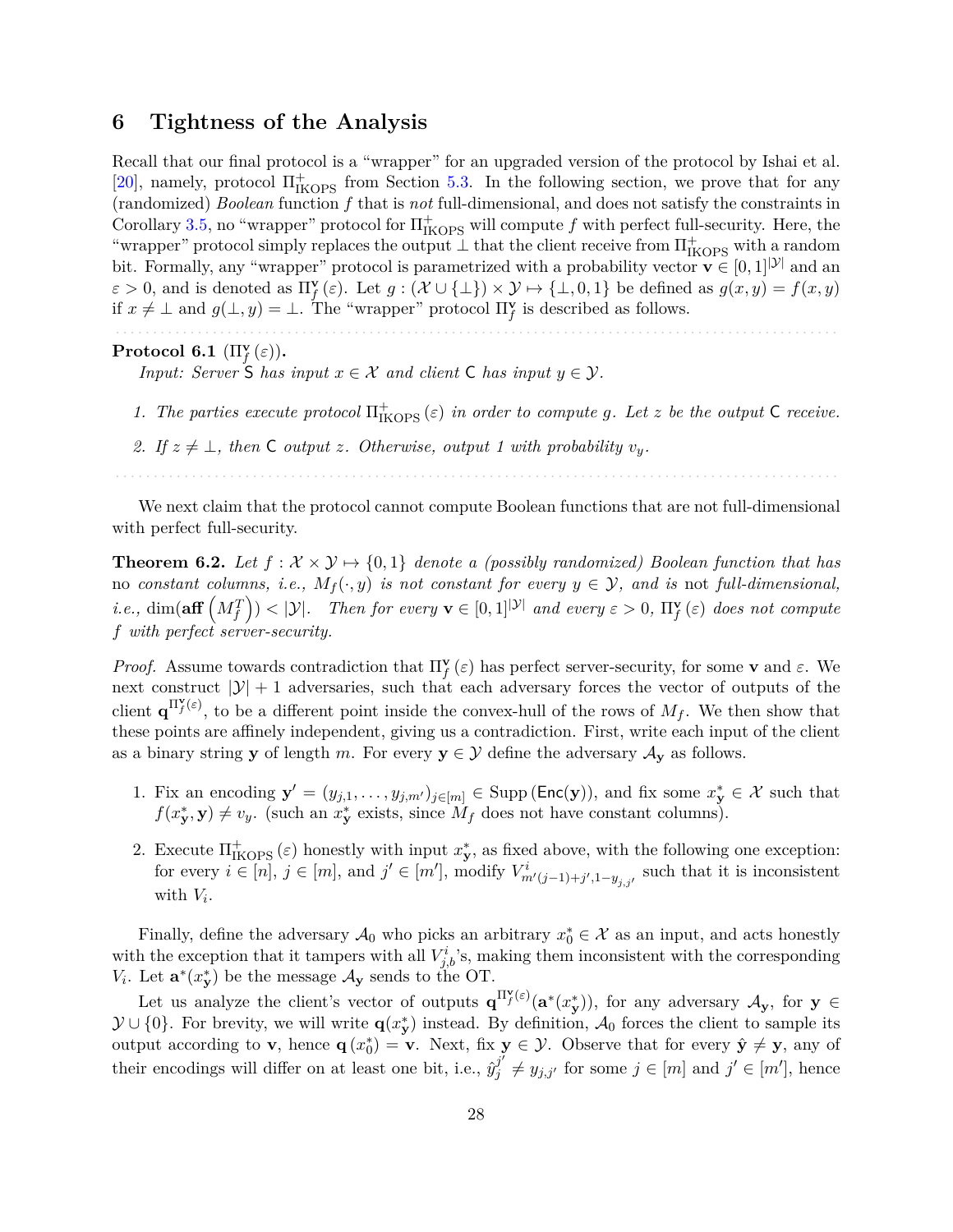on input  $\hat{\mathbf{y}}$ , the client will see  $V^i_{m'(j-1)+j',1-y_{j,j'}}$  for every *i*. Since the inconsistency is made with every virtual server, on input  $\hat{y}$ , the client will notice it and output  $\perp$  with probability 1. By the description of  $\Pi_f^{\mathbf{v}}$ , it follows that

<span id="page-30-2"></span><span id="page-30-1"></span>
$$
q_{\hat{\mathbf{y}}}\left(x_{\mathbf{y}}^*\right) = v_{\hat{\mathbf{y}}},\tag{6}
$$

for every  $\hat{\mathbf{y}} \neq \mathbf{y}$ . On the other hand, on input **y**, the client outputs  $\perp$  if and only if the event  $\mathsf{Enc}(\mathbf{y}) = \mathbf{y}'$  occurs, which happens with probability  $1 - 2^{-m(m'-1)}$ . With the complement probability  $2^{-m(m'-1)}$  it does not detect an inconsistency, and outputs  $f(x_y^*, y)$ . Therefore

$$
q_{\mathbf{y}}(x_{\mathbf{y}}^*) = 2^{-m(m'-1)} \cdot f(x_{\mathbf{y}}^*, \mathbf{y}) + (1 - 2^{-m(m'-1)}) \cdot v_{\mathbf{y}}.
$$
 (7)

Let

$$
\delta_{\mathbf{y}} = 2^{-m(m'-1)}(v_{\mathbf{y}} - f(x_{\mathbf{y}}^*, \mathbf{y})).
$$
\n(8)

Then Equations [6,](#page-30-1) [7,](#page-30-2) and [8](#page-30-3) imply that

<span id="page-30-3"></span>
$$
\mathbf{q}\left(x_{\mathbf{y}}^*\right) = \mathbf{v} - \delta_{\mathbf{y}} \cdot \mathbf{e}_{\mathbf{y}},
$$

where  $\mathbf{e}_y$  is the  $y^{\text{th}}$  unit vector in  $\mathbb{R}^{|\mathcal{Y}|}$ .

To conclude the proof, observe that  $x^*_{\mathbf{y}}$  was chosen so that  $f(x^*_{\mathbf{y}}, \mathbf{y}) \neq v_{\mathbf{y}}$ , hence  $\delta_{\mathbf{y}} \neq 0$ , implying that the set of points  $\{q(x^*_y)\}_{y \in \mathcal{Y} \cup \{0\}}$  are affinely independent. Furthermore, since  $\Pi_f^{\mathbf{y}}$  is assumed to have perfect server security, Lemma [3.1](#page-13-2) implies that all of theses points lie inside  $conv(M_f^T)$ . Therefore,  $\mathbf{aff}(M_f^T) = \mathbb{R}^{|\mathcal{Y}|}$  contradicting the assumption that *f* is not full-dimensional.

## <span id="page-30-0"></span>**7 A Note on Efficiency**

While our main goal is to understand the feasibility of perfectly secure  $2PC$ , our construction does confer concrete efficiency benefits for certain parameter ranges. It is instructive to compare our construction with the IKOPS protocol, for deterministic functions (from the right class). Here we focus on the number of OT calls, which are the most expensive part to implement in practice (usually with computational security). Specifically, for simplicity, we consider the number of calls to a  $\binom{2}{1}$ <sup>2</sup><sub>1</sub>)-s-string-OT oracle, of any length *s*, rather than  $\binom{2}{1}$  $_{1}^{2}$ )-bit-OT. We note that the strings' length of our OT's is quite a bit larger than in IKOPS (due to the step ensuring perfect client security, where the length is multiplied by the number of servers). However, we claim that this comparison is somewhat justified when having practical efficiency in mind, since for particularly long strings, a string-OT oracle can be used to pick *short PRG seeds* instead of the strings themselves during a preprocessing phase. This will be done by having the server send  $s_0$  and  $s_1$  to the "short" string-OT functionality, and the client will receive  $s_b$ , where  $b \in \{0,1\}$  as its input. Then, to implement the "long" string-OT during the protocol execution, the sender sends to the client  $\mathsf{G}(s_a) \oplus m_a$ , for  $a \in \{0,1\}$ , where G is a PRG and  $m_0$  and  $m_1$  are the "long" messages.

Fix a deterministic function  $f : \mathcal{X} \times \mathcal{Y} \to \{0, \ldots, k-1\}$  satisfying the conditions of Corollary [3.5.](#page-14-3) The number of calls to string-OT in  $\Pi^+_{\text{IKOPS}}(\varepsilon)$  and  $\Pi_{\text{IKOPS}}(\varepsilon)$  is  $\log(\varepsilon^{-1})(\log|\mathcal{Y}|+c)$ , where *c* is a constant circa 1400 (*c* is roughly the same in both protocols). When considering our perfectly secure protocol, we set  $\varepsilon = \frac{1}{2n(n+1)!}$ , where  $n = (k-1) \cdot |\mathcal{Y}|$ . On the one hand, this results in communication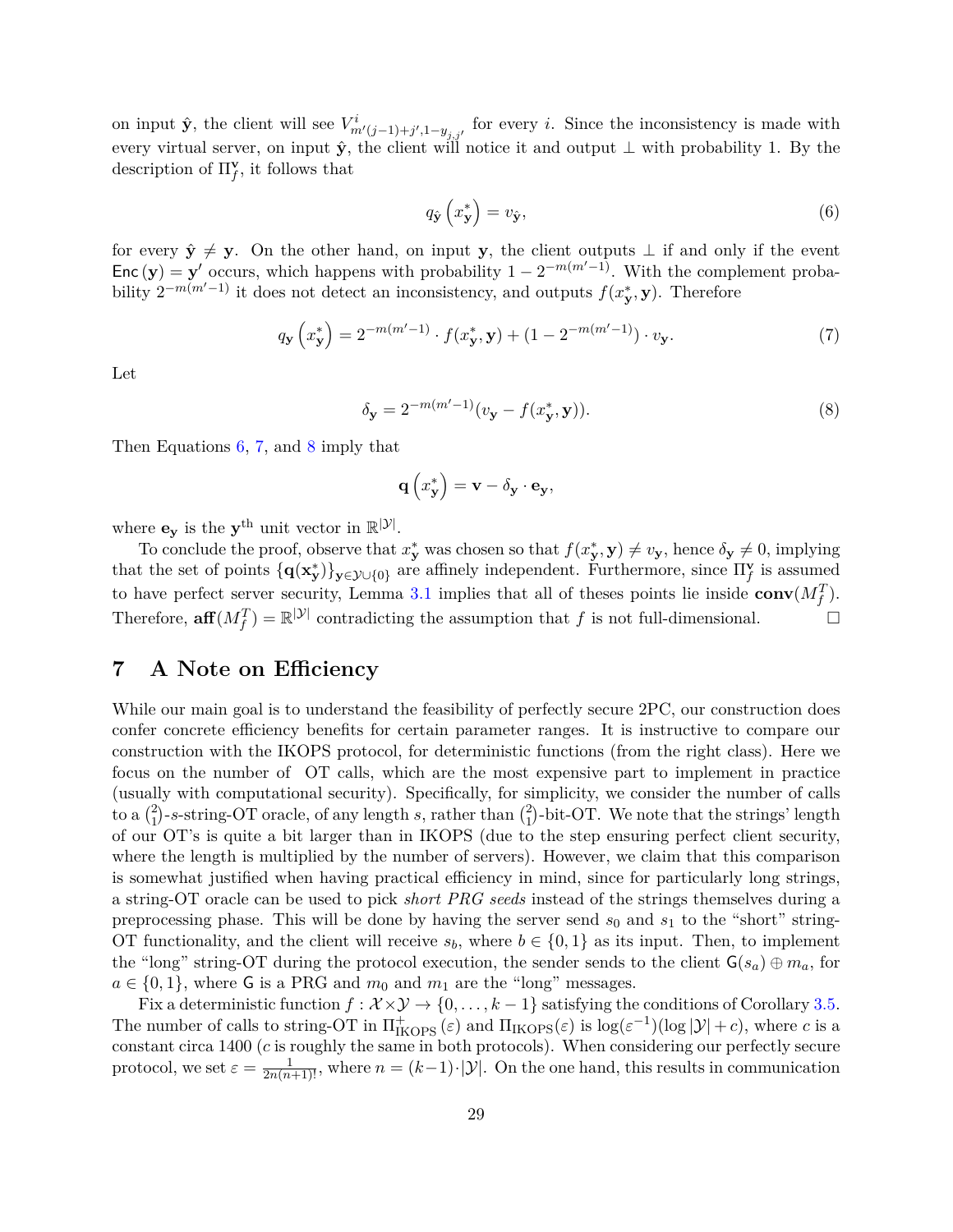complexity that is polynomial in  $|\mathcal{Y}|$  and k, which may be prohibitive for functions with large clientdomain or range sizes. On the other hand, for functions with a small client-domain and range sizes, we do better than IKOPS even for real world error ranges, and the advantage grows as the allowed error  $\varepsilon$  decreases. For instance, consider the greater than function  $3GT : \{0, 1, 2\} \times \{0, 1, 2\} \rightarrow \{0, 1\}$ , with an error of  $\varepsilon = 2^{-40}$ . The communication complexity we obtain is bounded by a factor smaller than  $40/\log(24) \approx 8.724$  than that of the IKOPS protocol.

## **Acknowledgements**

We are very grateful to Yuval Ishai for suggesting this question, and for many helpful discussions. We also want to thank Eran Omri for many helpful comments.

## **References**

- <span id="page-31-1"></span>[1] B. Alon and A. Paskin-Cherniavsky. On perfectly secure 2pc in the ot-hybrid model. In *Theory of Cryptography Conference*, pages 561–595. Springer, 2019.
- <span id="page-31-6"></span>[2] B. Applebaum, Y. Ishai, and E. Kushilevitz. Cryptography in ncˆ0. *SIAM Journal on Computing*, 36(4):845–888, 2006.
- <span id="page-31-0"></span>[3] G. Asharov. Towards characterizing complete fairness in secure two-party computation. In *Proc. of the Eleventh Theory of Cryptography Conference – TCC 2014*, volume 8349, pages 291–316. Springer, 2014.
- <span id="page-31-8"></span>[4] G. Asharov, A. Beimel, N. Makriyannis, and E. Omri. Complete characterization of fairness in secure two-party computation of boolean functions. In *Theory of Cryptography - 12th Theory of Cryptography Conference, TCC 2015, Warsaw, Poland, March 23-25, 2015, Proceedings, Part I*, pages 199–228, 2015.
- <span id="page-31-3"></span>[5] D. Beaver. Precomputing oblivious transfer. In *Annual International Cryptology Conference*, pages 97–109. Springer, 1995.
- <span id="page-31-4"></span>[6] D. Beaver. Correlated pseudorandomness and the complexity of private computations. In *Proceedings of the twenty-eighth annual ACM symposium on Theory of computing*, pages 479– 488. ACM, 1996.
- <span id="page-31-2"></span>[7] D. Beaver, S. Micali, and P. Rogaway. The round complexity of secure protocols. In *Proceedings of the twenty-second annual ACM symposium on Theory of computing*, pages 503–513. ACM, 1990.
- <span id="page-31-9"></span>[8] M. Ben-Or, S. Goldwasser, and A. Wigderson. Completeness theorems for non-cryptographic fault-tolerant distributed computation (extended abstract). In *Proceedings of the 29th Annual Symposium on Foundations of Computer Science (FOCS)*, pages 1–10, 1988.
- <span id="page-31-5"></span>[9] G. Brassard, C. Crépeau, and M. Santha. Oblivious transfers and intersecting codes. *IACR Cryptology ePrint Archive*, 1996:10, 1996. URL <http://eprint.iacr.org/1996/010>.
- <span id="page-31-7"></span>[10] R. Cleve. Limits on the security of coin flips when half the processors are faulty. In *Proceedings of the 18th Annual ACM Symposium on Theory of Computing (STOC)*, pages 364–369, 1986.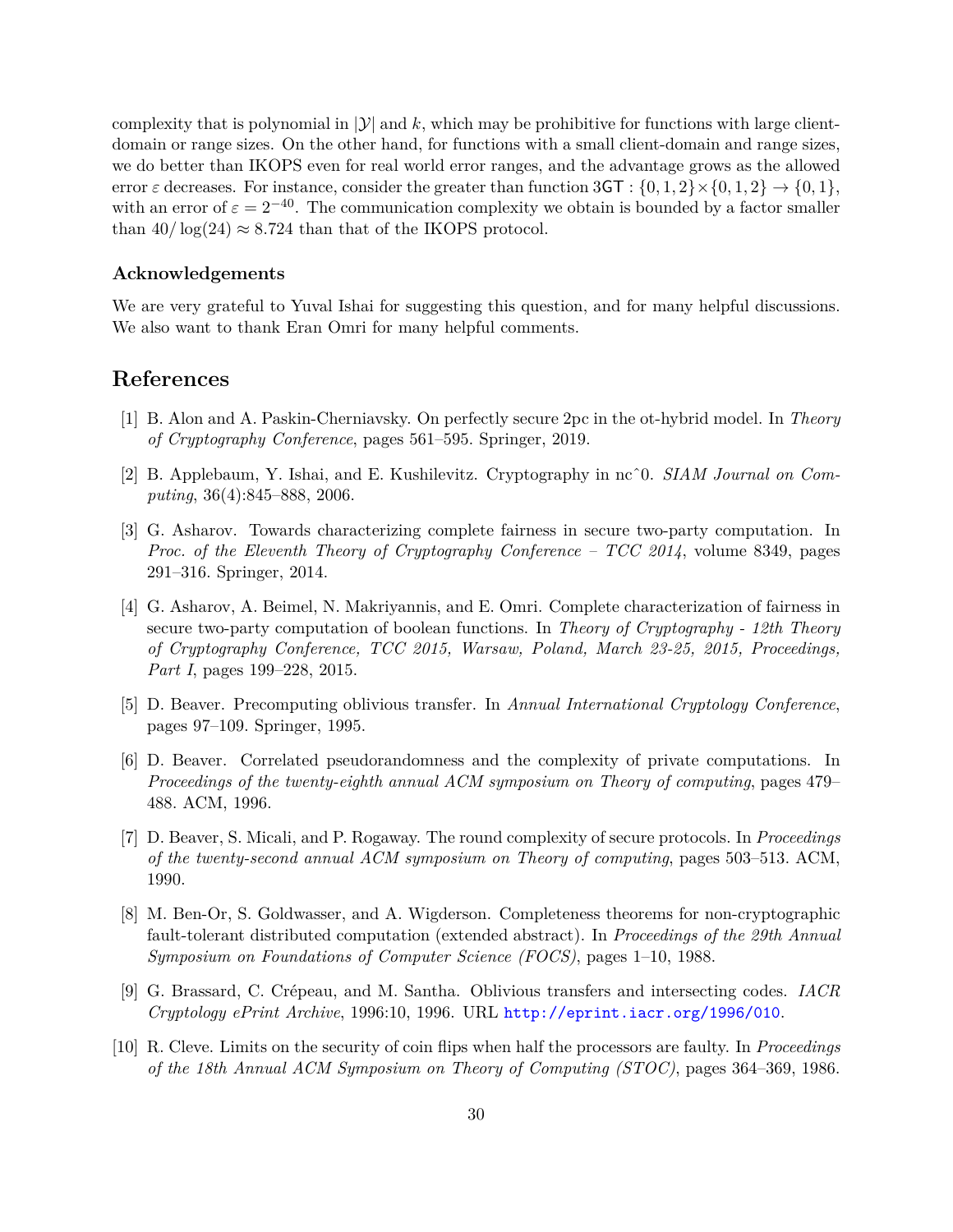- <span id="page-32-5"></span>[11] C. Crépeau. Efficient cryptographic protocols based on noisy channels. In *International Conference on the Theory and Applications of Cryptographic Techniques*, pages 306–317. Springer, 1997.
- <span id="page-32-6"></span>[12] C. Crépeau, K. Morozov, and S. Wolf. Efficient unconditional oblivious transfer from almost any noisy channel. In *International Conference on Security in Communication Networks*, pages 47–59. Springer, 2004.
- <span id="page-32-12"></span>[13] V. Daza and N. Makriyannis. Designing fully secure protocols for secure two-party computation of constant-domain functions. In *Theory of Cryptography Conference*, pages 581–611. Springer, 2017.
- <span id="page-32-2"></span>[14] S. Even, O. Goldreich, and A. Lempel. A randomized protocol for signing contracts. *Communications of the ACM*, 28(6):637–647, 1985.
- <span id="page-32-3"></span>[15] O. Goldreich, S. Micali, and A. Wigderson. How to play any mental game or a completeness theorem for protocols with honest majority. In *stoc19*, pages 218–229, 1987.
- <span id="page-32-11"></span>[16] S. D. Gordon, C. Hazay, J. Katz, and Y. Lindell. Complete fairness in secure two-party computation. In *Proceedings of the 40th Annual ACM Symposium on Theory of Computing (STOC)*, pages 413–422, 2008.
- <span id="page-32-13"></span>[17] Y. Ishai and E. Kushilevitz. Perfect constant-round secure computation via perfect randomizing polynomials. In *International Colloquium on Automata, Languages, and Programming*, pages 244–256. Springer, 2002.
- <span id="page-32-4"></span>[18] Y. Ishai, E. Kushilevitz, R. Ostrovsky, and A. Sahai. Cryptography with constant computational overhead. In *Proceedings of the fortieth annual ACM symposium on Theory of computing*, pages 433–442. ACM, 2008.
- <span id="page-32-8"></span>[19] Y. Ishai, M. Prabhakaran, and A. Sahai. Founding cryptography on oblivious transfer– efficiently. In *Annual International Cryptology Conference*, pages 572–591. Springer, 2008.
- <span id="page-32-1"></span>[20] Y. Ishai, E. Kushilevitz, R. Ostrovsky, M. Prabhakaran, and A. Sahai. Efficient non-interactive secure computation. In *Annual International Conference on the Theory and Applications of Cryptographic Techniques*, pages 406–425. Springer, 2011.
- <span id="page-32-9"></span>[21] Y. Ishai, E. Kushilevitz, S. Meldgaard, C. Orlandi, and A. Paskin-Cherniavsky. On the power of correlated randomness in secure computation. In *Theory of Cryptography*, pages 600–620. Springer, 2013.
- <span id="page-32-7"></span>[22] D. Khurana, H. K. Maji, and A. Sahai. Secure computation from elastic noisy channels. In *Annual International Conference on the Theory and Applications of Cryptographic Techniques*, pages 184–212. Springer, 2016.
- <span id="page-32-0"></span>[23] J. Kilian. Founding cryptography on oblivious transfer. In *Proceedings of the 20th Annual ACM Symposium on Theory of Computing (STOC)*, pages 20–31, 1988.
- <span id="page-32-10"></span>[24] Y. Lindell and B. Pinkas. An efficient protocol for secure two-party computation in the presence of malicious adversaries. In *Annual International Conference on the Theory and Applications of Cryptographic Techniques*, pages 52–78. Springer, 2007.